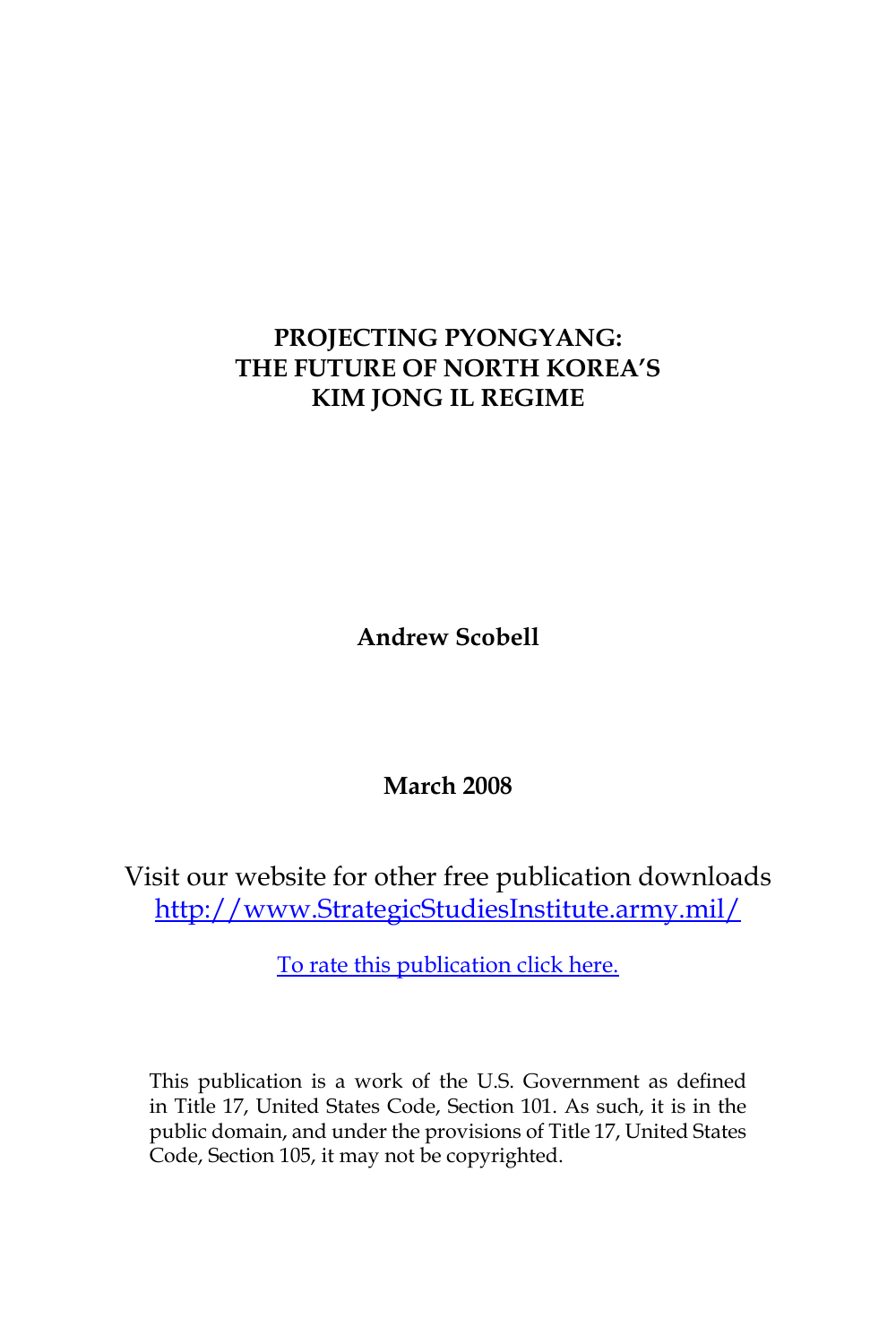The views expressed in this report are those of the author and do not necessarily reflect the official policy or position of the Department of the Army, the Department of Defense, or the U.S. Government. This report is cleared for public release; distribution is unlimited.

\*\*\*\*\*

This monograph benefited greatly from audience feedback at the following institutions: In China at the U.S. Embassy Speakers Program (in Beijing), at the Shanghai Institute of International Studies (in Shanghai); in South Korea at the Institute for Foreign Affairs and National Security, Korean National Defense University, and U.S. Forces Korea (all in Seoul); in the United Kingdom at the London School of Economics and the International Institute for Strategic Studies (both in London); in the United States at the National Bureau of Asian Research (in Seattle) and at the Defense Intelligence Agency and Korea-U.S. House ["KORUS"] (both in Washington, DC). The author also gratefully acknowledges the dedicated research assistance of Sally Balenger, Chad Garman, Charles Gill, Brandon Krueger, and Dan McCartney.

Comments pertaining to this report are invited and should be forwarded to: Director, Strategic Studies Institute, U.S. Army War College, 122 Forbes Ave, Carlisle, PA 17013-5244.

\*\*\*\*\*

\*\*\*\*\*

All Strategic Studies Institute (SSI) publications are available on the SSI homepage for electronic dissemination. Hard copies of this report also may be ordered from our homepage. SSI's homepage address is: *www.StrategicStudiesInstitute.army.mil*.

\*\*\*\*\*

The Strategic Studies Institute publishes a monthly e-mail newsletter to update the national security community on the research of our analysts, recent and forthcoming publications, and upcoming conferences sponsored by the Institute. Each newsletter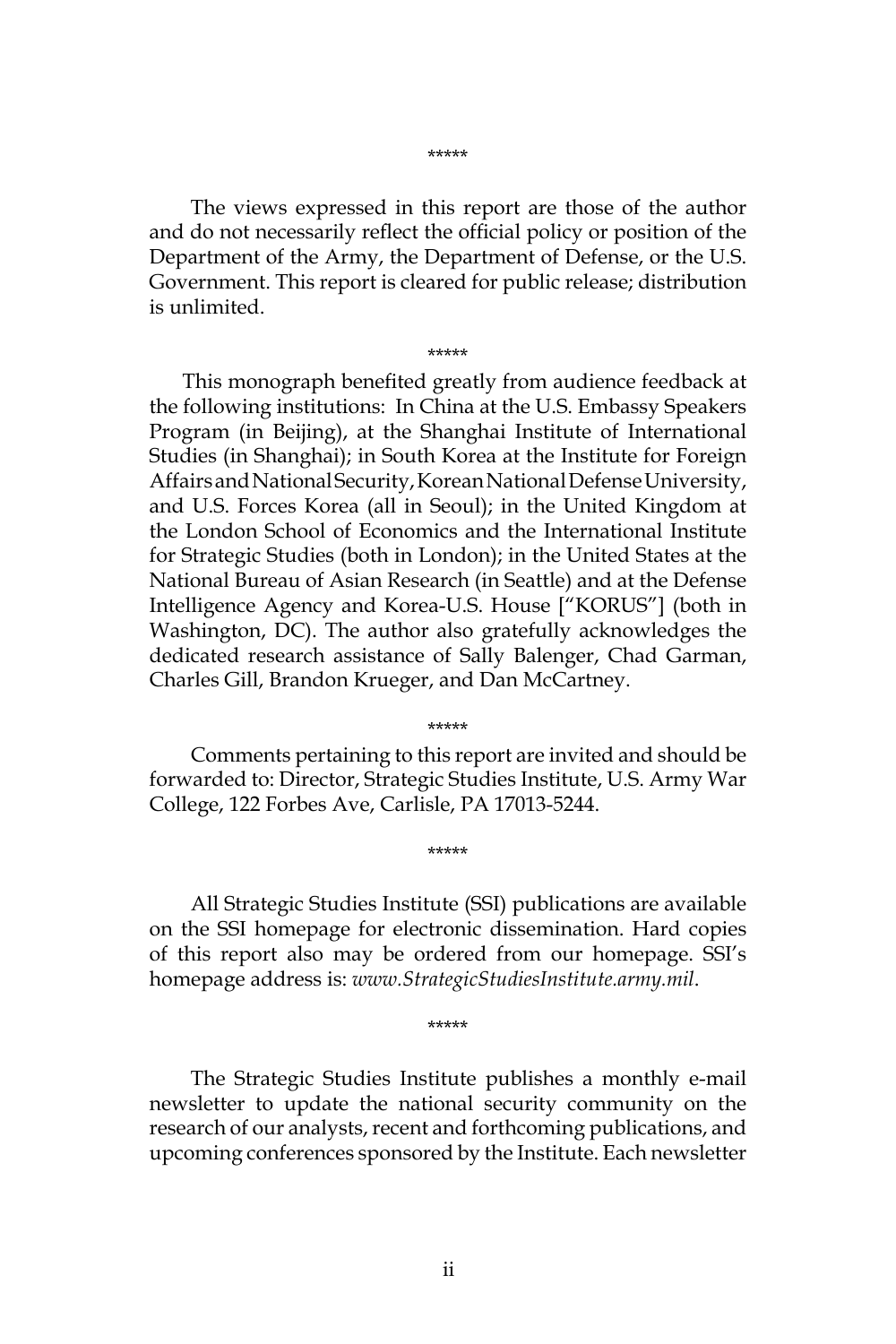also provides a strategic commentary by one of our research analysts. If you are interested in receiving this newsletter, please subscribe on our homepage at *www.StrategicStudiesInstitute.army. mil*/*newsletter/.*

ISBN 1-58487-348-5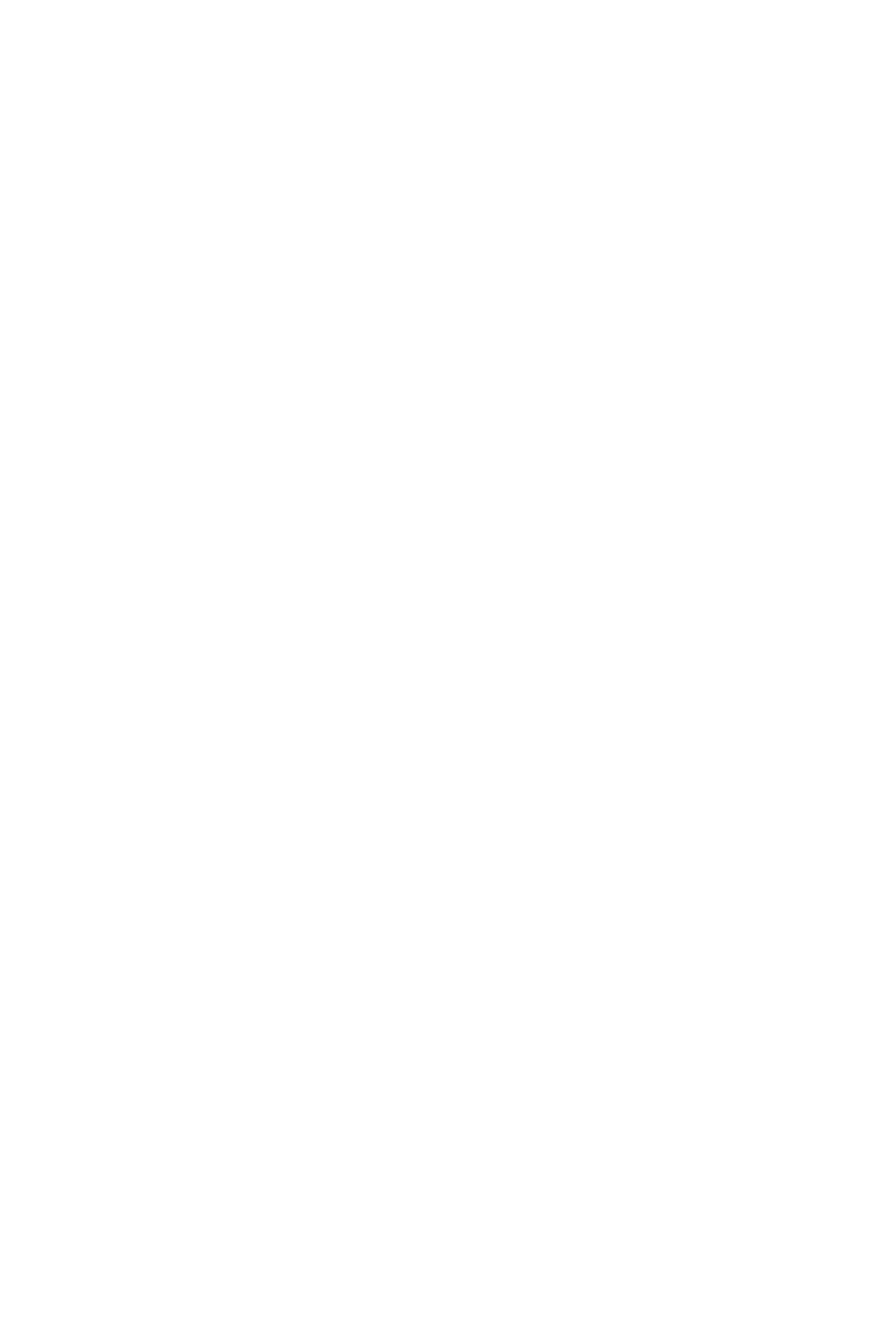#### **FOREWORD**

Forecasting is a challenging business, and this is especially true when North Korea is the subject. A little more than a decade ago, the conventional wisdom was that the end of North Korea was imminent. The country was beset by a severe famine, its economy appeared to have collapsed, and the collapse of the regime seemed destined to follow. In 2008, the conventional wisdom views North Korea as rebounding from the crisis of the last decade and the regime as being on a firm footing. Many experts now scoff at the possibility of the demise of the Kim regime.

Dr. Andrew Scobell's research cautions against wholeheartedly embracing conventional wisdom where North Korea is concerned. This monograph addresses the question of Pyongyang's future. Specifically, it explores the future of the regime of Kim Jong Il, constructs a number of scenarios, and then identifies the most plausible one.

I believe Dr. Scobell's monograph will be useful to analysts and planners as they contemplate and prepare for the future trajectory of North Korea.

Geadh P. Kell

DOUGLAS C. LOVELACE, JR. Director Strategic Studies Institute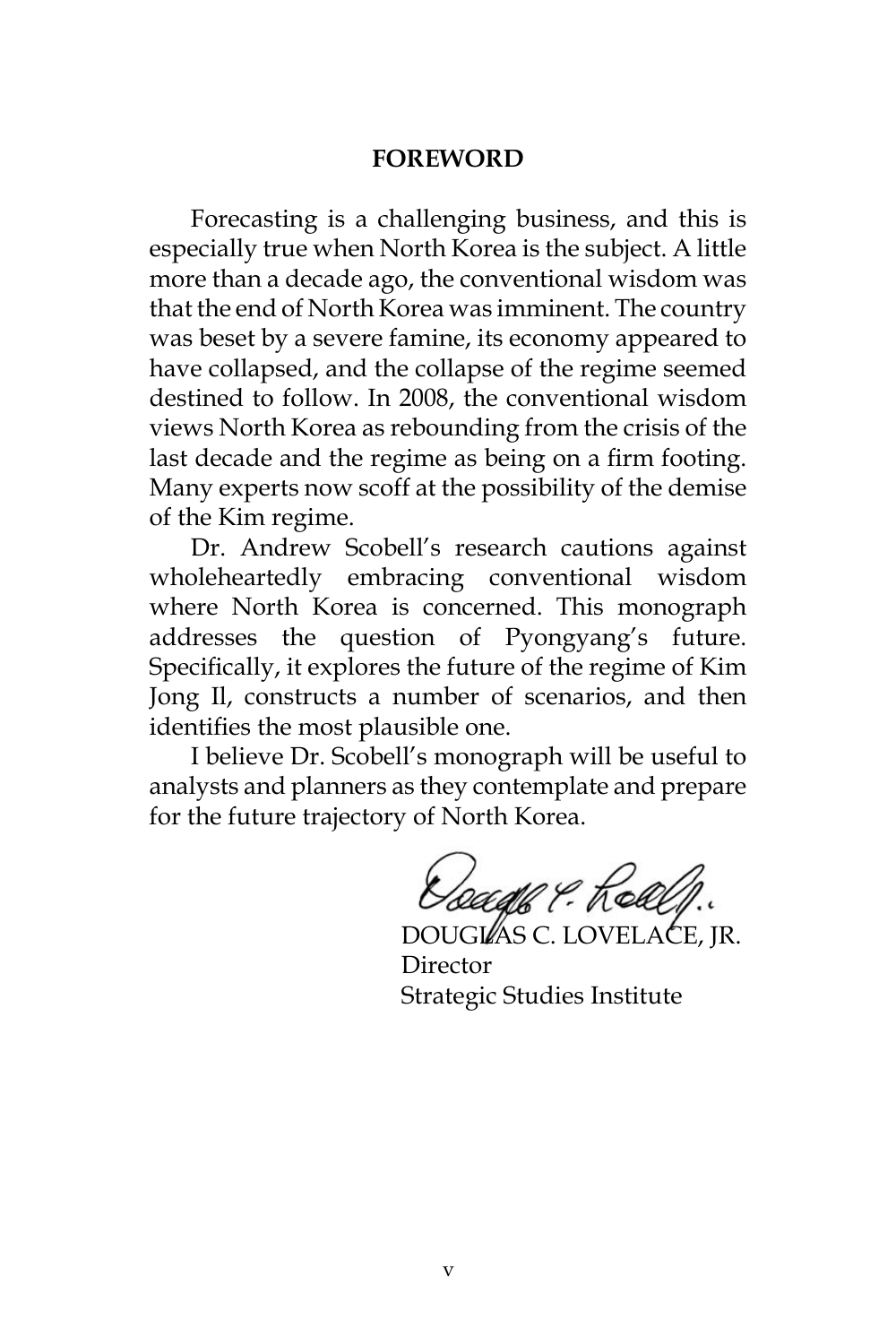## **BIOGRAPHICAL SKETCH OF THE AUTHOR**

ANDREW SCOBELL is Associate Professor of International Affairs and Director of the China Program at the George H.W. Bush School of Government and Public Service at Texas A&M University, College Station, Texas. He previously was associate research professor at the Strategic Studies Institute, U.S. Army War College, and adjunct professor of political science at Dickinson College. He also has taught at the University of Louisville, Kentucky, and Rutgers University, New Jersey. Dr. Scobell is the author of *China's Use of Military Force: Beyond the Great Wall and the Long March* (Cambridge University Press, 2003), and numerous other publications. Dr. Scobell holds a Ph.D. in Political Science from Columbia University.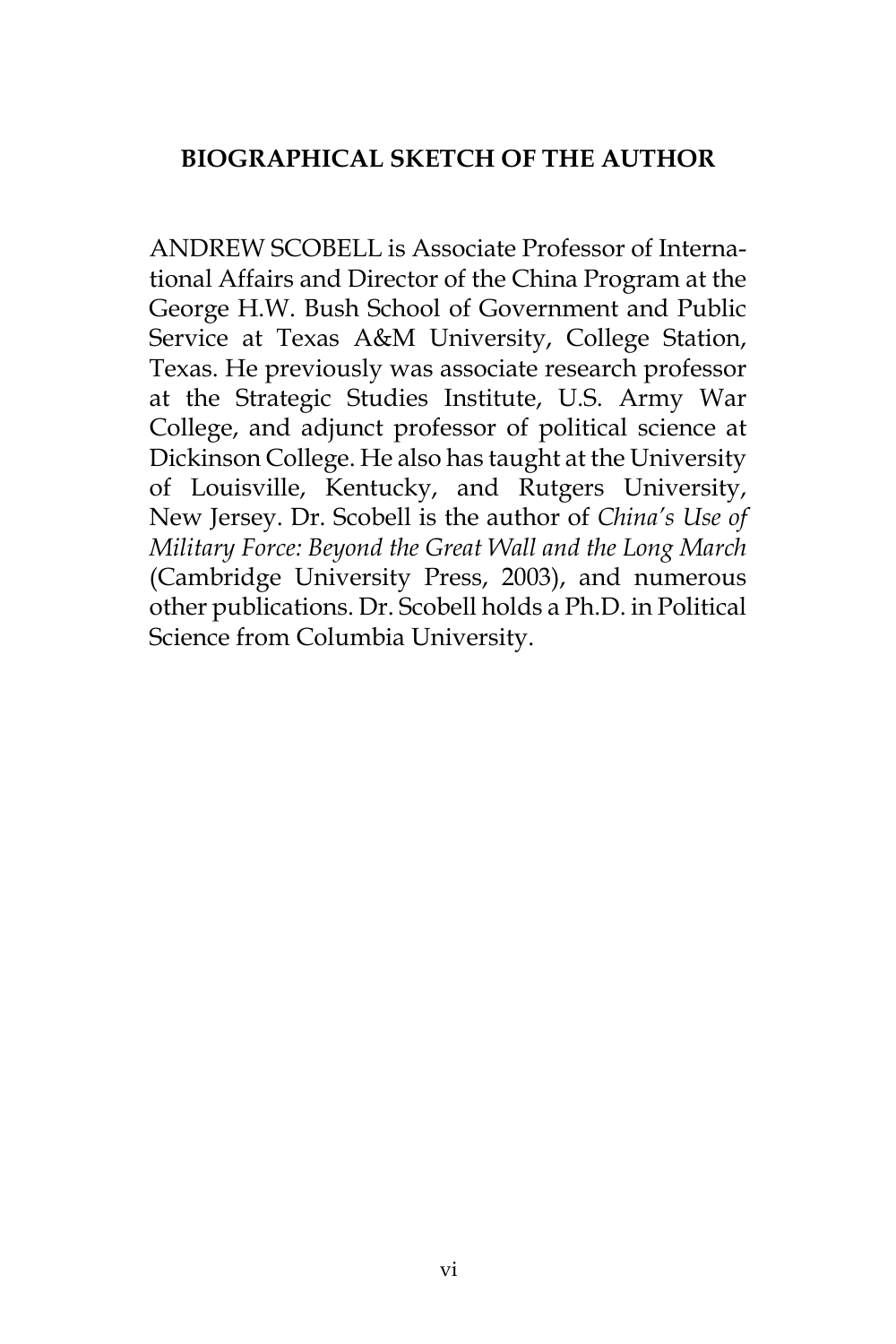#### **SUMMARY**

This monograph considers the future trajectory of the Pyongyang regime and explores a range of future scenarios. It does not consider the future of North Korea as a geographic or territorial entity. Some analysts and observers discuss the future without clarifying whether they are discussing the country of North Korea or the Pyongyang regime. In this monograph, the focus is on the fate of the regime dominated by the Kim Dynasty, initially ruled by Kim Il Sung and then led by his son, Kim Jong Il, following the former's death in 1994. A fundamental assumption is that the regime will collapse. Thus, the key question is not whether the regime will collapse, but when and how it will collapse. The logic behind this assumption is based on this author's assessment that the Kim regime is a totalitarian one, and that such a regime has a limited life span. However, this collapse may be a long and drawn out process that could very well play out over a period of years or even over the course of a decade or more.

The purpose of this monograph is to set out an array of scenarios to assist planners and decisionmakers in thinking about and preparing for possible future contingencies concerning North Korea. This monograph does not dwell on war or conflict scenarios involving North Korea because military planners have already focused considerable effort and attention on these. It is entirely possible that the fate of the country as a political, territorial, and juridical entity is intimately bound up with the fate of the regime, but one should not assume this to be so. In other words, the collapse of the Kim regime may not lead to the collapse of North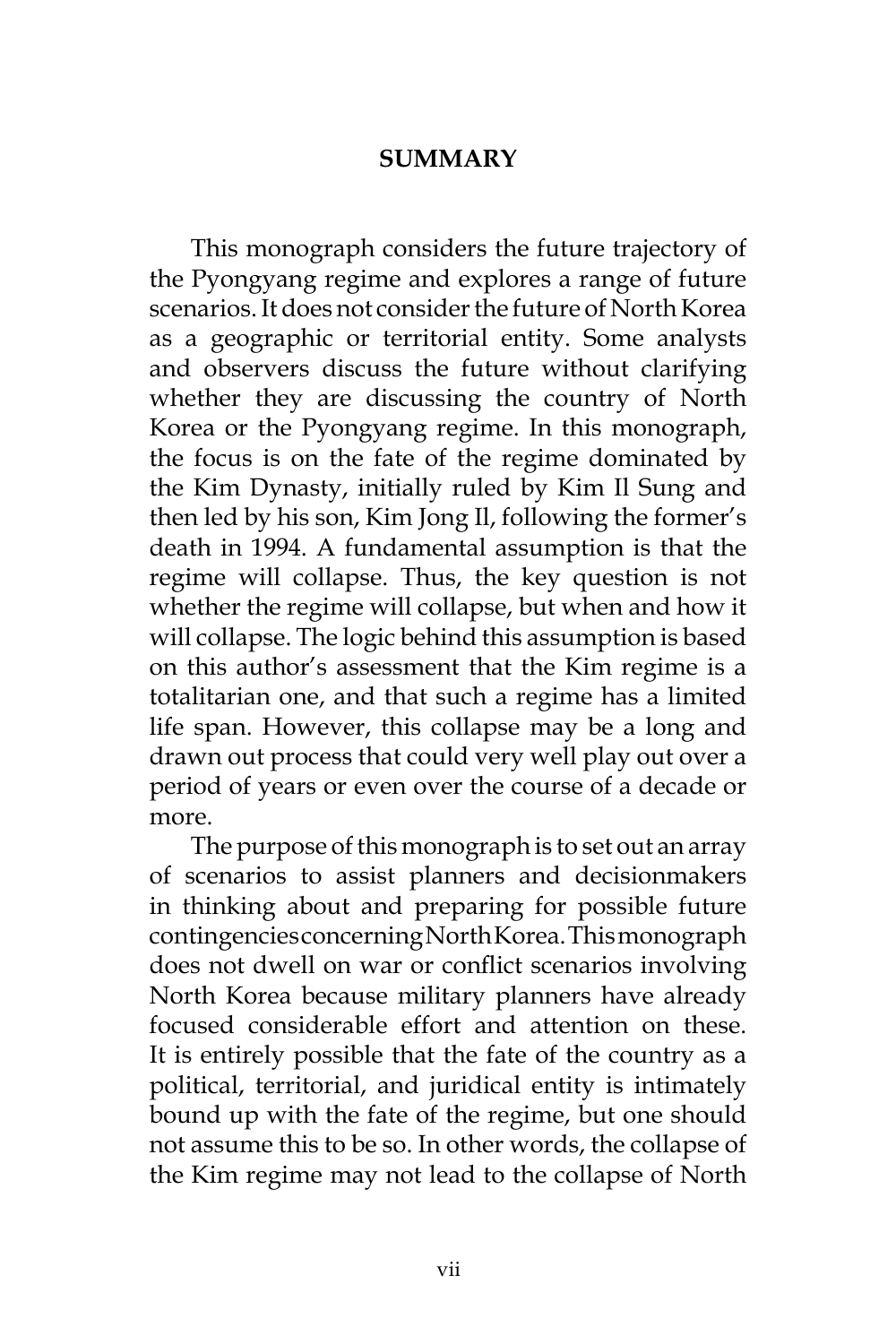Korea as a state. Moreover, one should not assume that even if the regime collapse is followed by state collapse that these events would inexorably lead to Korean unification.

How does one differentiate between a state and a regime? A *state* is a political entity that is recognized as having the sole legitimate authority over a geographic area. A state is responsible for the basic safety and welfare of the inhabitants of this area, including protection from both foreign and domestic threats. Different states have different structures and formats. The term *regime* refers to how a state's political power is organized. The most common distinction used in identifying a state's regime type is whether it is a democracy or a dictatorship. Of course, there are many variants of each. There are many types of authoritarian regimes—monarchies, military governments, oneparty dictatorships, one-person dictatorships, and totalitarian systems, to name but a few. "Regime change" in this context refers to a transition from one type to another. This change may be violent or peaceful; it may be gradual or sudden. In any event, such change almost never occurs without some kind of upheaval or drama. A state can be considered "failed" when it loses authority over large areas of the territory it claims and loses control of its borders. Failed states are usually plagued by chronic internal warfare, violence, lawlessness, and economic collapse.

Forecasting the future of any country is challenging, but these problems are magnified when, as in the case of North Korea, the amount of information we possess about the country's domestic politics, the decisionmaking process, and statistics from economic to demographic information is typically not authoritative or verifiable. We actually know quite a lot about North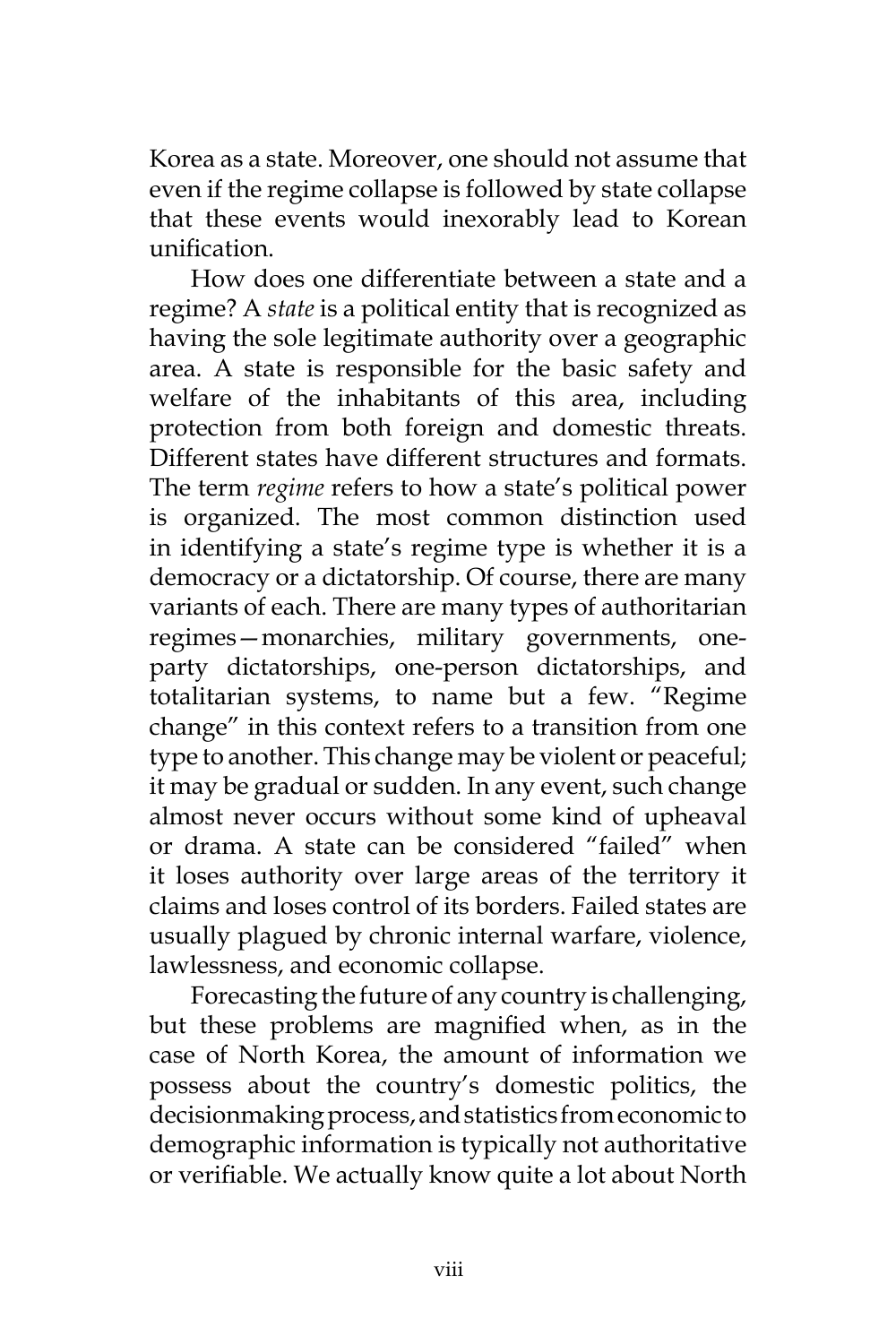Korea, and the twin challenges confronting analysts are: (1) how to avoid drowning in the vast sea of open source information available, and (2) how to determine which data are reliable and useful and which data are not. Moreover, the information available is prone to a variety of interpretations. In short, experts can and invariably do tend to disagree about North Korea. One dispute among analysts concerns the basic nature of the political system in North Korea. No credible analyst would describe the Democratic People's Republic of Korea (DPRK) as anything but authoritarian with brutal and repressive features that are distasteful and deplorable.

But what credible analysts do differ on is the degree of dictatorship and rate of change in North Korea. Some analysts contend that the DPRK is a totalitarian regime in which a single dictator wields near absolute power and presides over a centralized coercive regime that seeks to control all aspects of human activity, including political, social, and economic. Others insist that while the preceding characterization may have been entirely appropriate to describe North Korea in the past, today a very different system exists.

A regime is said to collapse when it loses "political hegemony" and a country experiences the "disorganization of political power." A failing regime is one that is becoming increasingly disorganized; a failed regime is one that is extremely disorganized and in many respects has ceased to function even though significant institutions still exist; a collapsed regime is one in which political power has completely evaporated, as has its structure. A collapsed regime can leave a power vacuum or trigger a reorganization of state power leading to the establishment of a new regime type. The precise dividing line between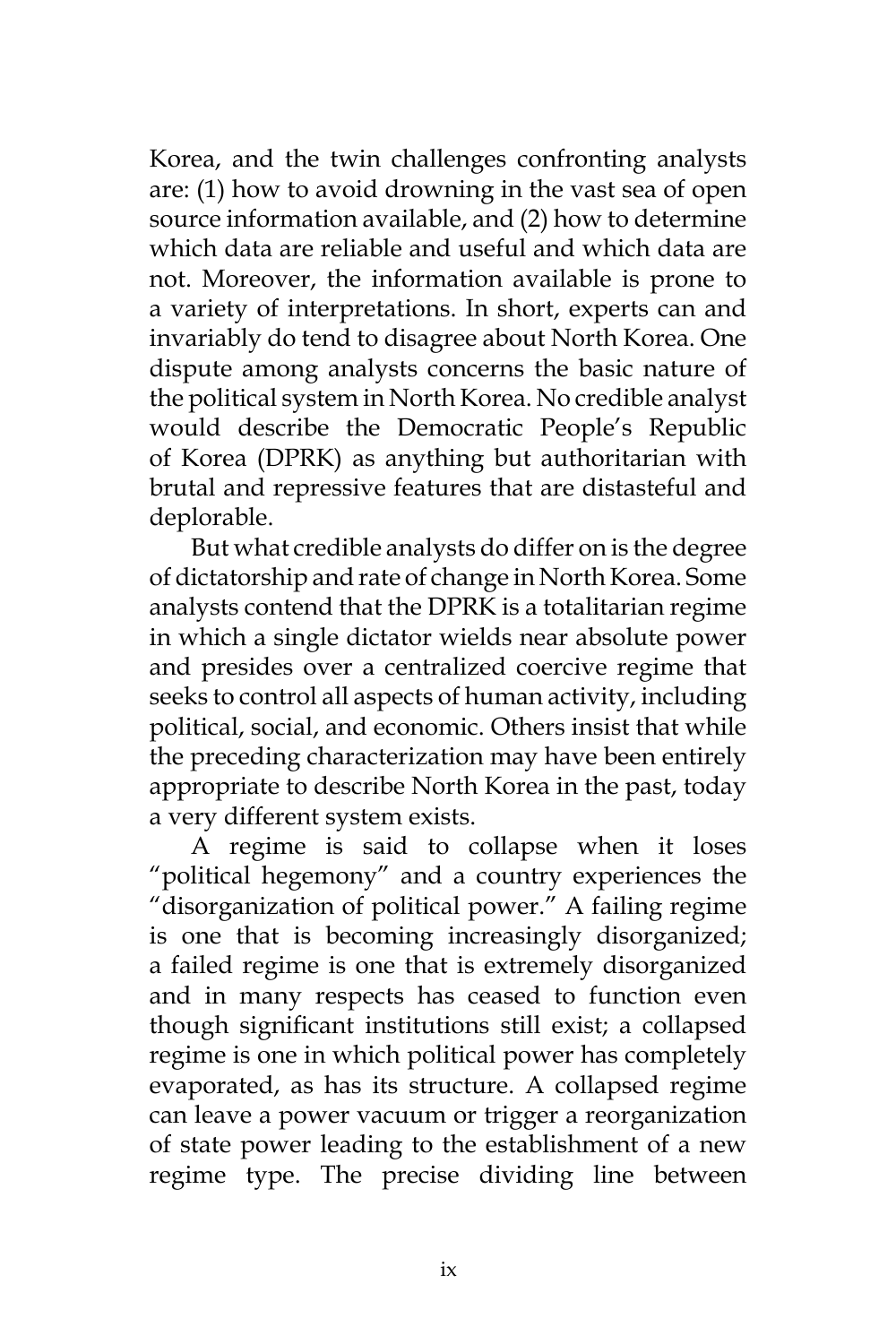"failing," "failed," and "collapsed" seems difficult to discern. This is because the process of state decline is often gradual. Perhaps the best approach is to think of failure and collapse as *processes* rather than *outcomes*.

Another way to conceive of this difference of opinion over North Korea's regime type might be as an optimist/ pessimist distinction; in other words, arguing whether the glass is half empty or half full. This debate ought not to be dismissed as simply academic and therefore irrelevant to real world policymakers and planners. This would be dangerous because the nature of the North Korean regime itself has significant implications for its future. This author contends that there is a real difference between whether the glass is half full (no longer totalitarian) or half empty (still fundamentally totalitarian). If the glass is half full, then fundamental economic and political change in the DPRK is possible in the near future; if the glass is half empty, then such thoroughgoing reform is not imminent. There seems to be one basic truth where totalitarian regimes are concerned: they *do not undertake systemic reform*.

But while such regimes are resilient and enduring, they also tend to be quite brittle, and burnout is inevitable. They certainly do not live forever. No totalitarian regime in history has survived longer than a few decades—until Pyongyang that is. North Korea is the world's longest lasting species of totalitarianism—5 decades so far and counting. In the first decade of the 21st century, Pyongyang is best described as a failing or eroding totalitarian regime where exhaustion, loosening of central control, and weakening of the monopoly of information are taking their toll.

When totalitarian regimes end, they seem either to collapse through defeat in war—the way Nazi Germany and Fascist Italy did—or evolve into post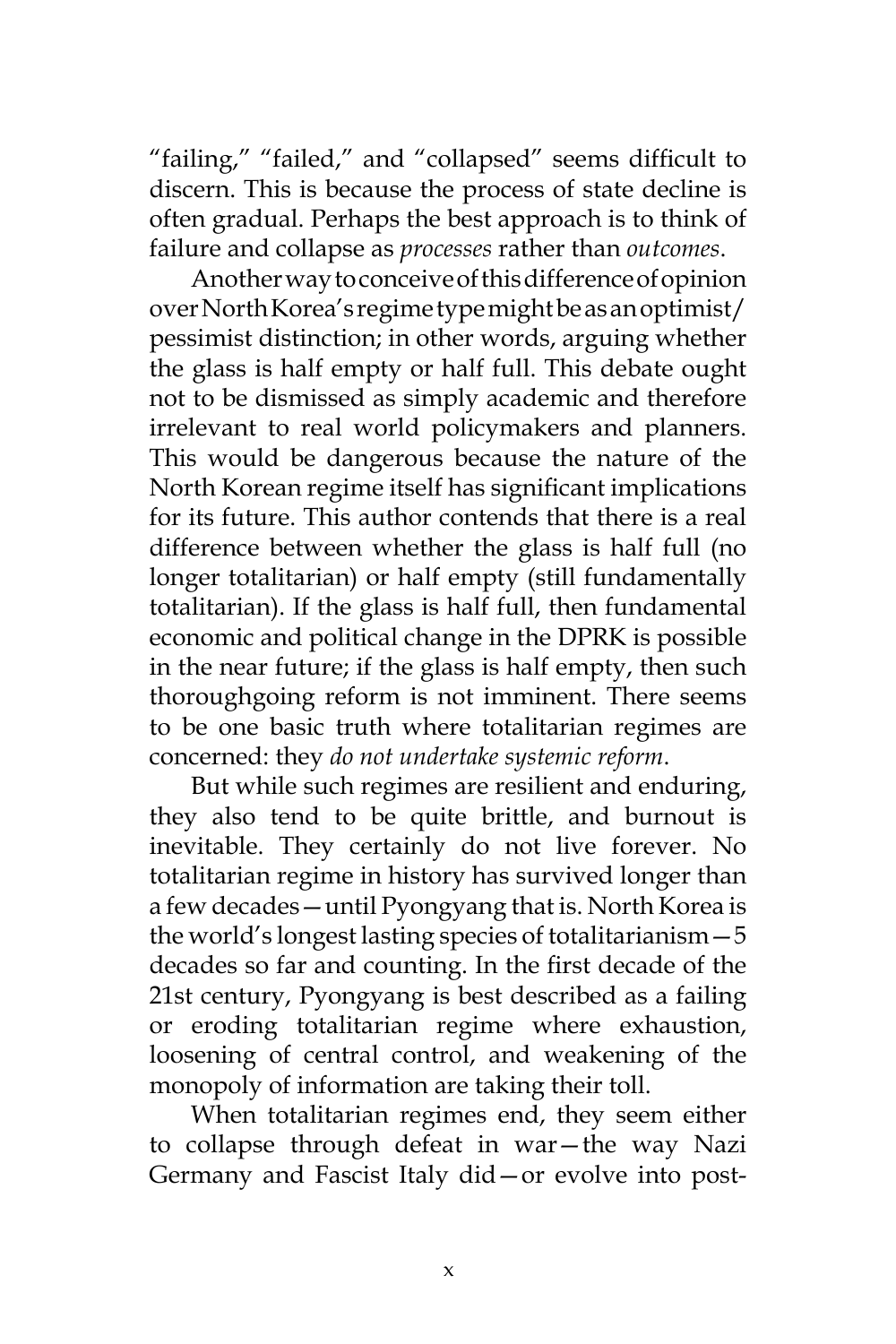totalitarianism, as in the cases of the Soviet Union and China after the deaths of Stalin and Mao. Economic disaster, or indeed complete collapse of the economy, does not necessarily lead to political collapse. Numerous dictatorships have survived despite severe economic problems such as hyperinflation, widespread famine, and or mass unemployment. The deathwatch for the Pyongyang regime has lasted more than 15 years. Those who predicted or anticipated its imminent demise have had to eat their words or do a lot of explaining. Pyongyang is far from dead, and there is evidence that the regime may be regrouping.

Looking to the future, there seem to be three possible and analytically distinct trajectories: suspended animation, a soft landing, or a crash landing. Suspended animation refers to a future in which the status quo persists—the regime continues to survive without major policy changes. A case in point would be Albanian communism in its twilight years. A soft landing refers to a scenario in which Pyongyang adopts significant economic reforms and moderates its security policies. A case in point would be China's transition from Mao Zedong to Deng Xiaoping. A crash landing sees a situation in which the regime collapses. A case in point would be the end game of Romanian communism.

Between "China's" Soft Landing and "Romania's" Crash Landing scenarios, one might also insert another scenario that possesses some aspects of each. This hybrid scenario would closely approximate the experience of Cuba. Like Pyongyang, Havana experienced tremendous economic difficulties in the final days of the Soviet Union and in the aftermath of its patron's collapse. Like North Korea, Cuba confronted an economic crisis of monumental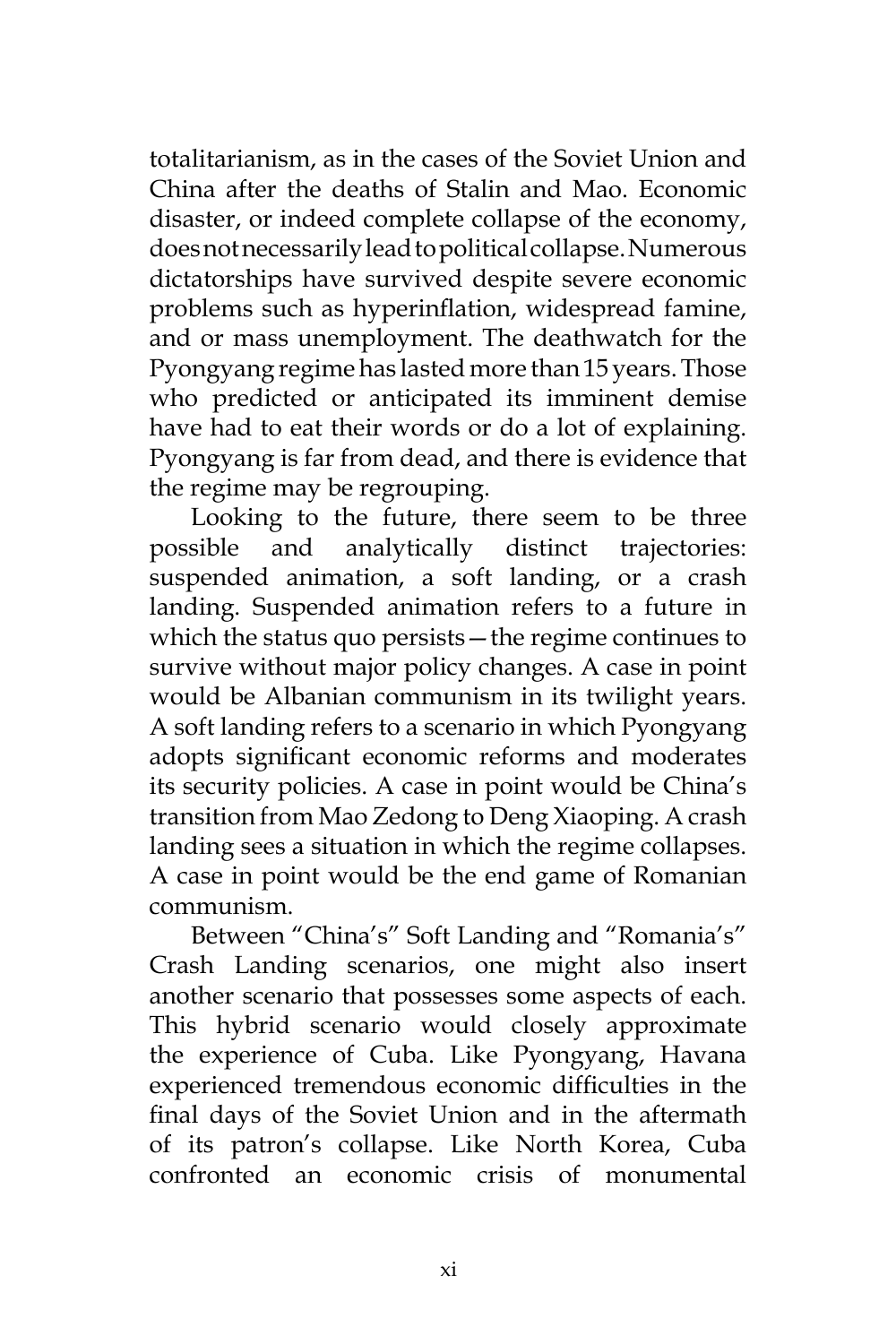proportions as subsidies and credit from Soviet bloc countries evaporated. The Castro regime adopted ad hoc reforms in piecemeal fashion starting in the early 1990s. But Cuba and North Korea do seem to have much in common, including the fact that both regimes are in a holding pattern of sorts, ruled by dynasties wherein the current dictator's days are clearly numbered. In each case, there appear to be clear limits to the change possible in the immediate future. In early 2008, Fidel Castro, who had been plagued by medical problems, handed over the reigns of power formally to his younger brother and designated successor, Raul. Fidel, who turned 81 years old in August 2007, remains the dominant political figure in Cuba, although Raul is in charge of the day-to-day affairs of state. Once Fidel Castro and Kim Jong Il pass completely from the scenes of their respective countries, there is likely to be far greater scope for change.

Of the five scenarios described—"suspended animation" (Albania); "soft landing" (China); "crash landing" (Romania); "soft landing/crash landing hybrid" (the former Union of Soviet Socialist Republics [USSR]); "suspended animation/soft landing hybrid" (Cuba)—the closest to the reality of the North Korea's current situation is a Cuban mix of ad hoc reforms and regime holding pattern.

These scenarios could very well play out gradually over several years or even for as long as a decade or more. Why use this time frame? One reason is that Kim Jong Il could conceivably live for another 5, 10, or even 15 years. Although he has health problems, Kim also has the best medical care available in North Korea. Given this, and the fact that his father lived into his 80s, it is possible that he could have a comparable lifespan. Probably the weakest link in a totalitarian regime is at the apex. The longevity of the absolute dictator tends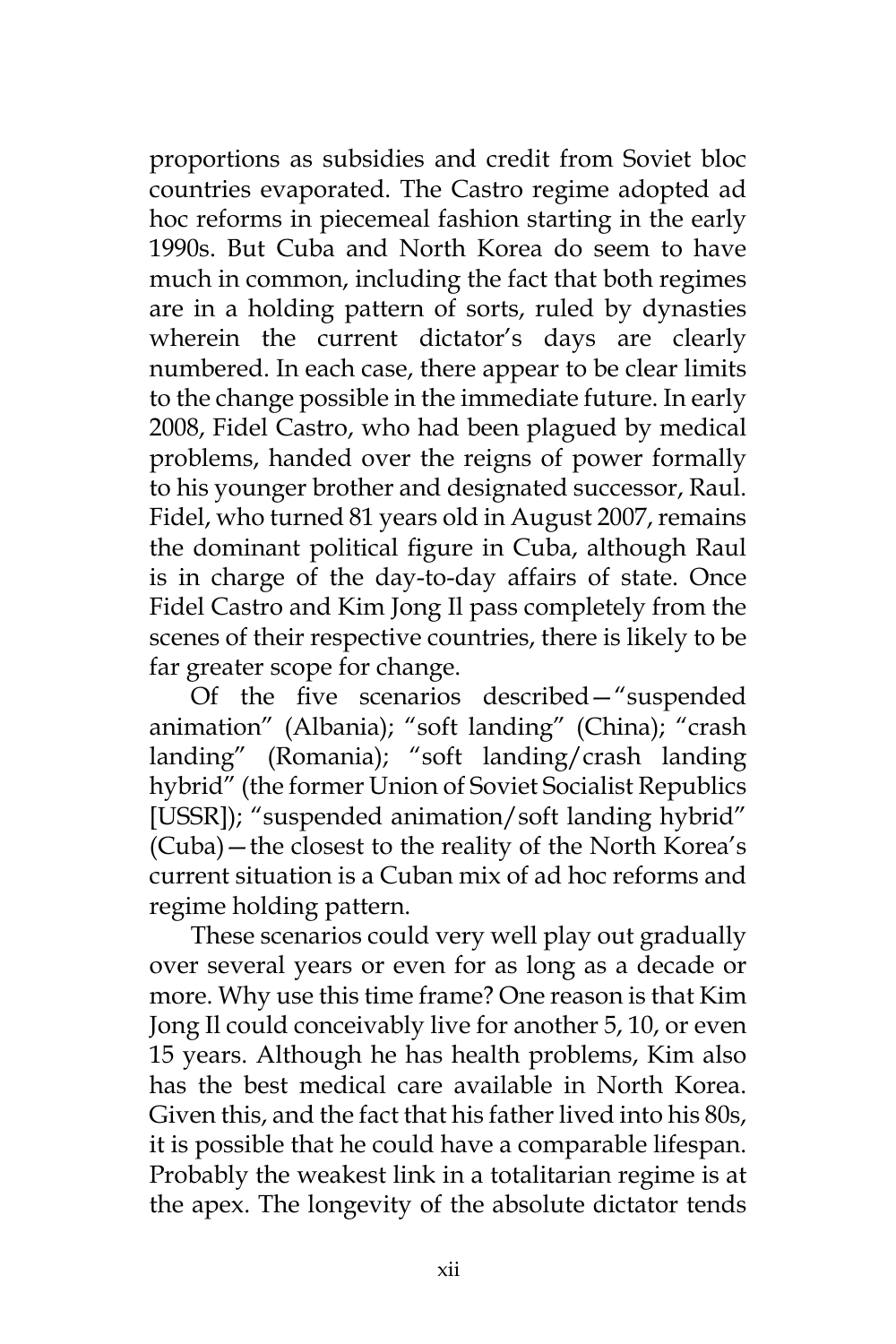to correlate closely with the lifespan of the regime. Totalitarian regimes are perhaps most vulnerable during a period of leadership transition. Indeed, only one regime has survived much beyond a change of top ruler: Pyongyang.

Preliminary conclusions include the following:

- Do not conflate the end of the Kim regime with the end of North Korea as a state.
- Regime type matters, and regime change does make a difference.
- Collapse is best viewed as a process not an outcome.
- The process of the collapse of the Pyongyang regime has already begun.
- When the crash landing comes, everyone will be surprised.
- A crash landing is likely to be messy.

Even if the collapse of the Pyongyang regime occurred without a major military conflagration, the situation faced by the armed forces of the United States and the Republic of Korea (ROK) would be extremely challenging—a significant number of the conditions coalition forces faced in Iraq in the period since the collapse of the Saddam Hussein regime would likely be present in a post-Pyongyang regime North Korea. The situation would likely be nothing short of an enormous multidimensional catastrophe.

A crash landing is probably not imminent but in the mid to long run, it may be virtually inevitable. When collapse occurs, it will almost certainly catch everyone, including Pyongyang elites, off guard. In the end, all trajectories may ultimately lead to a crash. Soft landings and suspended animation could turn out to be mere way stations on the road to final impact.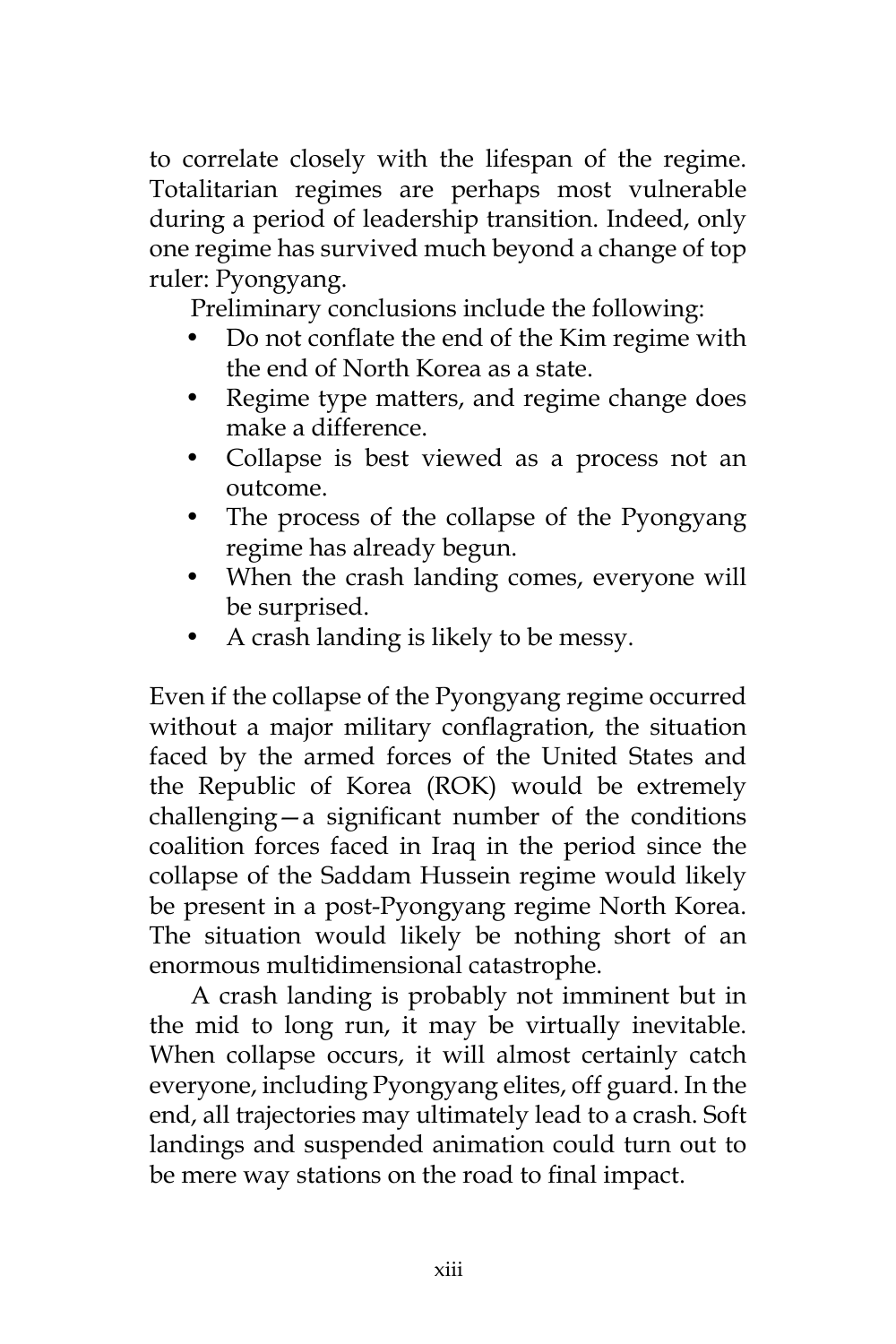Because the policy package that Pyongyang has adopted cannot be determined with absolute certainty, forecasting the regime's future requires constant and careful monitoring of key indications of regime change, collapse, or transformation. Five key indicators that bear watching closely are: trends in elite politics, the trajectory of economic reform, defense policy, ideology and information control, and foreign policy. While these are relatively straightforward to monitor, there are two other "wild card" indicators of change in the DPRK that are more difficult to monitor and assess: Pyongyang's process of leadership succession and Beijing's North Korea Policy.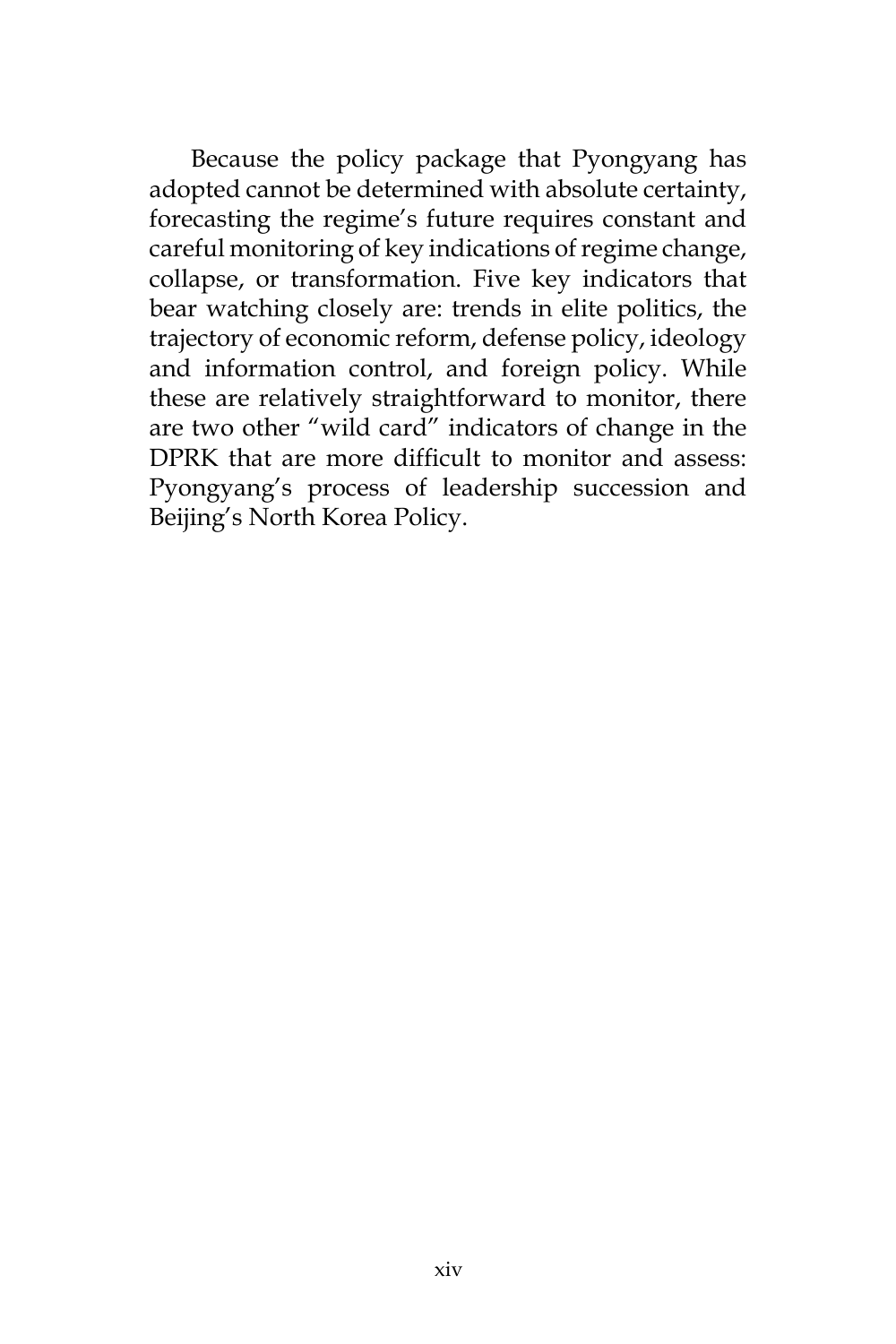## **PROJECTING PYONGYANG: THE FUTURE OF NORTH KOREA'S KIM JONG IL REGIME**

The future of the Democratic People's Republic of Korea (DPRK)—more commonly known as North Korea—is of considerable importance to neighboring countries and the entire Asia-Pacific region. Where North Korea is headed and how it gets there matters enormously to the United States, its allies, and its friends. As a nuclear power with significant weapons of mass destruction (WMD) programs, ballistic missile capabilities, and massive conventional armed forces, the DPRK can either be a force for regional and global instability or stability depending on its policy choices and national security decisionmaking.

This monograph considers the future trajectory of the Pyongyang regime and explores a range of future scenarios. First, the purpose of this monograph is explained, and key terms are clarified. Second, several challenges to pontificating about North Korea's future are discussed. Third, a handful of future trajectories and scenarios are examined, refined, and the most likely one is identified. Fourth, implications of the analysis are outlined, and a series of key indicators of regime change are listed and discussed.

#### **RESEARCH FOCUS AND TERMS OF REFERENCE**

This monograph does not consider the future of North Korea as a geographic or territorial entity. Some analysts and observers discuss the future without clarifying whether they are discussing the country of North Korea or the Pyongyang regime.<sup>1</sup> In this monograph, the focus is on the fate of the regime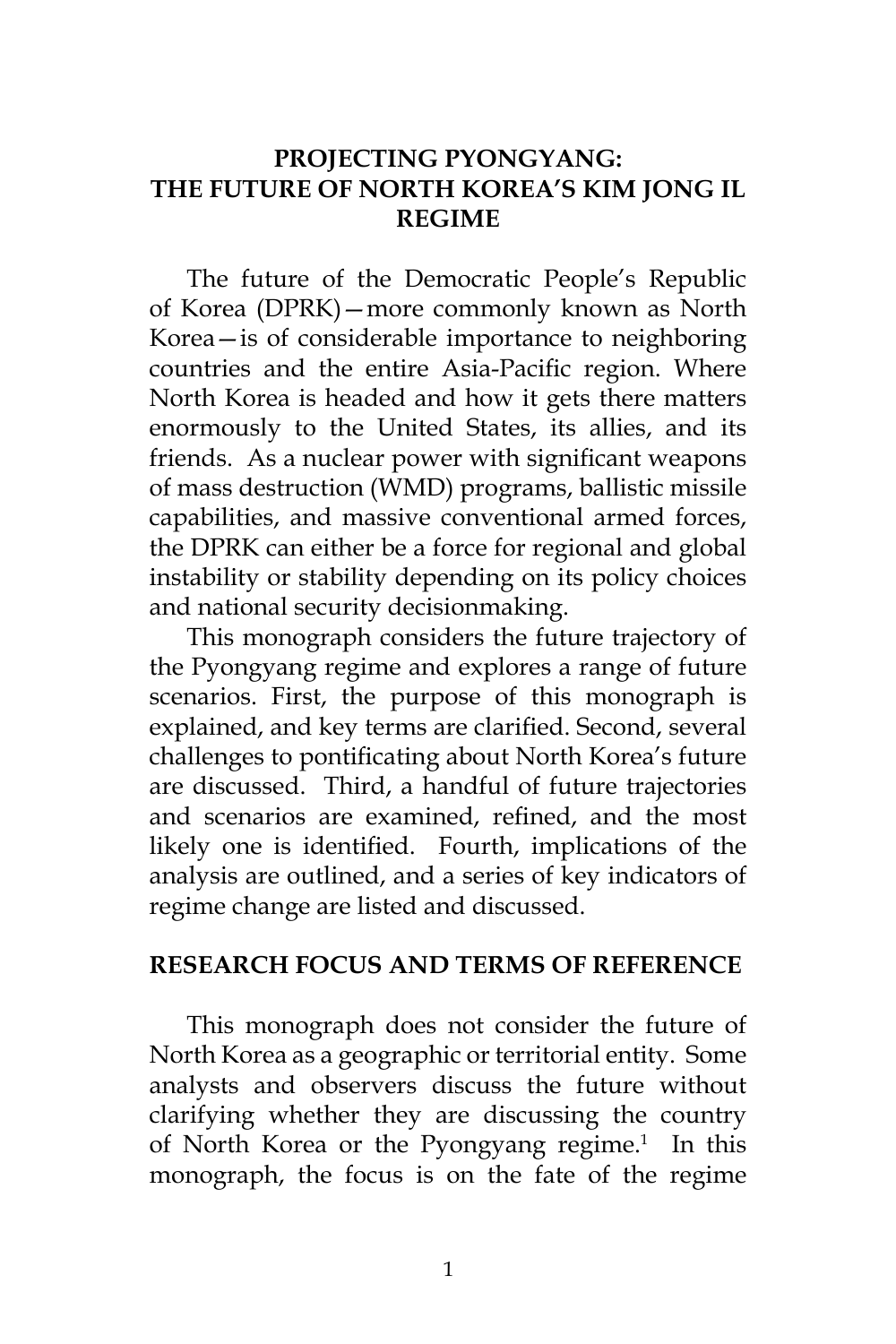dominated by the Kim Dynasty, initially ruled by Kim Il Sung and then led by his son, Kim Jong Il, following the former's death in 1994. A fundamental assumption of this monograph is that the regime will collapse. Thus, the key question is not whether the regime will collapse, but when and how it will collapse. The logic behind this assumption is based on this author's assessment that the Kim regime is a totalitarian one, and that such a regime has a limited life span (this logic is explained below). However, this collapse may be a long and drawn out process that could very well play out over a period of years or even over the course of a decade or more.

The purpose of this monograph is to set out an array of scenarios to assist planners and decisionmakers in thinking about and preparing for possible future contingencies concerning North Korea. This monograph does not dwell on war or conflict scenarios involving North Korea because military planners have already focused considerable effort and attention on these subjects. Readers may want to consult some very plausible war scenarios available in open source literature.<sup>2</sup> Moreover, North Korean military capabilities, strategy, operations, and tactics have already been examined in an earlier monograph.<sup>3</sup>

It is entirely possible that the fate of the country as a political, territorial, and juridical entity is intimately bound up with the fate of the regime, but one should not assume this to be so. In other words, the collapse of the Kim regime may not lead to the collapse of North Korea as a state. Moreover, one should not assume that, even if the regime collapse is followed by state collapse, these events would inexorably lead to Korean unification. To recap, while it is certainly quite possible that unification will follow from dual collapses, it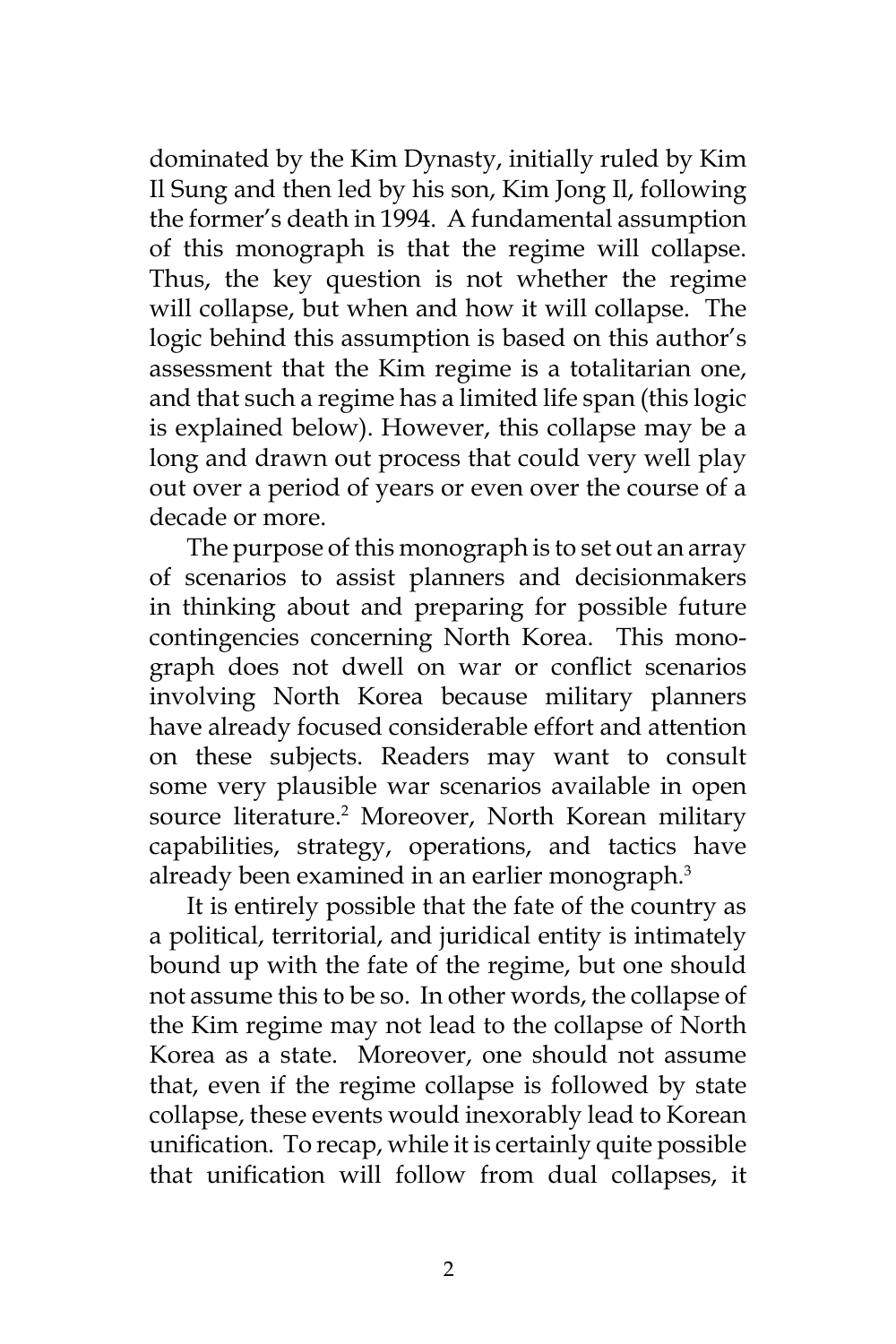is important to recognize that this is not necessarily inevitable. There are many examples of a regime collapsing or being toppled but the state remaining intact. These include the end of communism in places like Poland and Romania that witnessed the collapse of the regime but the continuation of the country.<sup>4</sup> Of course, there are other instances when the collapse of the regime also meant the immediate or imminent collapse of the state. The collapse of communist regimes in East Germany in 1989 and the Soviet Union 2 years later both fall into this category.

#### **THE FUTURE OF WHAT? STATE VERSUS REGIME, FAILURE VERSUS COLLAPSE**

How does one differentiate between a state and a regime? A *state* is a political entity that is recognized as having the sole legitimate authority over a geographic area. A state is responsible for the basic safety and welfare of the inhabitants of this area, including protection from both foreign and domestic threats. In exchange for providing some level of protection to its people, the state collects revenue. A functioning state "monopolize[s] coercion and extraction compliance" within a recognized geographic area.<sup>5</sup>

Different states have different structures and formats. The term *regime* refers to how a state's political power is organized. The most common distinction used in identifying a state's regime type is whether it is a democracy or a dictatorship. Of course, there are many variants of each. The two main types of democratic regimes are presidential and parliamentary. There are also various types of authoritarian regimes monarchies, military governments, one-party dictatorships, one-person dictatorships, and totalitarian systems, to name but a few. "Regime change" in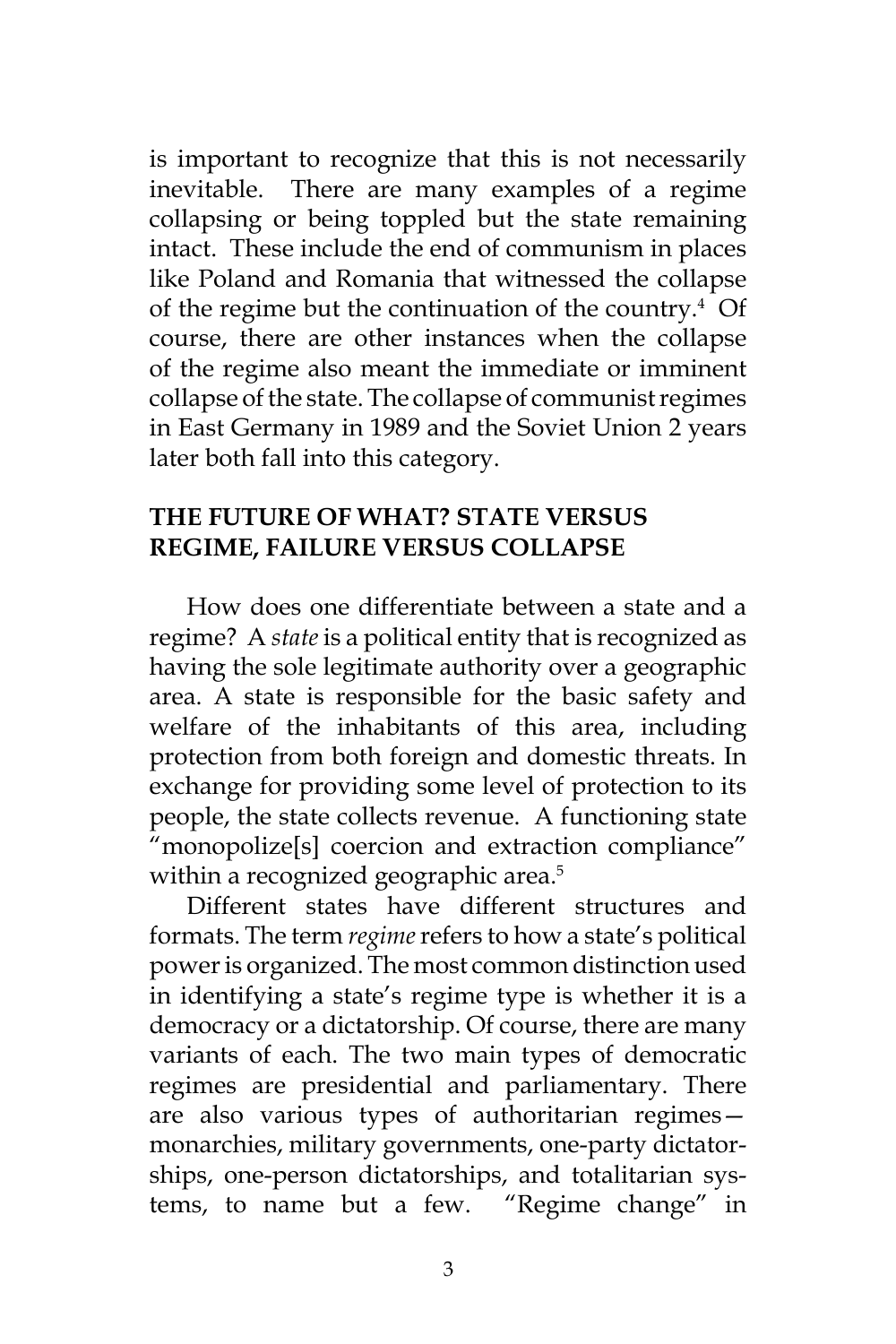this context refers to a transition from one type to another. This change may be violent or peaceful; it may be gradual or sudden. In any event, such change almost never occurs without some kind of upheaval or drama.

What constitutes a failed state? According to Valerie Bunce, a state can be considered to have failed when it experiences "the collapse of [its] . . . coercive and spatial monopoly."6 What are the indicators of state failure? According to Robert Rotberg, "Failed states cannot control their borders," and they "lose authority over large chunks of territory."7 Failed states are usually plagued by chronic internal warfare, violence, lawlessness, and economic collapse. The bottom line is that a failed state is incapable of providing even a basic level of security to its citizens.<sup>8</sup>

How does one differentiate between failure and collapse? A regime is said to collapse when it loses "political hegemony" and a country experiences the "disorganization of political power."9 A failing regime is one that is becoming increasingly disorganized; a failed regime is one that is extremely disorganized and in many respects has ceased to function even though significant institutions still exist; a collapsed regime is one in which political power has completely evaporated, as have its structures. A collapsed regime can leave a power vacuum or trigger a reorganization of state power leading to the establishment of a new regime type. "A collapsed state," according to Rotberg, "is an extreme form of a failed state. It has a total vacuum of authority. A collapsed state is a mere geographical expression, a black hole into which a failed polity has fallen."<sup>10</sup> In the  $21<sup>st</sup>$  Century, failed states are unusual, and collapsed states are rare phenomena. To be sure, there are plenty of "weak states"—many of which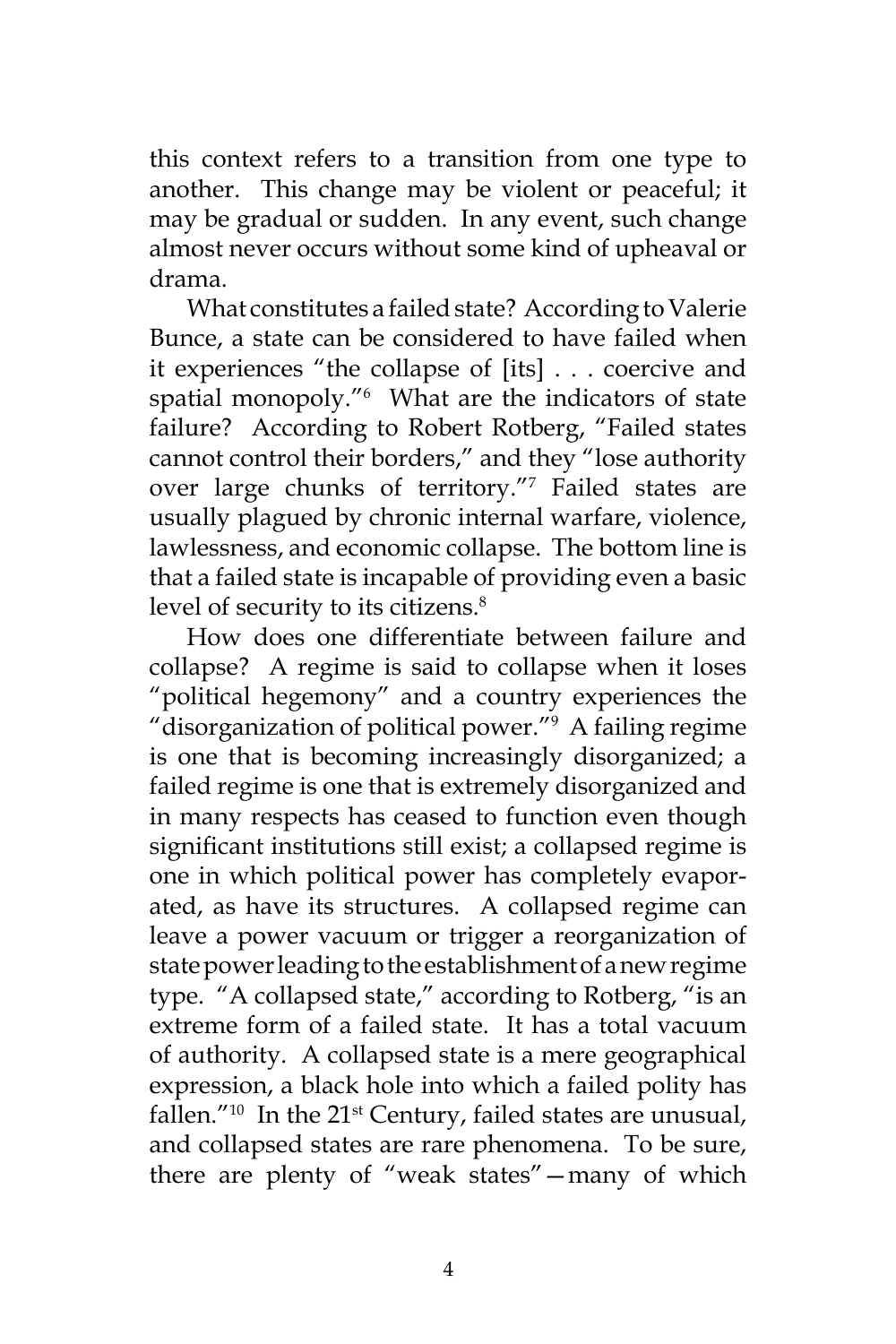arguably could be classified as "failing." However, rather than collapse, these states "persist."<sup>11</sup>

Here is not the place to explore at length the reasons behind the resiliency of states, but it is relatively unusual for states to fail. Writing in 2002, Rotberg lists seven states that he contends are the "failed states of the first decade of the 21st century."<sup>12</sup> There are a good number of states that by objective measures are failing in a number of ways to provide for the basic needs of their citizens. Nevertheless, in 2008 states that can be classified as actual failures number only a handful. Moreover, it is highly unusual for a state to be considered collapsed. Most lists are of states where the risk of failure is "high." *Foreign Policy* magazine, for example, publishes an annual ranking of the world's weakest states.<sup>13</sup> It highlights 20 states that are considered most vulnerable to failure but does not pronounce any state on its list as having actually "failed." Rotberg, in his exposition on state failure, only classifies one state as collapsed: Somalia.<sup>14</sup> Significantly, Somalia is the only state in *Foreign Policy's* 2007 Failed State Index to score a perfect "10" in 5 of 12 categories: delegitimization, deterioration of public services, loss of security apparatus, factionalized elites, and external intervention.15

The precise dividing line between "failing," "failed," and "collapsed" seems difficult to discern. This is because the process of state decline is often gradual. Jared Diamond, in his study of the success and failure of societies, defines collapse as "a drastic decrease in the human population size and/or political/ economic/social complexity, over considerable areas for an extended time." Diamond proceeds to observe that: "The phenomenon of collapse is thus an extreme form of several milder types of decline, and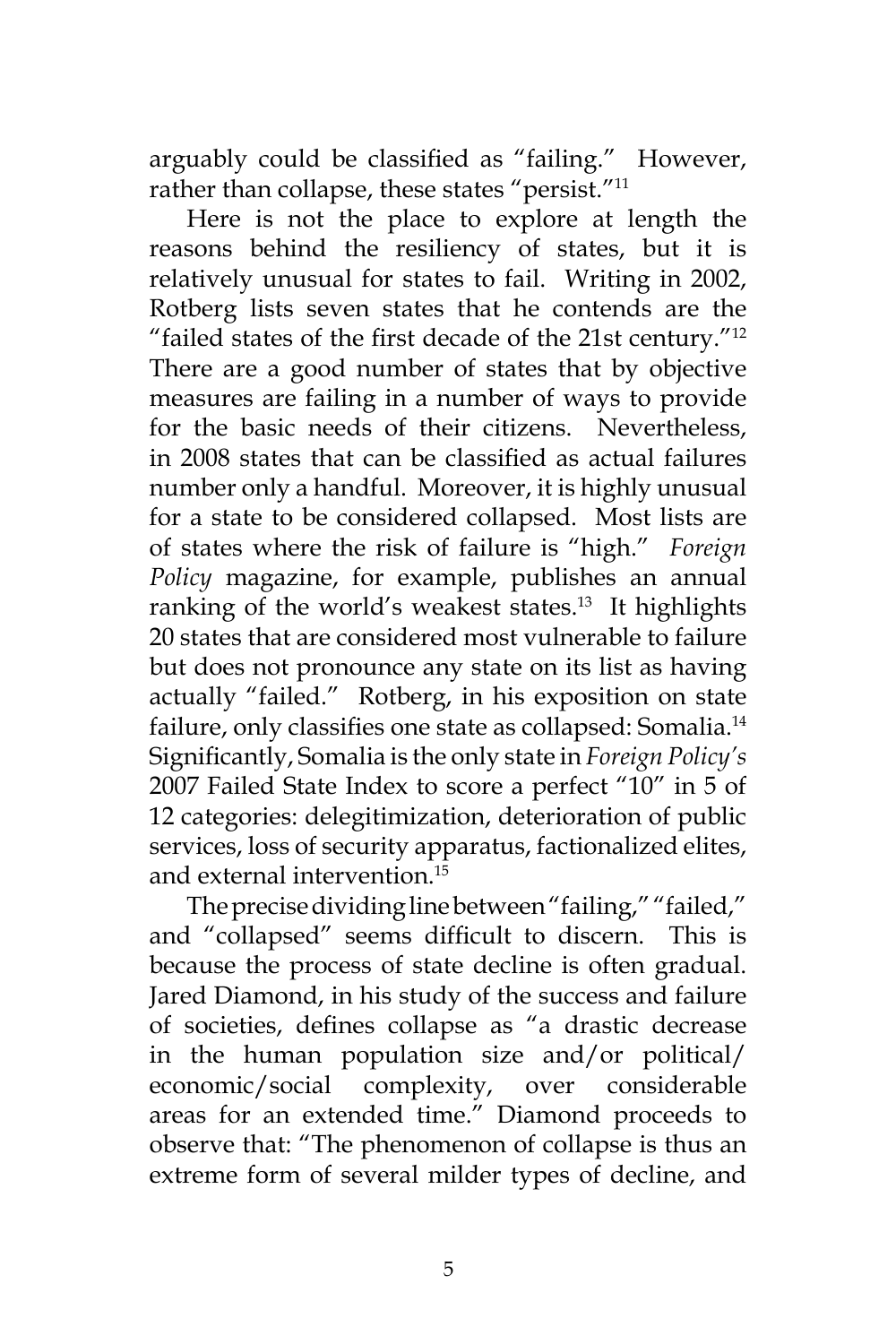it becomes arbitrary to decide how drastic the decline of a society must be before it qualifies to be labeled as a collapse."<sup>16</sup> The same appears to be true of regimes and states (see the section regarding a dispute over the status of the Pyongyang regime). The rankings of *Foreign Policy* magazine's "Failed State Index" reflect "12 social, economic, political, and military indicators" of instability "in order of their vulnerability to violent internal conflict and social deterioration."17 At least several of the states in the *Foreign Policy* index seem very close to actual failure, if not to being considered failed already (most notable in this regard is Somalia). Perhaps the best approach is to think of failure and collapse as *processes* rather than *outcomes*. 18

## **CHALLENGES**

Forecasting the future of any country is challenging, but these problems are magnified when, in the case of North Korea, the amount of information we possess about the country's domestic politics, the decisionmaking process, and statistics from economic to demographic information is typically not authoritative or verifiable. We actually know quite a lot about North Korea, and the twin challenges confronting analysts are: (1) how to avoid drowning in the vast sea of open source information available, and (2) how to determine which data are reliable and useful and which data are not<sup>19</sup>

Moreover, the information available is prone to a variety of interpretations. In short, experts can and invariably do tend to disagree about North Korea. This can be clearly seen in a number of fundamental assessments or assumptions about the DPRK. One of these concerns Pyongyang's strategic intentions. Has the regime decided to pursue a package of policies that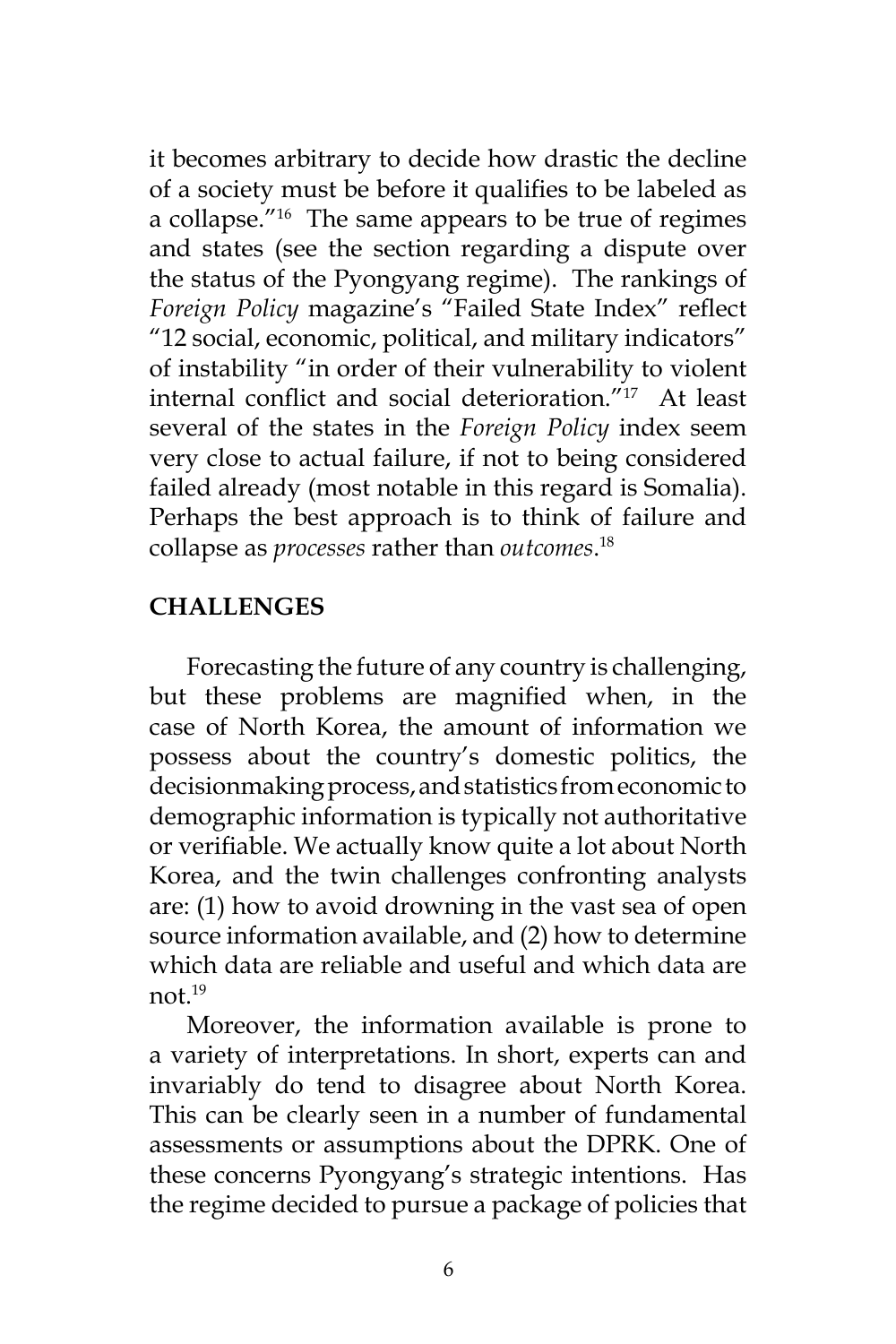includes comprehensive economic reforms, scaling back its defense sector, and becoming a responsible member of the world community? Experts differ in part because the DPRK's words and deeds send out mixed signals, and there are insufficient data to make a conclusive determination.20

Another determination in dispute among analysts concerns the basic nature of the political system in North Korea. What term does one use to describe the Pyongyang regime? On the surface, the reader may be dismissive of the debate—after all, is there any doubt that the DPRK is a repressive dictatorship? Many would be quick to add the adjective "communist" with a single leader at the apex of the power pyramid. Indeed, the Central Intelligence Agency (CIA) lists North Korea's type of government as "Communist state one-man dictatorship" in its *World Fact Book*. No credible analyst would describe the DPRK as anything but authoritarian with brutal and repressive features that are distasteful and deplorable.

#### **DEGREES OF DICTATORSHIP AND CRITERIA OF COLLAPSE**

But what credible analysts do differ on is the degree of dictatorship and rate of change in North Korea. Some analysts contend that the DPRK is a totalitarian regime in which a single dictator wields near absolute power and presides over a centralized coercive regime that seeks to control all aspects of human activity, including political, social, and economic. Others insist that while the preceding characterization may have been entirely appropriate to describe North Korea in the past, today a very different system exists. Some analysts insist that Kim Jong Il is not the all-powerful leader his father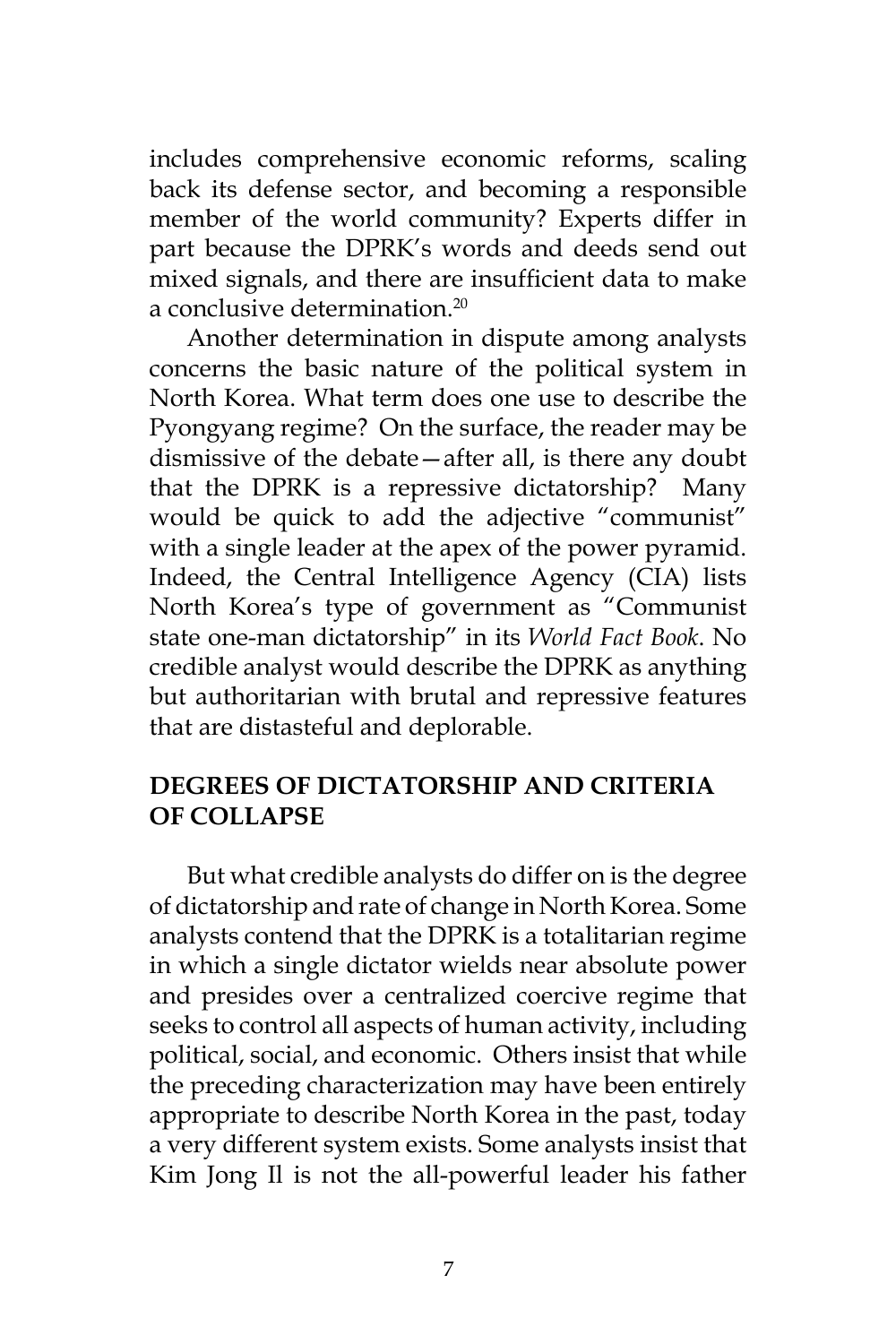was. Indeed, many believe that Kim's political status is significantly weaker than his father's. As a result, there is limited pluralism among elites in the DPRK some argue that Kim must play hardliners off against softliners, or conservatives versus reformers.<sup>21</sup> These differences are often assumed to manifest themselves along bureaucratic and institutional lines. Thus, for example, the military is believed to constitute one center of power, the party bureaucracy is considered another, and the economic bureaucracy considered yet another.<sup>22</sup>

Few observers dispute that North Korea's society and economy are changing, and its political system is also changing. What is in question are the scope and pace of these changes. Most agree that central controls have weakened considerably during the past decade or so. Many people in North Korea are less constrained by regime controls, less economic activity is controlled or regulated by the regime, and political indoctrination and propaganda do not have the same hold on people's minds. In short, George Orwell's satirical novel *1984* is, over time, becoming less and less an apt analogy for the DPRK.

One highly respected analyst, Andrei Lankov, contends that the Pyongyang regime has changed to such an extent that it can no longer be considered totalitarian.23 But this author, assessing virtually identical events and trends to those of Lankov, interprets the scope of these changes differently, insisting that the political system known as the DPRK still most closely approximates totalitarianism, albeit a *failing* one, with significantly weakened central controls and eroding power. $24$  One way to frame the debate is over whether totalitarianism has collapsed or not. If it has collapsed, the DPRK is probably best described as "post-totalitarian."25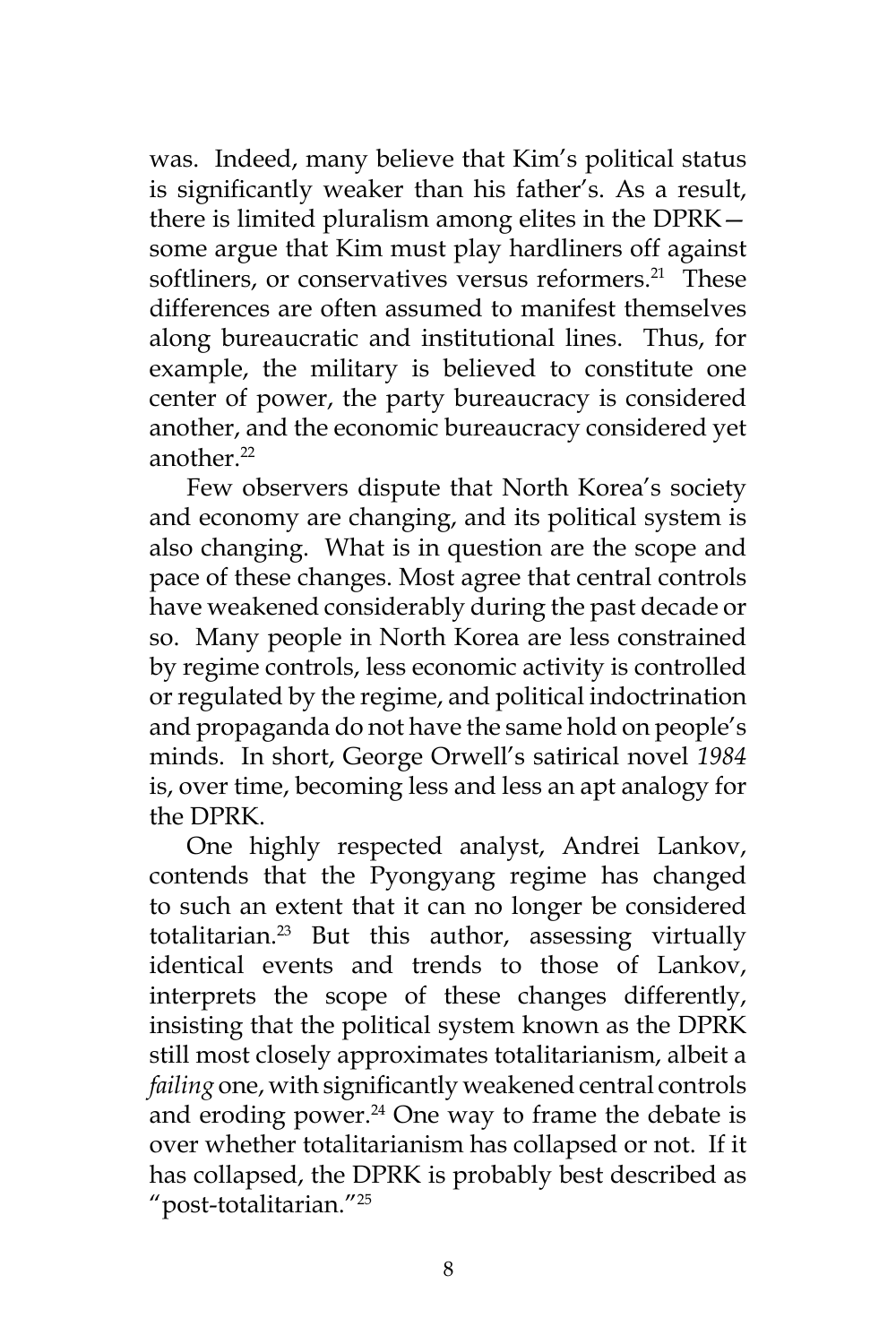| <b>Totalitarianism</b>                                   | Post-Totalitarianism                                                  |
|----------------------------------------------------------|-----------------------------------------------------------------------|
| 1. Absolute dictator and ruling<br>party (monistic)      | Dictator's power weakens<br>(pluralism and dissent emerge)            |
| 2. Transformational ideology<br>(totalist/utopian goals) | Instrumental ideology<br>(economic development and<br>One-party rule) |
| 3. Terror all-pervasive                                  | Terror no longer pervasive                                            |
| 4. Monopoly of coercive apparatus                        | Monopoly maintained                                                   |
| 5. Centrally planned economy                             | Froded                                                                |
| 6. Monopoly<br>of mass communication                     | Froded                                                                |
|                                                          |                                                                       |

# **Figure 1. Totalitarianism and Post-Totalitarianism Compared.**

Another way to conceive of this difference of opinion over North Korea's regime type might be as an optimist/ pessimist distinction; in other words, arguing whether the glass is half empty or half full. This debate ought not to be dismissed as simply academic and therefore irrelevant to real world policymakers and planners. Moreover, the fact that it is unlikely to be resolved, and indeed may be impossible to resolve, should not lead readers to disregard it. This would be dangerous because the nature of the North Korean regime itself has significant implications for its future. This author contends that there is a real difference between whether the glass is half full (no longer totalitarian) or half empty (still fundamentally totalitarian). If the glass is half full, then fundamental economic and political change in the DPRK is possible in the near future; if the glass is half empty, then such thoroughgoing reform is not imminent. Moreover, I would go even further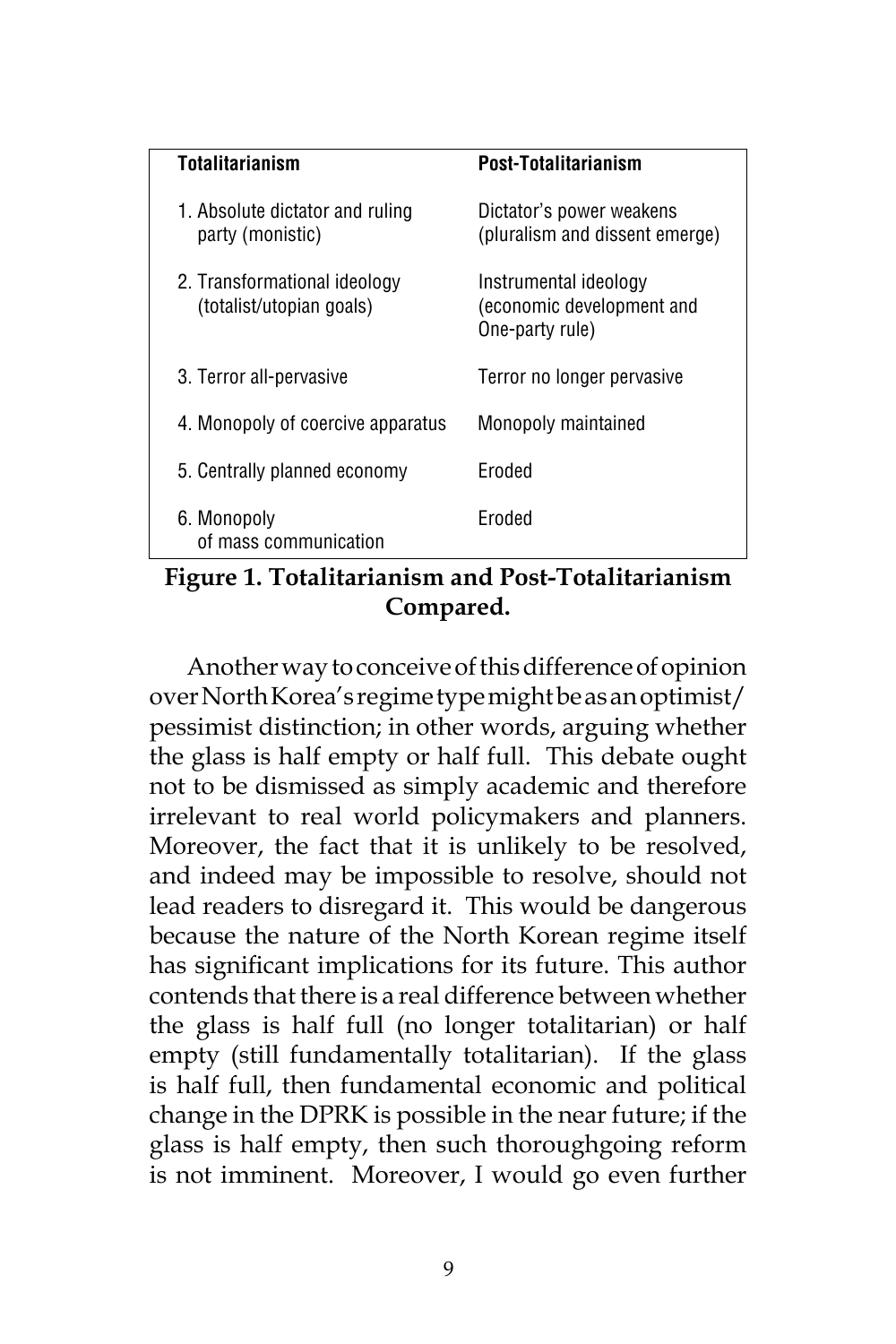and argue that such reform is impossible. There seems to be one basic truth where totalitarian regimes are concerned: they *do not undertake systemic reform*! If such a regime reforms, it would no longer be totalitarian. This argument may appear tautological to the reader. A brief discussion of historical cases may help clarify the point.

Germany under Hitler, the Soviet Union under Stalin, and China under Mao are generally considered to have been totalitarian regimes. In none of these cases did noteworthy political or economic reform occur. It was only *after* Stalin's and Mao's rule that reforms were possible in the Soviet Union and China, respectively (of course Nazi Germany did not survive Hitler). In both communist states, totalitarianism evolved into post-totalitarianism. Reforms could not occur in the Soviet Union until Stalin had departed, and it was only when Khrushchev came to power that such change was possible. Significantly, a necessary component of this was de-Stalinization. Similarly, in China, reforms could not take place until after Mao's passing, and an important element of the reform process was a reappraisal of Mao. It is noteworthy that reform did not occur under Mao's immediate successor, Hua Guofeng. Hua was formally depicted as the Chairman's anointed successor, and the younger leader's legitimacy was so intertwined with the figure of Mao and Maoism that no significant change whatsoever was possible. In fact, a key mantra for Hua was the "Two Whatevers," by which the younger leader insisted that all China's current and future policies must be guided by what Mao had said or done. Thus, the post-Mao reforms did not begin in China until Hua was ousted and Deng Xiaoping assumed power. It was Deng who was able to distance himself sufficiently from Mao that he could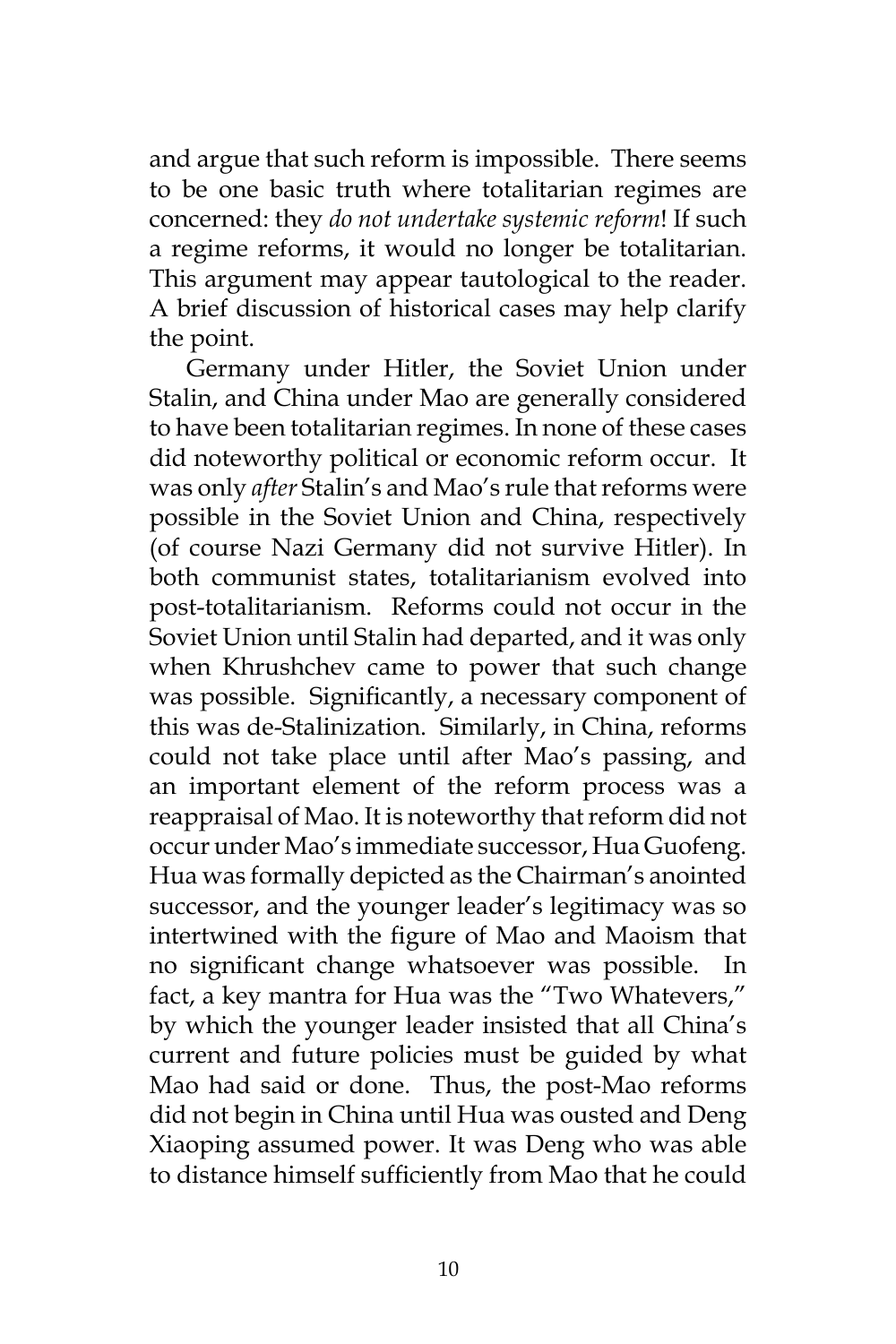sponsor an official reappraisal of Mao's rule as well as initiate a thoroughgoing program of reforms.

There are some useful parallels between Kim Jong Il and Hua Guofeng. Of course, there are also some important differences including the fact that the former's political legitimacy is significantly stronger than the latter's was, and Kim the Younger has proved a far more astute leader than Hua, with far greater staying power.<sup>26</sup> Nevertheless, the political legitimacy of Kim the Younger, like that of his Chinese counterpart 3 decades earlier, is inseparable from that of his predecessor. Just as it was impossible for Hua to break with Mao's legacy, so it is virtually impossible for Kim Jong Il to break with the legacy of his father. Under such circumstances, systemic reform is not a realistic option. What we have seen in North Korea to date in the way of transformation is probably the most we can expect in the way of regime-sponsored change—what this author has dubbed ad hoc "reform around the edges."<sup>27</sup> While some observers contend that the decision to pursue significant reform has been made in Pyongyang, the irrefutable evidence of this has yet to emerge. There is nothing yet manifest in North Korea comparable to what was witnessed in China in the late 1970s or Vietnam in the late 1980s. Of course, it is entirely possible that North Korea will pursue a quite different reform strategy from those of other communist countries and blaze its own distinct reform path. Rather, the point to be made here is that there are yet to emerge clear, unmistakable signs that the DPRK is moving along a reform trajectory.<sup>28</sup>

Kim Jong Il has attempted to put his own imprimatur on policy. This is evident from the trumpeting of "military first politics" [*son'gun cheng chi*] and "strong, prosperous country" [*kangsong*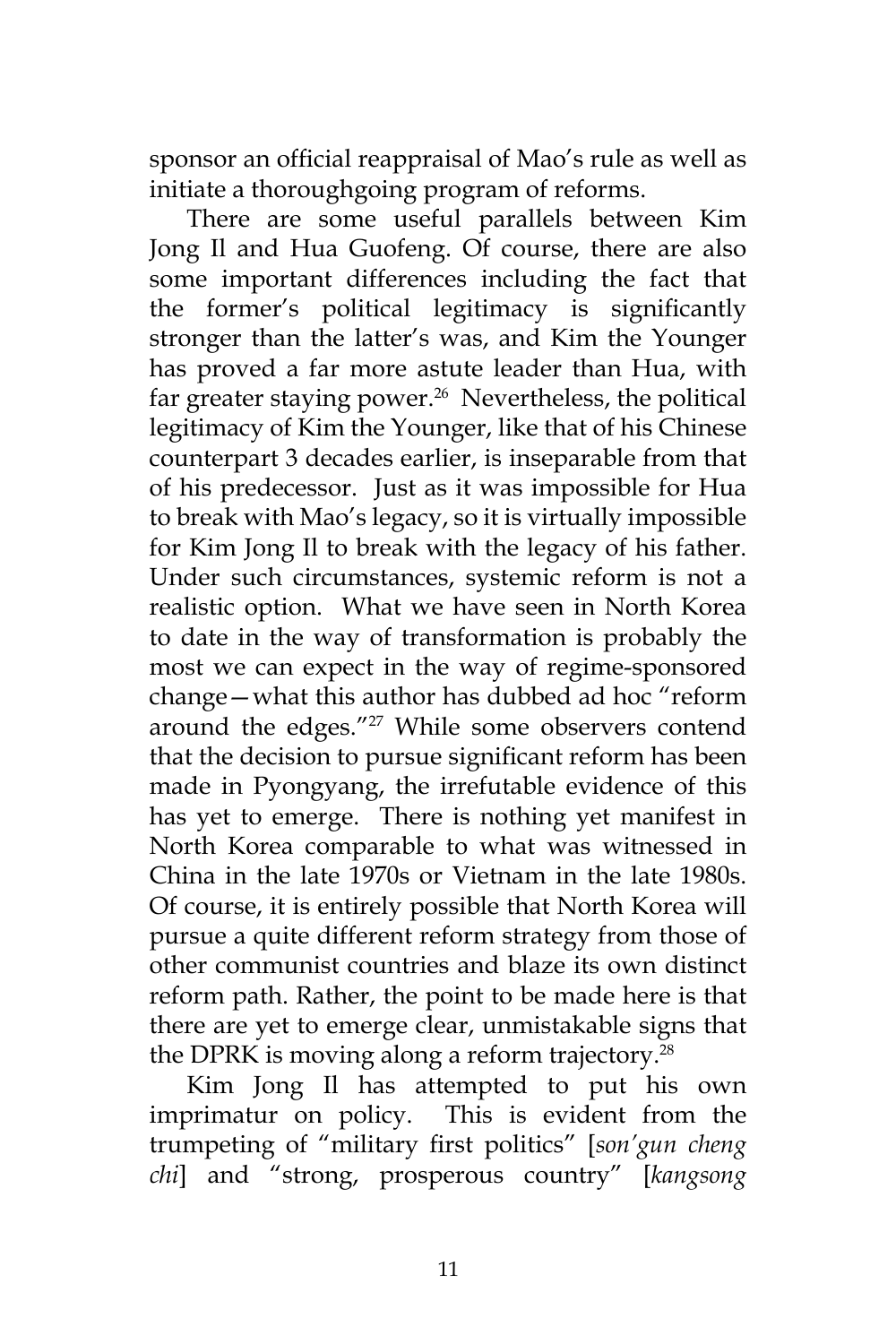*daeguk*]. But while Kim the Younger has attempted to make a distinction between himself and his father, the differences seem to be more stylistic and tactical rather than fundamental and strategic. In short, there seems to be more continuity than change between the policies of the father and those of the son. At the same time that the Dear Leader tries to present himself as an innovator of sorts, he continues to underscore that he is faithfully adhering to the ideology of the Great Leader and scrupulously executing the wishes of the DPRK's eternal president. For example, Kim the Younger continues to stress adherence to *Juche,* which became enshrined in the DPRK's constitution revised in 1998 at the expense of Marxism-Leninism. And, of course, *Juche* is essentially synonymous with "Kimilsungism." Moreover, Kim the Younger repeatedly emphasizes that he is resolutely working to fulfill the wishes of Kim the Elder to achieve Korean unification and the denuclearization of the peninsula.<sup>29</sup>

#### **A FAILING/ERODING TOTALITARIAN REGIME**

In this author's opinion, the best way to understand the Pyongyang regime is as a *failing or eroding* totalitarian system. Such a system is very muscular and repressive, with a massive military machine and an expansive apparatus for coercion. An all-powerful dictator and ruling party attempt to exert absolute and total control over all a country's political, economic, and social activity.<sup>30</sup> The regime works constantly to monopolize the media, control all information, centrally direct the economy, and instill an all-pervasive climate of terror. At the same time, it attempts to inspire and motivate the people through an ideology that promises to transform society and bring about a brave new world. Although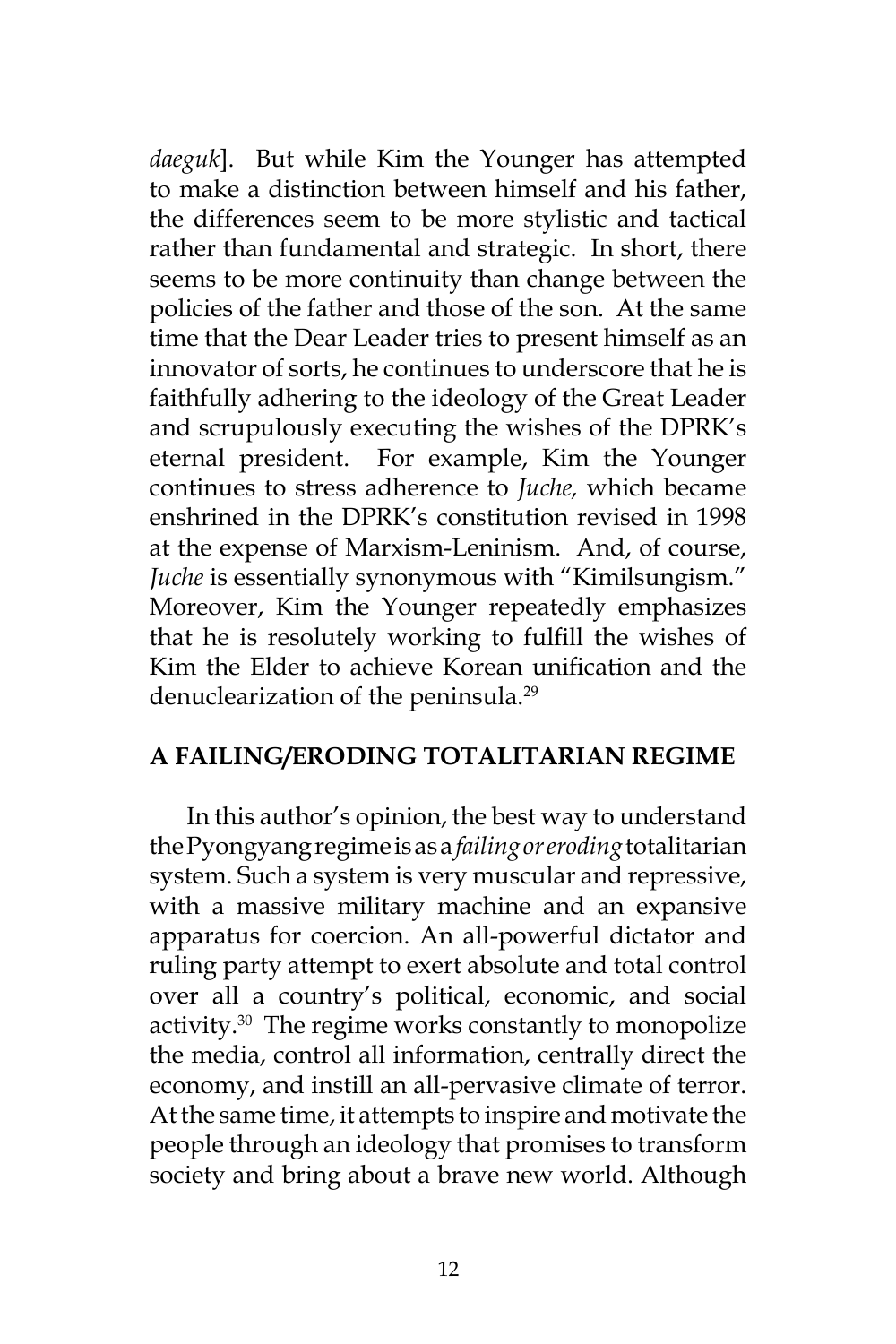North Korea falls short of realizing its ambitious aims, it does tend to be quite successful at brainwashing its citizens and making true believers of many of them. The preferred policy implementation mechanism is mobilizing the people, whether they are battalions of soldiers, multitudes of students, or a stadium full of synchronized gymnasts. Mass mobilization is a staple of full-blown totalitarianism.

But while such regimes are resilient and enduring, they also tend to be quite brittle, and burnout is inevitable. They certainly do not live forever. A totalitarian regime is a high maintenance one that requires constant activity and mobilization. When one or more pillars weaken, the entire structure is prone to collapse. No totalitarian regime in history has survived longer than a few decades—until Pyongyang that is. North Korea is the world's longest lasting species of totalitarianism—5 decades so far and counting. Furthermore, it is the only totalitarian regime to survive a leadership transition—the hereditary succession in July 1994 of Kim Jong Il to follow his father Kim Il Sung as dictator.<sup>31</sup>

The North has evolved over recent decades and in the past 20-odd years has weakened considerably. This is especially so since the demise of it primary patron, the Soviet Union, in 1991, and the onset of severe economic difficulties, most notably a terrible famine in the mid-1990s. Thus, in the first decade of the 21st century, Pyongyang is best described as a failing or eroding totalitarian regime where exhaustion, loosening of central control, and weakening of the monopoly of information are taking their toll.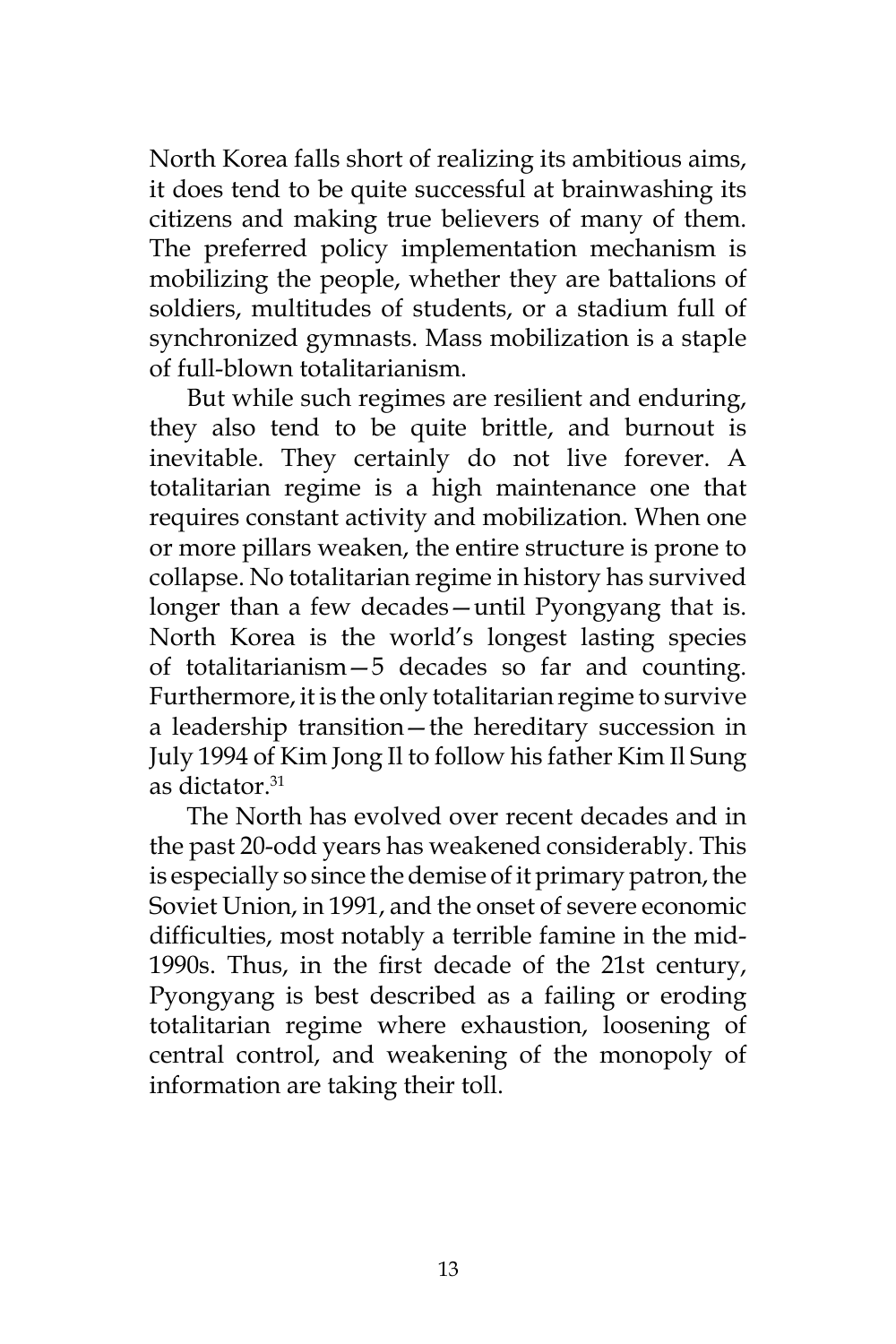#### **FUTURE TRAJECTORIES AND SCENARIOS**

When totalitarian regimes end, they seem either to collapse through defeat in war—the way Nazi Germany and Fascist Italy did, or evolve into post-totalitarianism, as in the cases of the Soviet Union and China after the deaths of Stalin and Mao. Economic disaster, or indeed complete collapse of the economy, does not necessarily lead to political collapse. Numerous dictatorships have survived despite severe economic problems such as hyperinflation, widespread famine, and/or mass unemployment. Stalin was not threatened by the famine following collectivization in the 1920s. Mao was not ousted following the famine triggered by the Great Leap Forward in the late 1950s. More recently, Robert Mugabe's harsh dictatorship in Zimbabwe continues to survive despite the economic devastation the regime has wrought on the people of that country.<sup>32</sup>

The deathwatch for the Pyongyang regime has lasted more than 15 years. Those who predicted or anticipated its imminent demise have had to eat their words or do a lot of explaining.<sup>33</sup> Pyongyang is far from dead, and there is evidence that the regime may be regrouping. The 2002 reform measures may best be seen in this light—as an effort by the regime to reassert control.34 Other initiatives launched in the past 8 years or so, including those in the foreign policy arena: efforts to normalize relations with various countries, the inter-Korean rapprochement, and participation in the Six Party Talks, all attest to this. Moreover, there have been dramatic steps taken in the area of defense: the launches of multiple ballistic missiles in July 2006 and the detonation of a nuclear device 3 months later in October 2006. Moreover, demographic indicators are hopeful—the CIA estimates that since 2003 North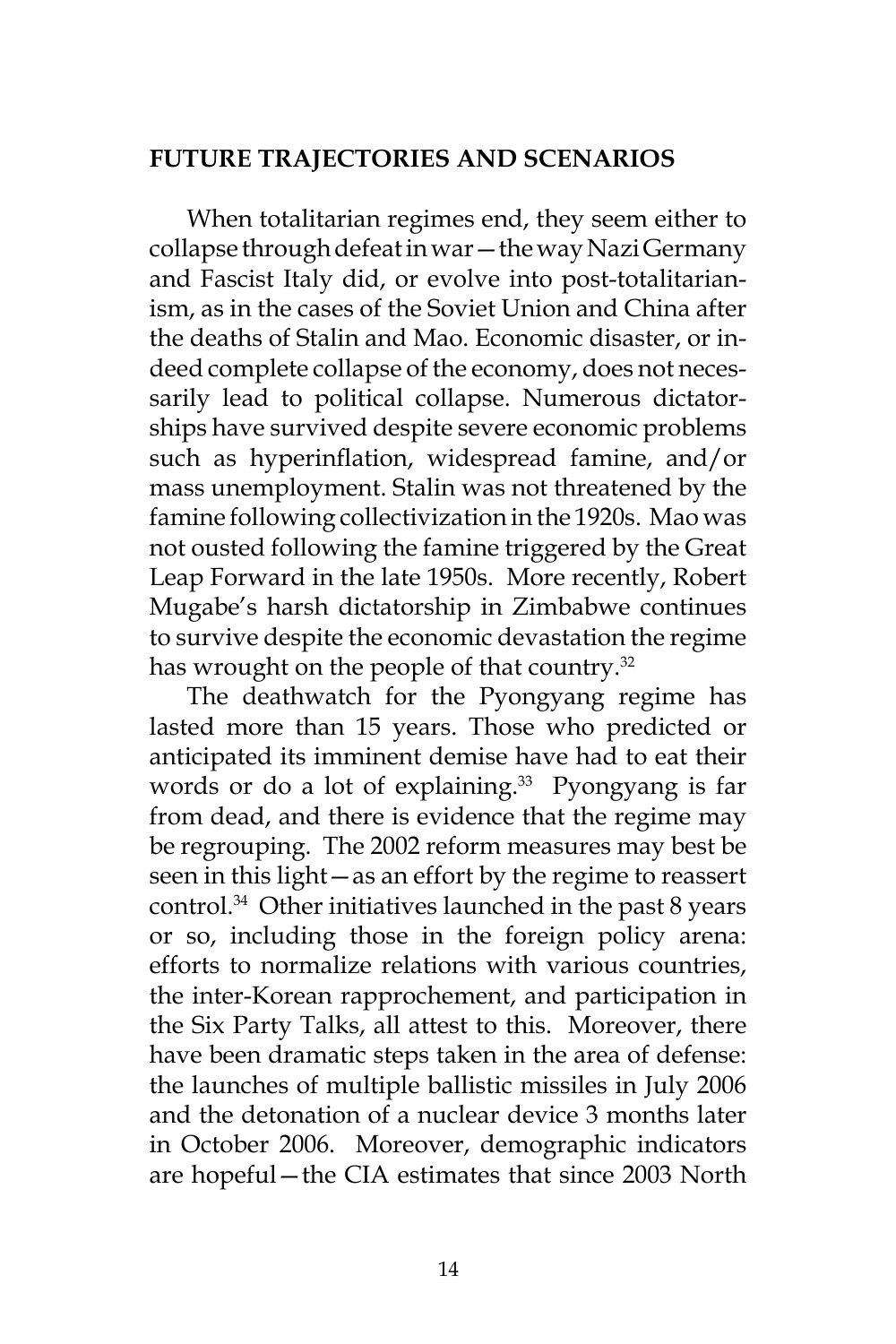Korea has experienced a gradual rise in life expectancy and the country's population has been growing.<sup>35</sup>

Looking to the future, there seems to be three possible and analytically distinct trajectories: suspended animation, a soft landing, or a crash landing. $36$ Suspended animation refers to a future in which the status quo persists—the regime continues to survive without major policy changes. A soft landing refers to a scenario in which Pyongyang adopts significant economic reforms and moderates its security policies. A crash landing sees a situation in which the regime collapses.37

These scenarios could very well play out gradually over several years or even for as long as a decade or more. Why use this time frame? One reason is that Kim Jong Il could conceivably live for another 5, 10, or even 15 years. Although he has health problems, Kim also has the best medical care available in North Korea. Given this, and the fact that his father lived into his 80s, it is possible that he could have a comparable lifespan. Probably the weakest link in a totalitarian regime is at the apex. The longevity of the absolute dictator tends to correlate closely with the lifespan of the regime. Totalitarian regimes are perhaps most vulnerable during a period of leadership transition.<sup>38</sup> Indeed, only one regime has survived much beyond a change of top ruler: Pyongyang.

One could certainly develop a larger number of scenarios, each with a higher degree of specificity. But for a first cut, three is the preferred number, each representing a different, analytically distinct general outcome: a persistence of the status quo, a largely peaceful and gradual end to the regime, or a tumultuous and sudden end to the regime.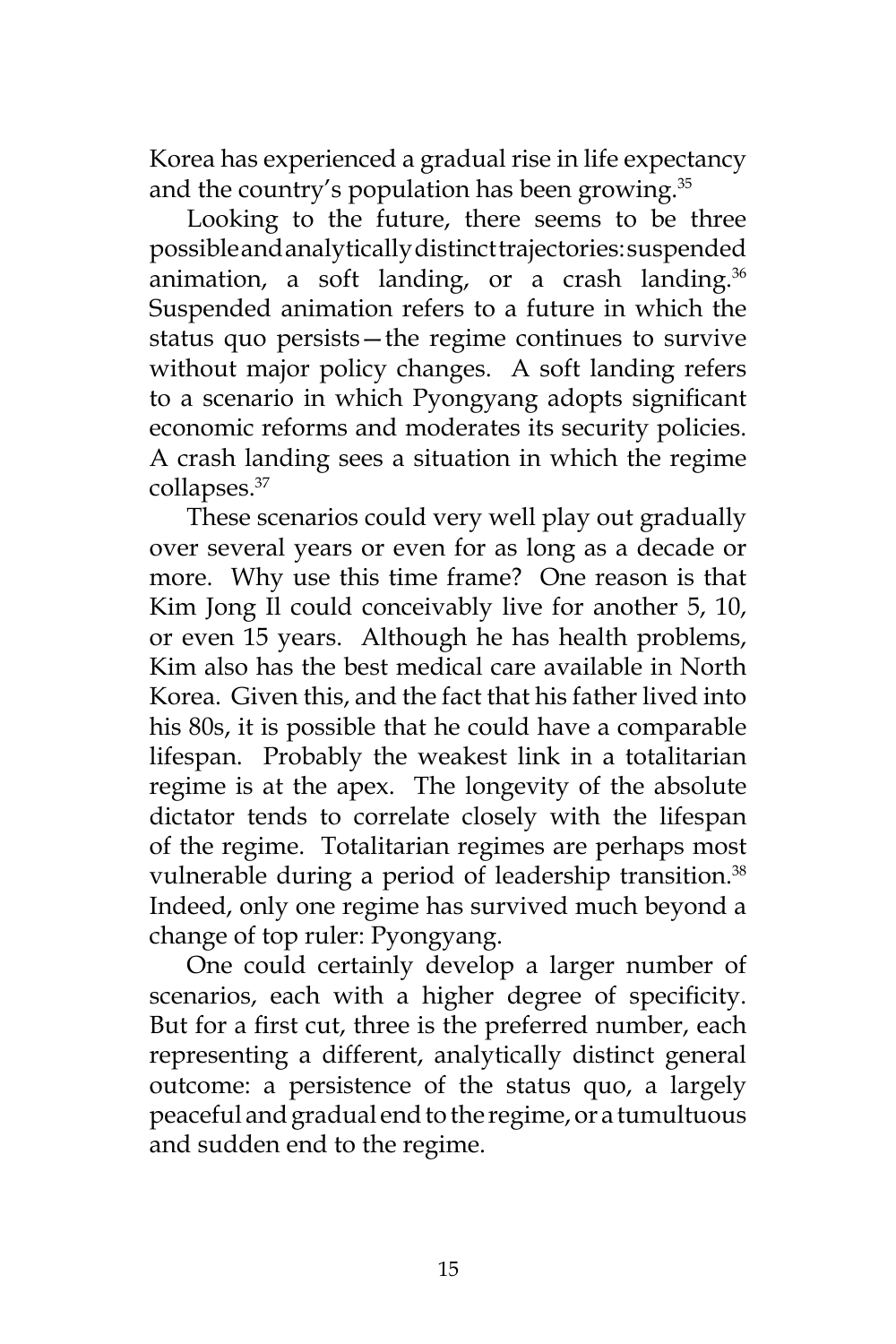| <b>Scenario/Trajectory</b> | <b>Example</b>                    | <b>Characteristics</b>                                                                     |
|----------------------------|-----------------------------------|--------------------------------------------------------------------------------------------|
| 1. Suspended Animation     | Albania<br>1970s-late 1980s       | Status Quo<br>Regime in a holding pattern<br>-No reform                                    |
| 2. Soft Landing            | China<br>Late $1970s \rightarrow$ | Gradual Reform<br>-Regime transformation<br>-economic reforms<br>-political liberalization |
| 3. Crash Landing           | <b>Romania</b><br>Late 1980s      | Collapse<br>-Overthrow/Revolution<br>-No economic or political<br>opening                  |

**Figure 2. How Totalitarianism Ends in North Korea: A First Cut**.

#### **SUSPENDED ANIMATION: North Korea as Albania?**

In this scenario, the Pyongyang regime remains in a state of suspended animation, either unable or unwilling to change. Of the three scenarios, this one appears to describe most closely the current situation. Suspended animation is very likely to persist because it permits the North to avoid making the tough choices regarding reform.

This scenario is the least risky alternative for Pyongyang. Its elites know that the status quo works because that is what the regime has essentially been doing for more than 10 years. While Pyongyang has tolerated or permitted ad hoc reforms as well as selective diplomatic openings, they have been of a "system defending" variety rather than system transforming.<sup>39</sup>

The leadership is extremely rational and, given its fears, concerns, and priorities, firming up the status quo is the most logical policy option. Certainly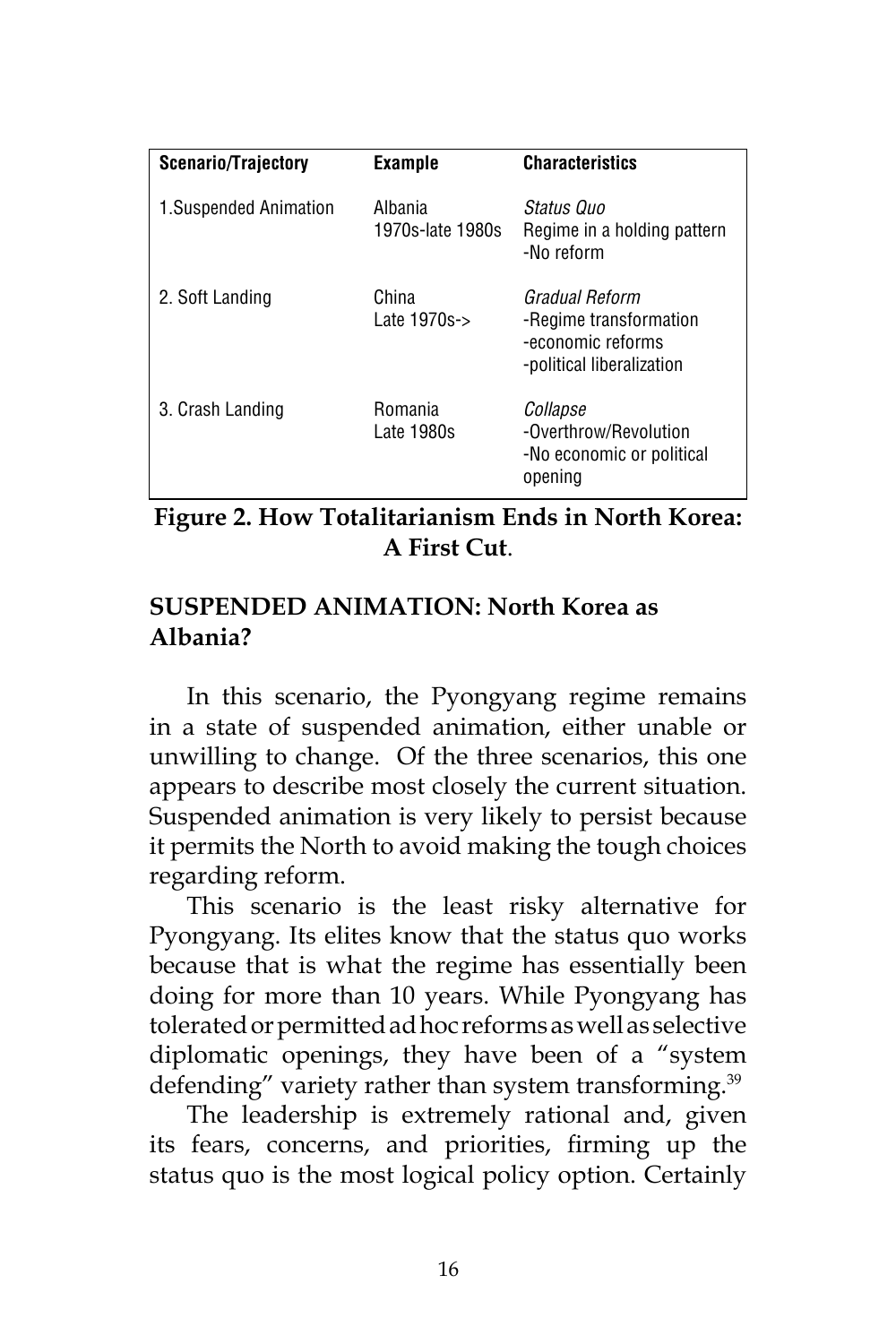this approach has produced failed policies that have resulted in mass starvation and untold suffering for millions of ordinary North Koreans. But for Kim and his minions, this is an acceptable cost of maintaining the totalitarian dictatorship.

Like Albania under Enver Hoxha, North Korea under the Kim dynasty has been autarkic, largely closed off from the rest of the world with a command economy and a personality cult. The Stalinist command economies of each totalitarian regime kept the people of Albania and North Korea, respectively, in systems where individual initiative and collective efficiency were not rewarded. Moreover, both regimes promoted xenophobia and paranoia. The people of each country were brainwashed to believe that they were surrounded by enemies, and the only way they could survive was by constant vigilance and continuous struggle, constructing fortifications everywhere and training in military or paramilitary formations. It is instructive to note the way Albanian totalitarianism collapsed: gradually over an extended period of time during the latter years of Hoxha and afterwards. Hoxha's regime collapsed in what might be termed a "slow motion implosion." Moreover, the deleterious effects of the Hoxha regime are still being experienced as Albanians continue to suffer from extreme poverty, environmental degradation, and little or no infrastructure. One of Albania's most significant exports continues to be its people, most notably ruthless organized crime networks that now reach into Western Europe, the United States, and beyond.

However, unlike Albania, North Korea has displayed a penchant for highly pragmatic and inventive behavior, actively appealing for foreign aid as well as engaging in brinkmanship and extortion.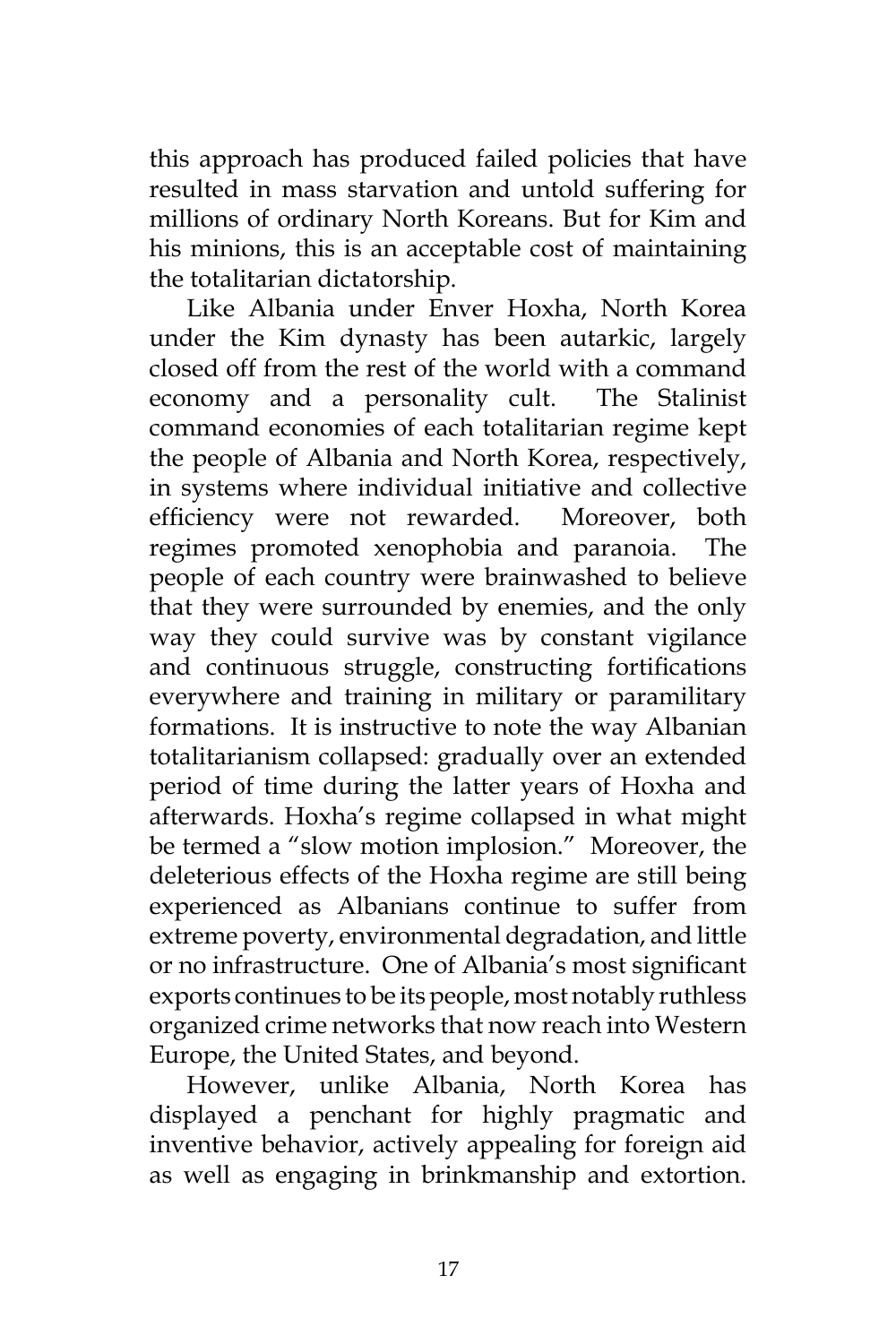Both tactics have proved remarkably successful in obtaining currency, food, and fuel. Pyongyang elites have survived and even prospered on food and fuel from abroad—including from countries such as the United States and China, cash and investments from South Korea, and funds from criminal activities around the world. In the meantime, brinkmanship and skillful diplomacy have kept the United States at bay.<sup>40</sup>

## **SOFT LANDING: North Korea as China?**

In this scenario, Pyongyang either adopts serious, partial, or thoroughgoing reform. How likely is it? Rather unlikely, in fact, because Kim seems fearful of the changes such reforms might set in motion. Indeed, Kim appears very reluctant to pursue systemic reforms precisely because he is terrified that they might prove so successful they would reform his regime, and that of his cronies, out of existence. This fear exists despite Beijing's ongoing efforts to demonstrate to Pyongyang that continued communist dictatorship can coexist with thoroughgoing economic change and opening.

If reform does come to the North, it is more likely to emerge in a serious way under Kim's successor in a post-totalitarian regime. However, the possibility of Pyongyang muddling through should not be ruled out. In spite of fears of thoroughgoing reform, change around the edges could conceivably surreptitiously morph into something more significant. Reform could be accomplished unintentionally and accidentally by *stealth*. 41

How might reform by stealth occur? Some interpretations of the origins and evolution of the limited reforms to date in North Korea take a "bottomup" approach. The reforms are not regime-initiated but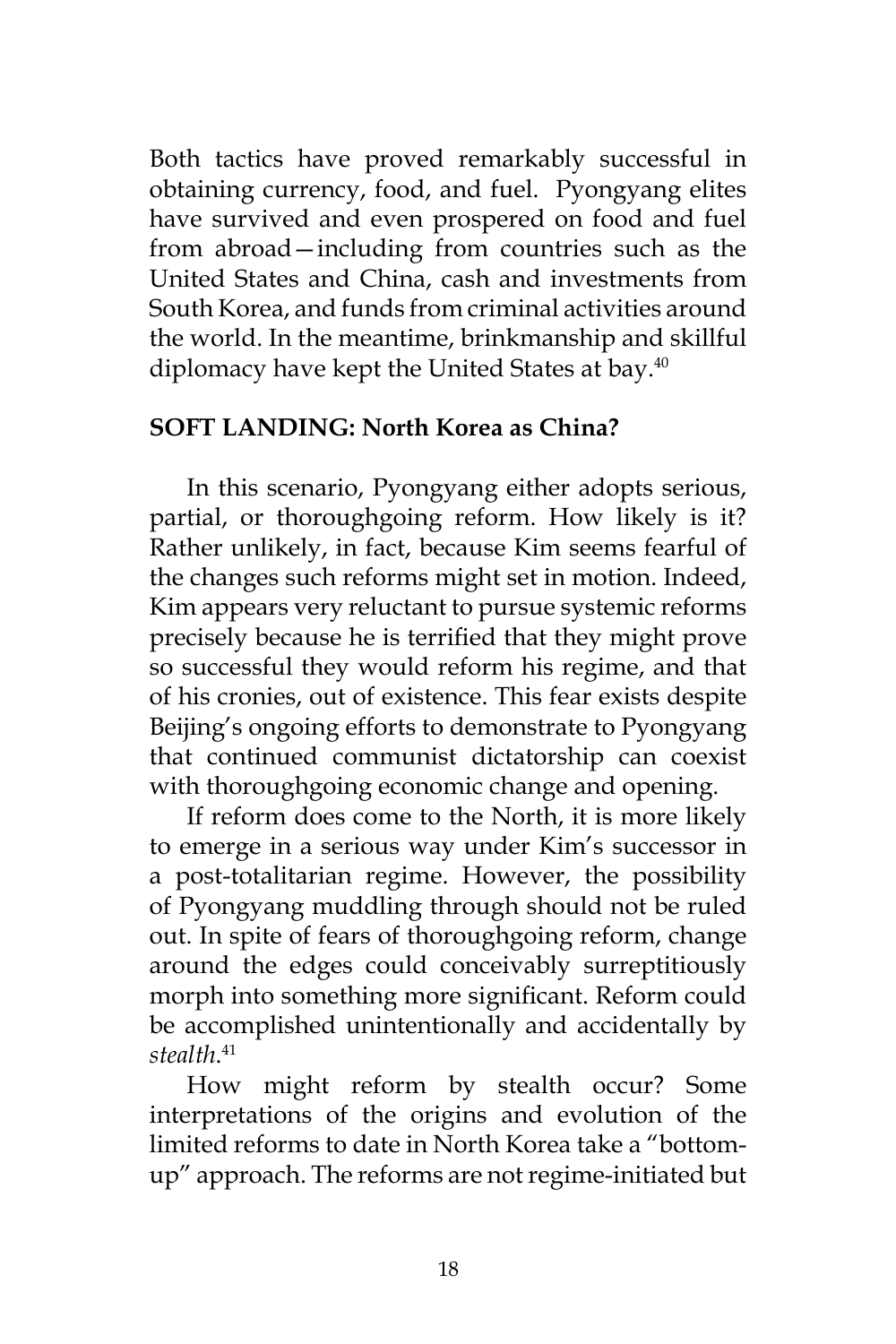rather the result of ordinary people at the grassroots level making decisions and taking actions to survive.<sup>42</sup> Thus, for example, farmers produce crops on their own plots for their own consumption as well as to sell at private markets. Local officials tolerate these activities because they increase the food supply, improve the lives of local people, help the local economy, and have widespread popular support. Scholars have made similar interpretations about the origins and evolution of reforms in China and Vietnam.43

In both of these other Asian communist states reforms began in agriculture. But unlike China and Vietnam, which had large rural populations with large, labor intensive agricultural sectors, North Korea is highly urbanized, with a relatively small rural population and an "input intensive" agriculture sector. As a result, reform in agriculture is more difficult for Pyongyang. Indeed, the situation North Korea confronts in agriculture is quite similar to that of the former Soviet Union. Significantly, Moscow had tremendous difficulties reforming in this sector.<sup>44</sup> Moreover, industry is also a difficult sector to reform. Without momentum attained by quick success/gains achieved in an area like agriculture, moving forward on system-wide reforms even gradually is more challenging.

#### **CRASH LANDING: North Korea as Romania?**

In this scenario the Pyongyang regime collapses either with a whimper or a bang. The landing could be relatively quiet and trouble-free or noisy and chaotic. The former would be along the lines of those experienced by a number of communist east European regimes in 1989 and in the Soviet Union in 1991. The latter could be rather like Romania in 1989.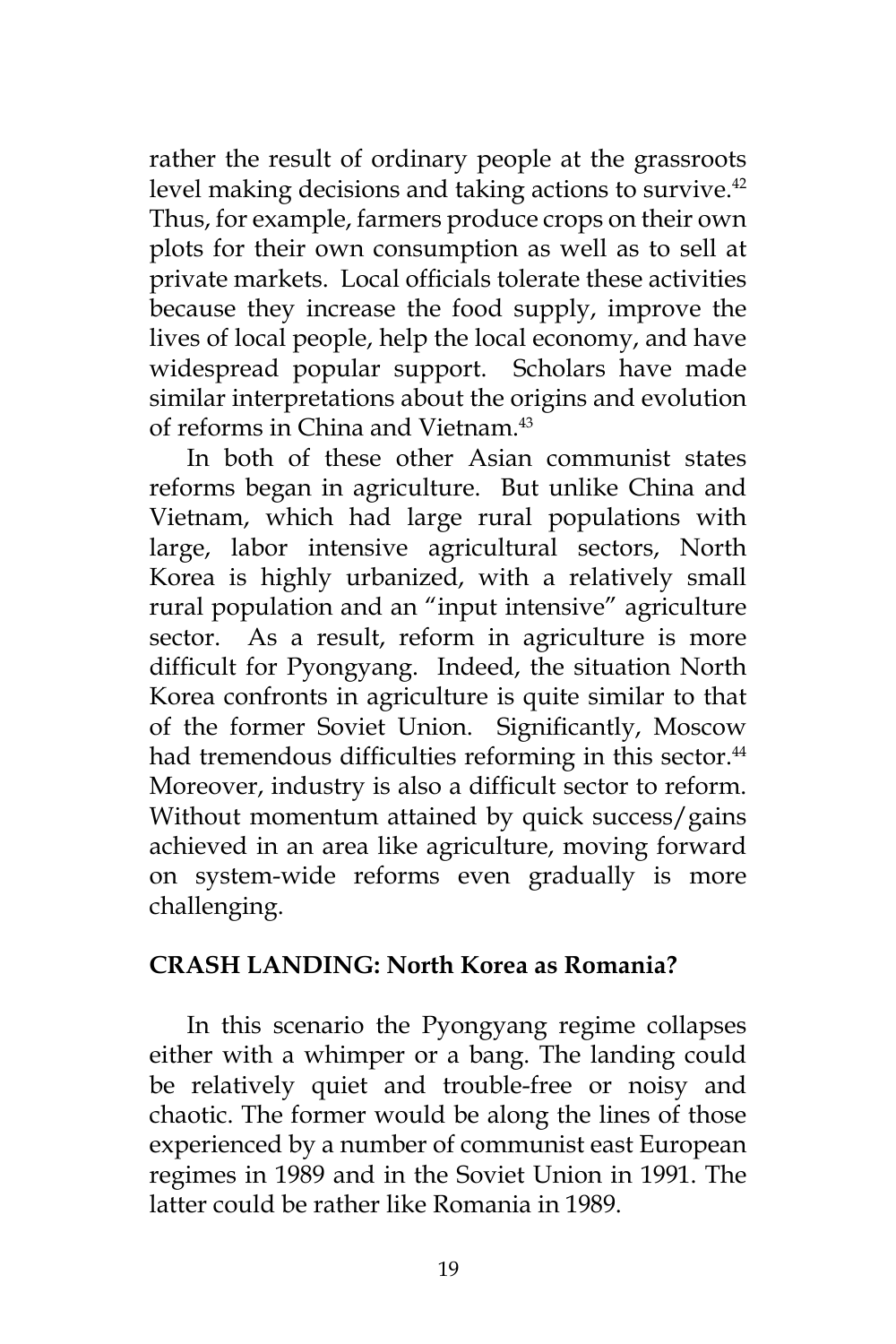Moreover, Pyongyang could out of desperation "lash out" in dramatic fashion and launch either an allout invasion of South Korea or a limited attack.<sup>45</sup> The former would be a desperate all or nothing effort to seize the entire peninsula quickly before U.S. military reinforcements were able to arrive in Korea. The latter would be a more calculated effort to force South Korea and the United States to negotiate so as to extract currency and resources from these governments. In either case, the impetus would be a sense in Pyongyang that the regime was in an extremely dire position that could only be saved by some kind of military operation either to reestablish the status quo or achieve unification. In either case, North Korean logic would be that, without some kind of proactive military strike, the regime would collapse.<sup>46</sup>

Collapse could be triggered by internal events, external events, or the regime could simply implode from exhaustion under its own weight. It is possible that exhaustion could result in the end of North Korea as a state, but more likely the high maintenance machinery of the totalitarian system would collapse. The regime would transform into a looser post-totalitarian system with weaker central controls. Internal events such as revolt or rebellion could trigger such a process. Indeed, this is precisely the way communist regimes ended in Berlin and Prague in 1989 and in Moscow in 1991. But these regimes were post-totalitarian.

Perhaps a better historical case for Pyongyang is the fate of the totalitarian regime of Nicolai Ceausescu in Bucharest. Both Romania under Ceausescu and North Korea under the Kims endured a massive cult of personality, and the reality or at least the real prospect of dynastic succession. As a result of the grandiose and ill-conceived public works projects of their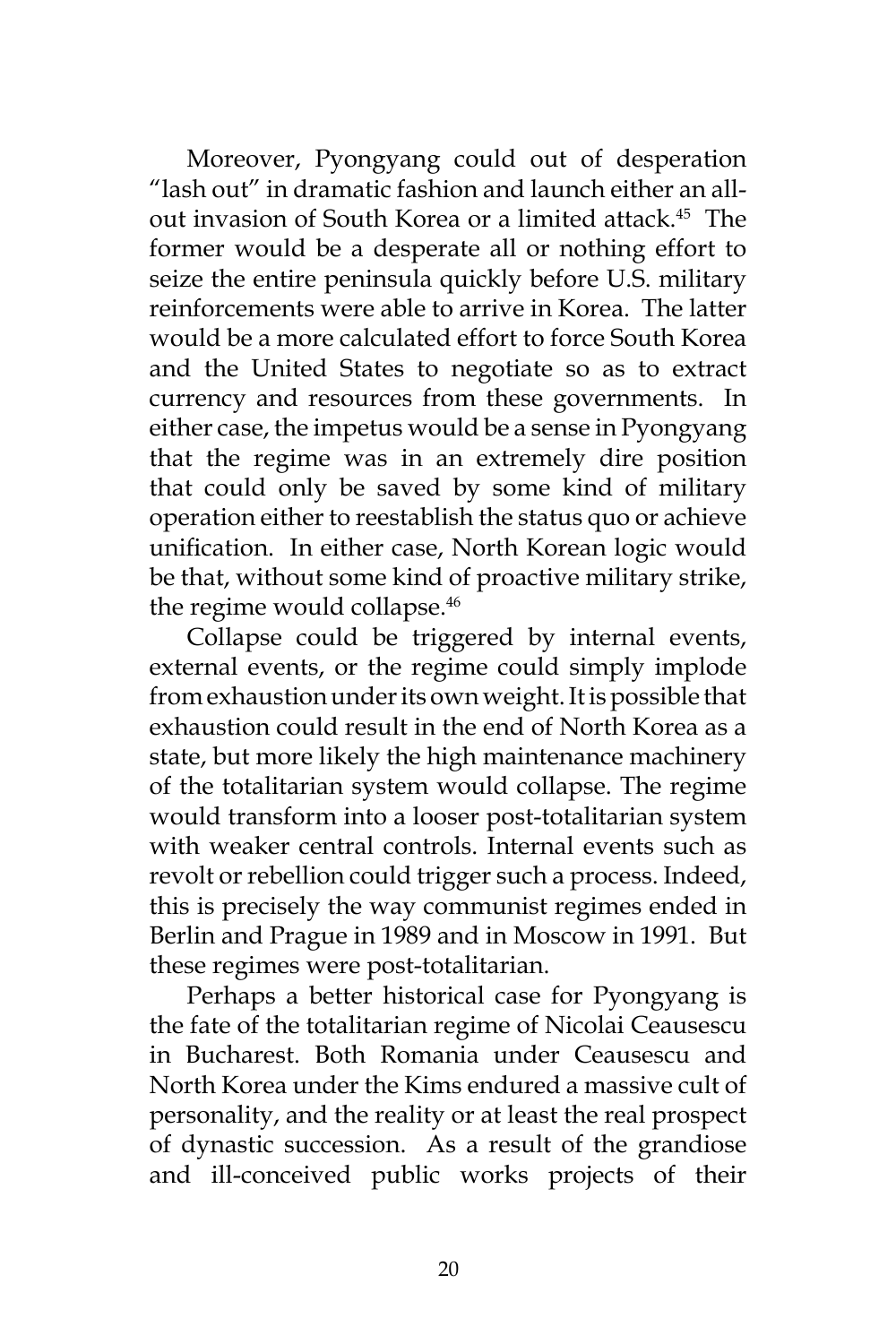respective dictators, collectivization of agriculture, and harsh economic policies after decades of misrule, the vast majority of people in Romania and North Korea led grim existences in a semi-permanent state of exhaustion, malnourishment, and squalor. While people in Romania may not have suffered as severely from famine as their counterparts in North Korea, they did suffer as Bucharest diverted domestic energy resources and hard currency to pay off the country's substantial foreign debt. The results were power outages that left Romanians miserable and shivering in unheated and poorly lit dwellings. While one should be careful about suggesting "too deterministic a link between economic hardship and political failure," in the Romanian case protracted systemic economic disaster ultimately triggered popular unrest and prompted an intra-elite coup against the Ceausescu Regime.<sup>47</sup>

#### **How Likely is Collapse?**

How likely is a collapse as an outcome? This author does not believe there is a high probability of regime collapse in the immediate future. However, this does not mean that it might not occur. Moreover, just because governments do not want a collapse and have formulated policies designed to prevent this does not mean that it will not happen.

According to then President Roh Moo-hyun of the Republic of Korea, speaking in 2004,

Up till now, people have been saying that North Korea would collapse but it hasn't. . . . It appears there's almost no possibility of North Korea collapsing. China is helping North Korea in several ways to help prevent its collapse. China is helping because should a situation arise in which something happens in North Korea and tens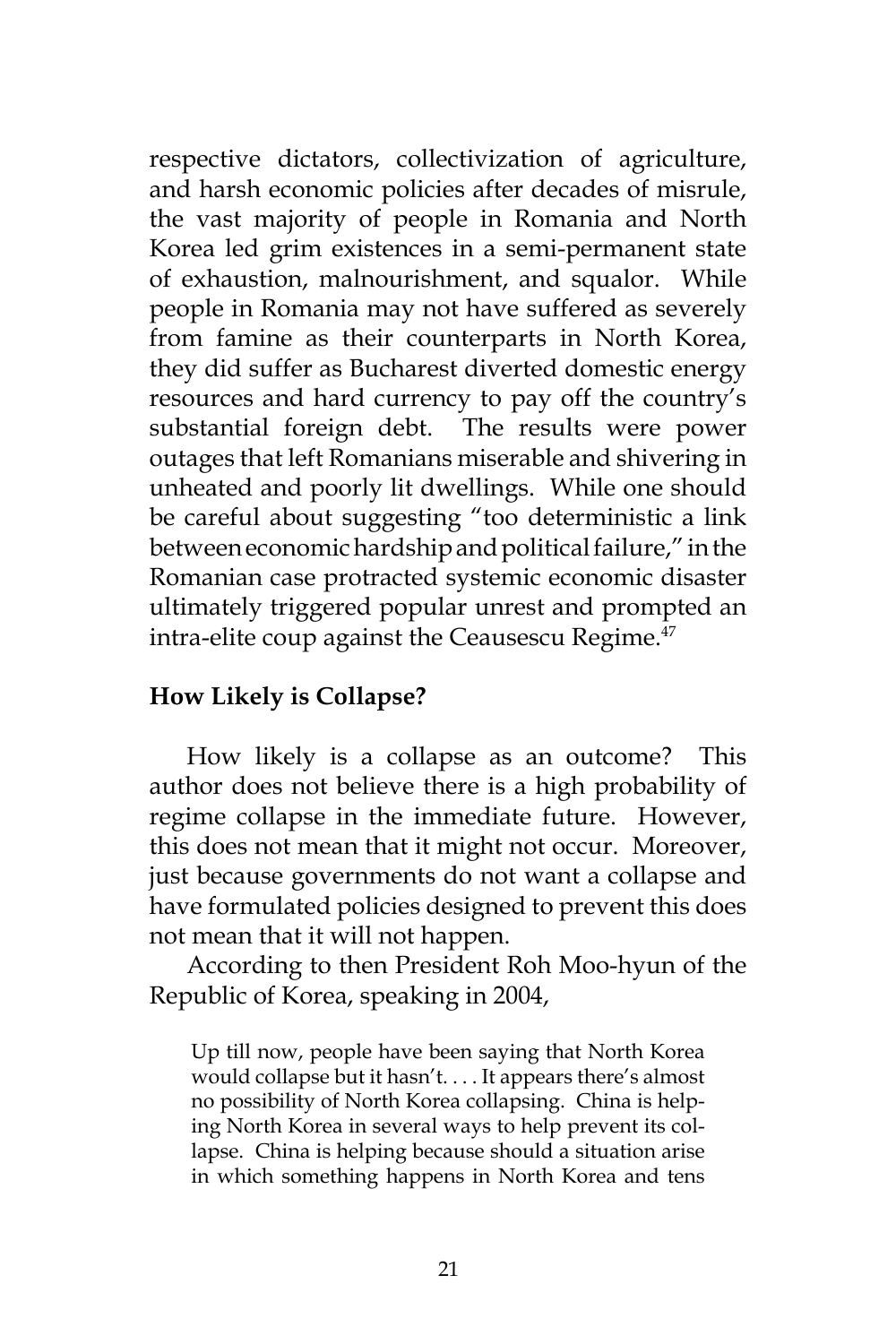of thousands of people start crossing over the Yalu into China, it couldn't deal with the number. . . . Since South Korea, too, would face a number of difficulties, we do not want the North to break up.<sup>48</sup>

No one predicted the end of any of the communist regimes. Indeed, such outcomes seemed unthinkable even to observers in the mid- or late 1980s. Yet, in the aftermath, some commentators were quick to anticipate the collapse of communism in China and North Korea.

Seventeen years after the disintegration of the Soviet Union and 14 years since the death of dictator Kim Il Sung, it has become fashionable to poke fun at those who continue to speak of North Korea collapse. It is worth remembering that these earlier regimes seemed to be extremely powerful and repressive, yet in the end turned out to have feet of clay. One leading analyst who has stressed the staying power of the Pyongyang regime and made light of those who anticipate collapse nevertheless appears to acknowledge that the regime cannot last forever. According to Scott Snyder, "In Washington, some people seem to wake up every morning and check whether the regime has collapsed overnight. But there is little of that sense in Seoul and even less in Pyongyang. I suppose, though, if people keep on predicting that the North is about to collapse, well, one of these days they'll be right."<sup>49</sup>

But thinking about collapse as a process instead of an outcome maybe more helpful. Speaking in 2004, Japanese scholar Masao Okogoni opined: "If we take the long view, the collapse of North Korea's system has already begun."50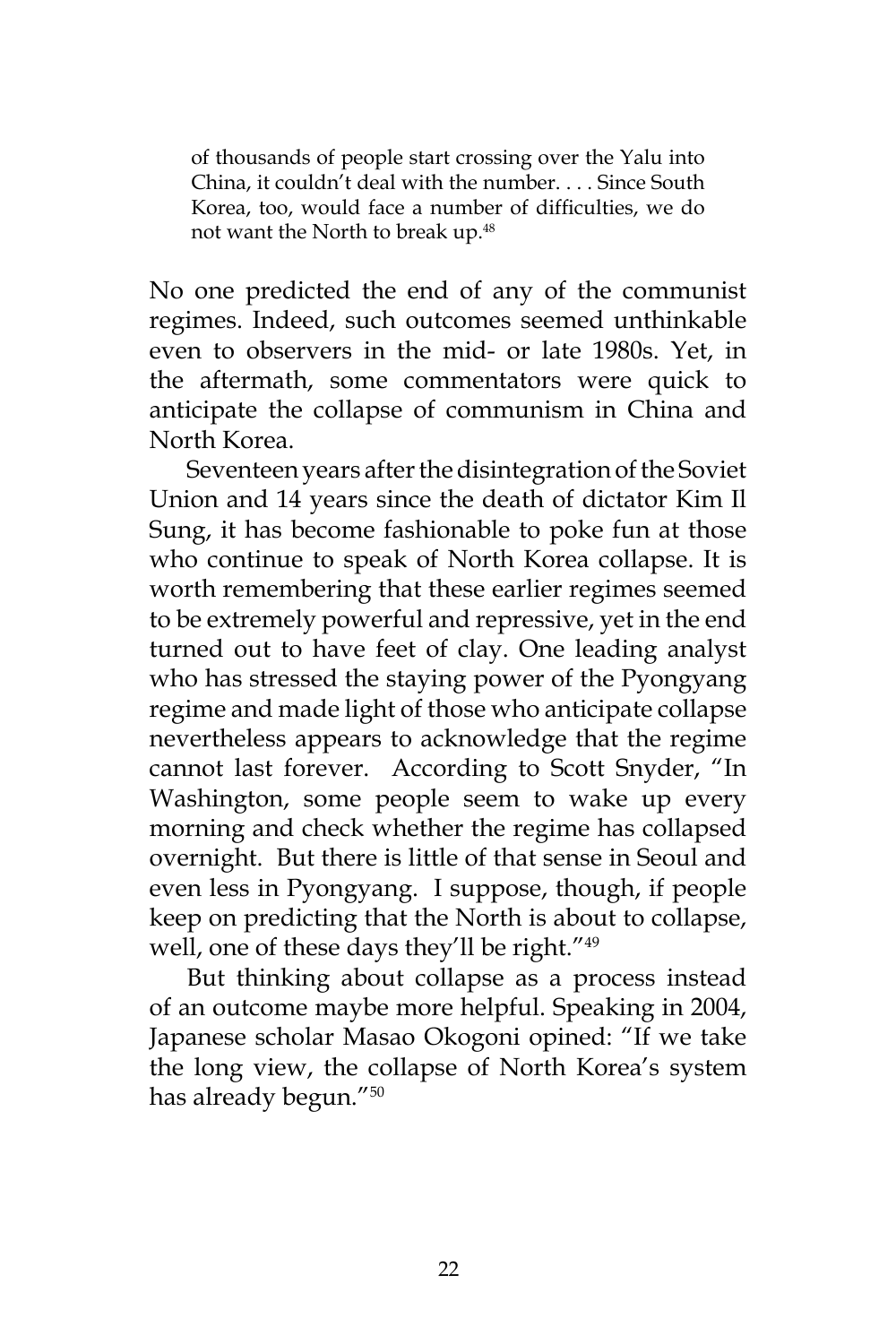# **NONE OF THE ABOVE: TOWARD A HYBRID SCENARIO**

While the three scenarios outlined above are analytically distinct and helpful in thinking about the range of possible futures for the Pyongyang regime, none of them fully depict the future as it seems to be unfolding in the first decade of the 21st century. None of them seem to capture all the nuances of the North Korean case. Some finer distinctions might help. In particular, in contrast to Bucharest and Tirana, Pyongyang has exhibited greater pragmatism closer to other regimes such as Moscow or Havana. For example, between an "Albanian" Suspended Animation and a "Chinese" Soft Landing, one might insert another scenario that contains some elements of each. This hybrid scenario would closely approximate the experience of the Soviet Union: since Moscow experienced a soft landing of sorts via the Gorbachev reforms in the late 1980s but eventually crash landed when the Soviet Union dissolved at the end of 1991 as the full fallout from the so-called "August Coup" ultimately manifested itself.

Between "China's" Soft Landing and "Romania's" Crash Landing scenarios, one might also insert another scenario that possesses some aspects of each. This hybrid scenario would closely approximate the experience of Cuba. Like Pyongyang, Havana experienced tremendous economic difficulties in the final days of the Soviet Union and in the aftermath of its patron's collapse. Like North Korea, Cuba confronted an economic crisis of monumental proportions as subsidies and credit from Soviet bloc countries evaporated. The Castro regime adopted ad hoc reforms in piecemeal fashion starting in the early 1990s. But while the Pyongyang regime appeared more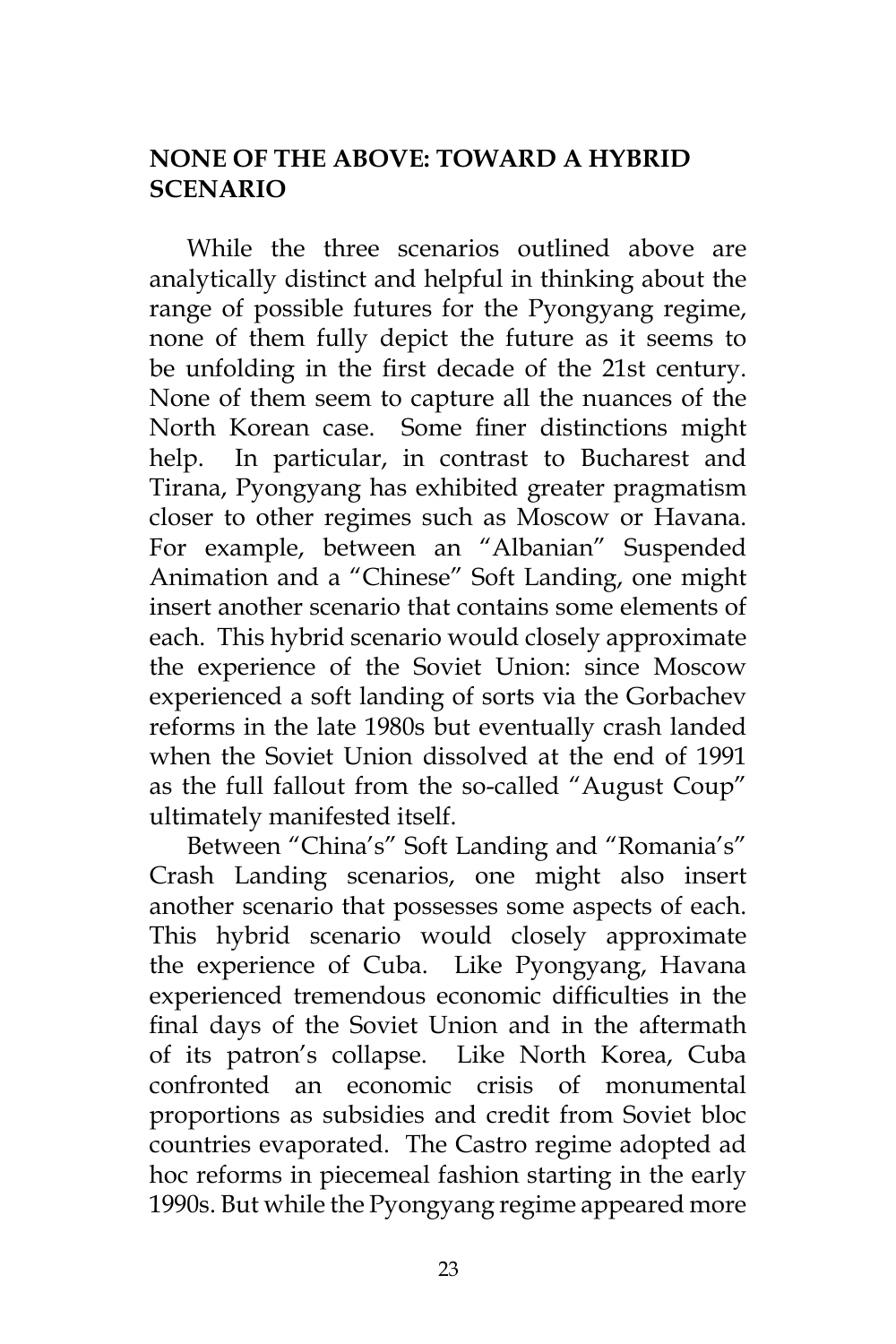reluctant to adopt reforms than Havana, it was quick to appeal for international aid. Certainly Cubans did not appear to be facing starvation the way hundreds of thousands of North Koreans did. But Cuba and North Korea do seem to have much in common, including the fact that both regimes are in a holding pattern of sorts, ruled by dynasties wherein the current dictator's days are clearly numbered. In each case, there appear to be clear limits to the change possible in the immediate future. In mid-2006 Fidel Castro, who had been plagued by medical problems, handed over the reigns of power temporarily to his younger brother and designated successor, Raul. Then, in February 2008, Fidel formally stepped down as head of state and his brother was "elected" by the rubberstamp National Assembly to replace him. But even in "retirement" and poor health the 81 year old Fidel remains the dominant political figure in Cuba, although Raul is in charge of the day-to-day affairs of state.<sup>51</sup> Once Fidel Castro and Kim Jong Il pass completely from the scenes of their respective countries, there is likely to be far greater scope for change.

Which of the above five scenarios is unfolding in North Korea today? The closest seems to be the Cuban scenario. Of course, in Havana, as in Pyongyang, the end has yet to come. So one does not know for sure how the story will conclude. Therefore, there are limits to what lessons one can take away from Castro's Cuba. Nevertheless, it seems likely that a dynastic succession will occur in Cuba, and the passing of Fidel will be a momentous event marking the end of an era. Raul Castro is poised to succeed his brother. Since Castro is likely to die within a matter of years (i.e., before Kim Jong Il), analysts will probably have more to learn from Havana as they explore the future trajectory of the Pyongyang regime.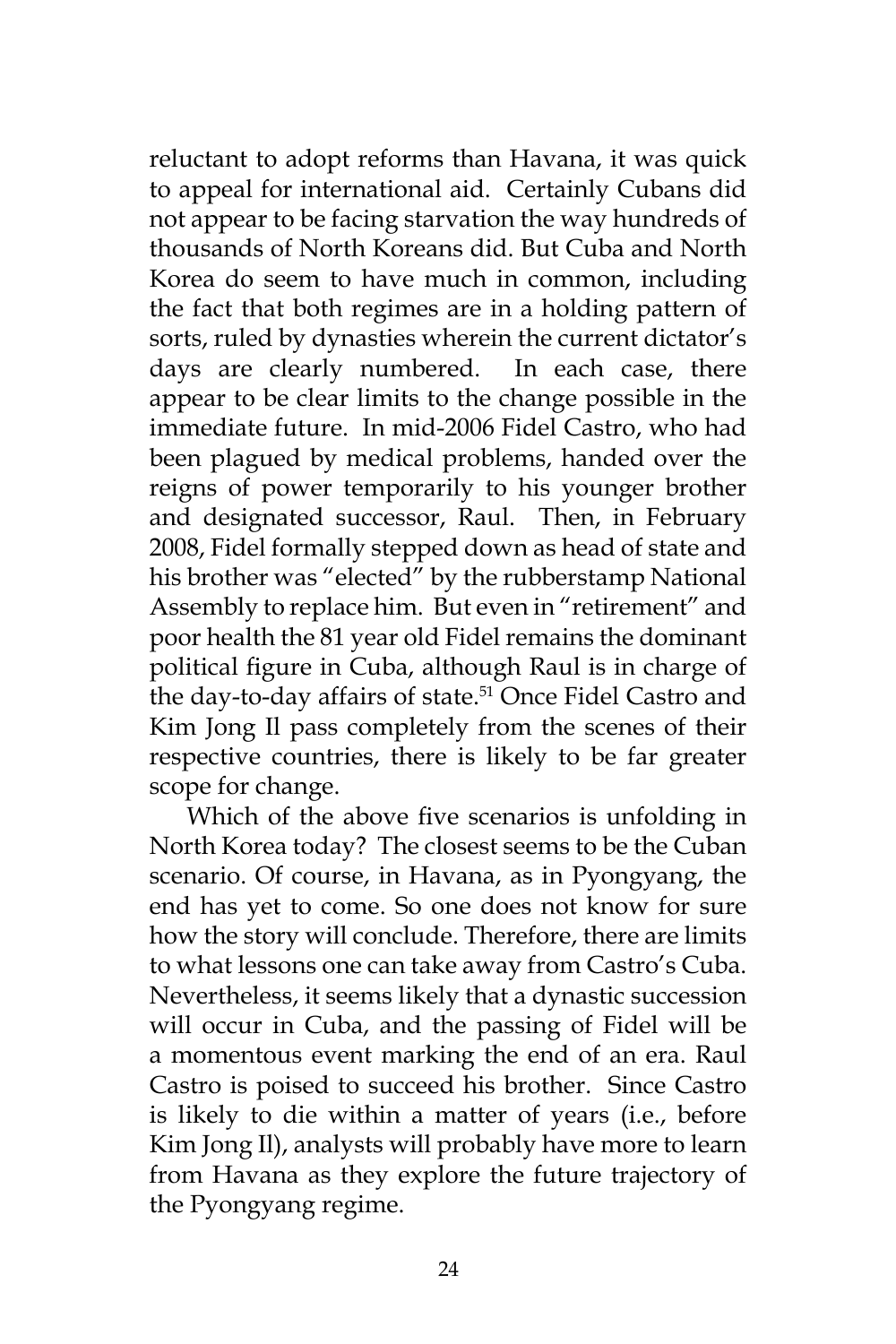| <b>Scenario/Trajectory</b>                     | <b>Example</b>              | <b>Characteristics</b>                                                                                                                                |
|------------------------------------------------|-----------------------------|-------------------------------------------------------------------------------------------------------------------------------------------------------|
| 1. Suspended Animation                         | Albania<br>1970s-late 1980s | Status Quo<br>-Regime in a holding pattern<br>-No reform                                                                                              |
| 2. Suspended Animation/<br>Soft Landing Hybrid | Cuba<br>1990s->             | Status Quo Plus<br>-Some notable reforms but<br>regime remains essentially in<br>a holding pattern                                                    |
| 3. Soft Landing                                | China<br>Late 1970s->       | Gradual Reform<br>-Regime transformation<br>-economic reforms<br>-political liberalization                                                            |
| 4. Soft Landing/Crash<br>Landing Hybrid        | USSR<br>1980s-1991          | <b>Reform and Regime Unravel-</b><br>ing -Gradual reform and<br>liberalization eventually getting<br>out of control and leading to<br>regime collapse |
| 5. Crash Landing                               | Romania<br>Late 1980s       | Collapse<br>-Overthrow/Revolution<br>-No economic or political<br>opening                                                                             |

## **Figure 3. How Totalitarianism Ends in North Korea: A Second Cut.**

## **CONCLUSIONS AND IMPLICATIONS**

What can one conclude from the foregoing analysis?

1. Do not conflate the end of the Kim regime with the end of North Korea as a state. The latter can follow from the former, but this cannot be assumed. Another regime may assume control in a reorganization of state power. One can conceive, for example, of a military dictatorship succeeding the totalitarian dictatorship.

2. Regime type matters. Totalitarianism tolerates no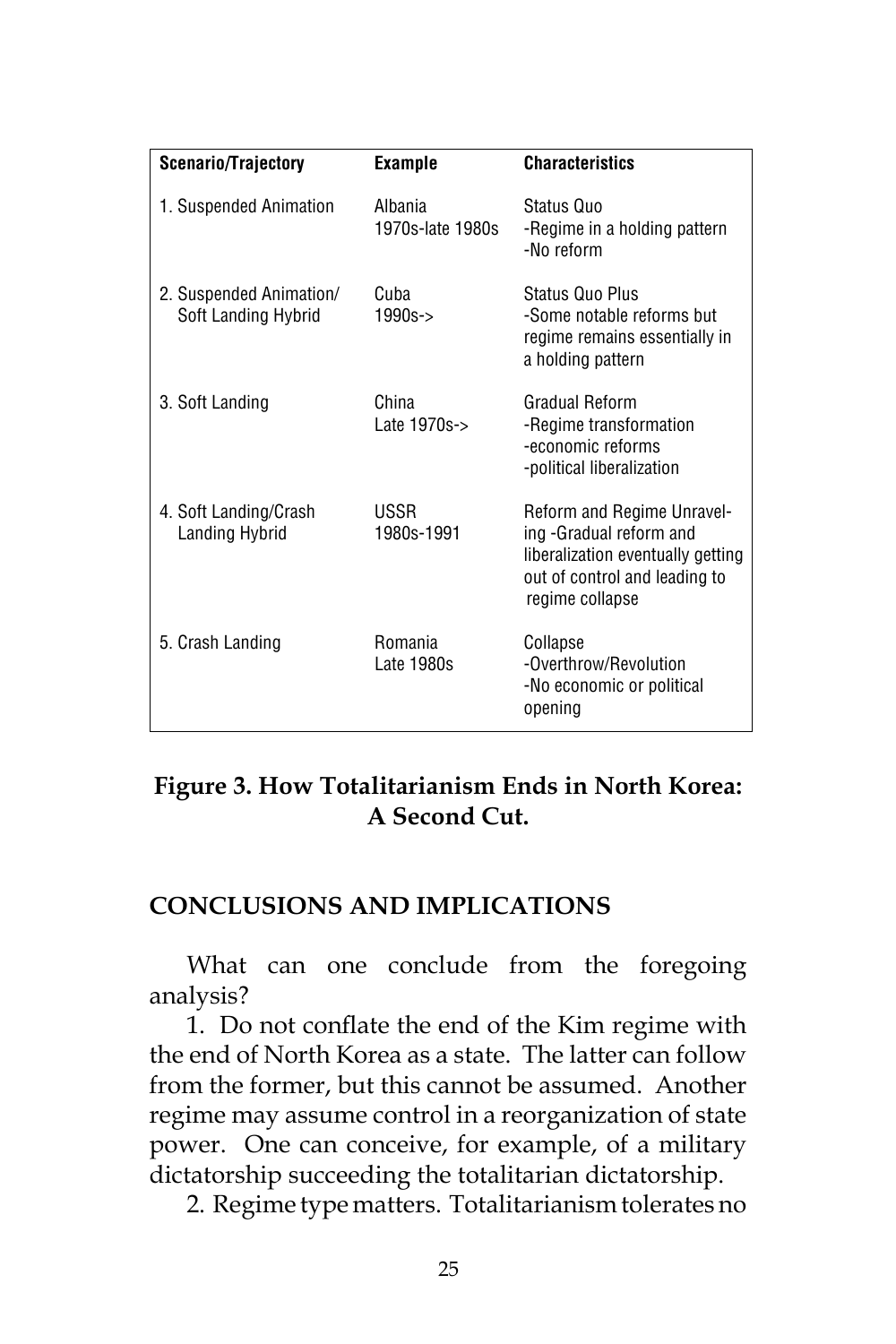major reform. Thoroughgoing reform in North Korea will almost certainly not occur until totalitarianism collapses and/or transforms into post-totalitarianism. Even a military junta is more likely than the current Kim regime to implement systemic economic reforms.

3. Regime change makes a difference. This does not mean that this author advocates the violent overthrow of the Pyongyang regime. What this does mean is that significant and dramatic change of the kind that many people hope for is highly unlikely without the end of totalitarianism in North Korea.

4. Collapse is best viewed as a process, not an outcome. Rather than expecting collapse to be an endstate occurring on a particular date in the future, it may be more useful to think of collapse as a process that may have already begun.

5. The process of collapse of the Pyongyang Regime has begun. Declines and collapses are difficult processes to measure. Reliable data are often difficult to come by in countries at risk or in the throes of decline or collapse. Despite such difficulties in research and analysis, experts do agree that the Pyongyang regime appears to have suffered a sustained period of collapse. What experts do not agree on is whether the regime has begun to resuscitate itself sufficiently to reverse its collapse. It is certainly possible that this has happened, but more likely, Pyongyang totalitarianism has simply obtained a temporary stay of execution. That is, the regime has skillfully managed to stave off collapse, but this has only prolonged the inevitable.

6. When the crash landing comes everyone will be surprised. The final act of Pyongyang's collapse will be a crash landing. As noted above, because the process of collapse is often gradual and incremental, it is difficult to predict or even anticipate the final act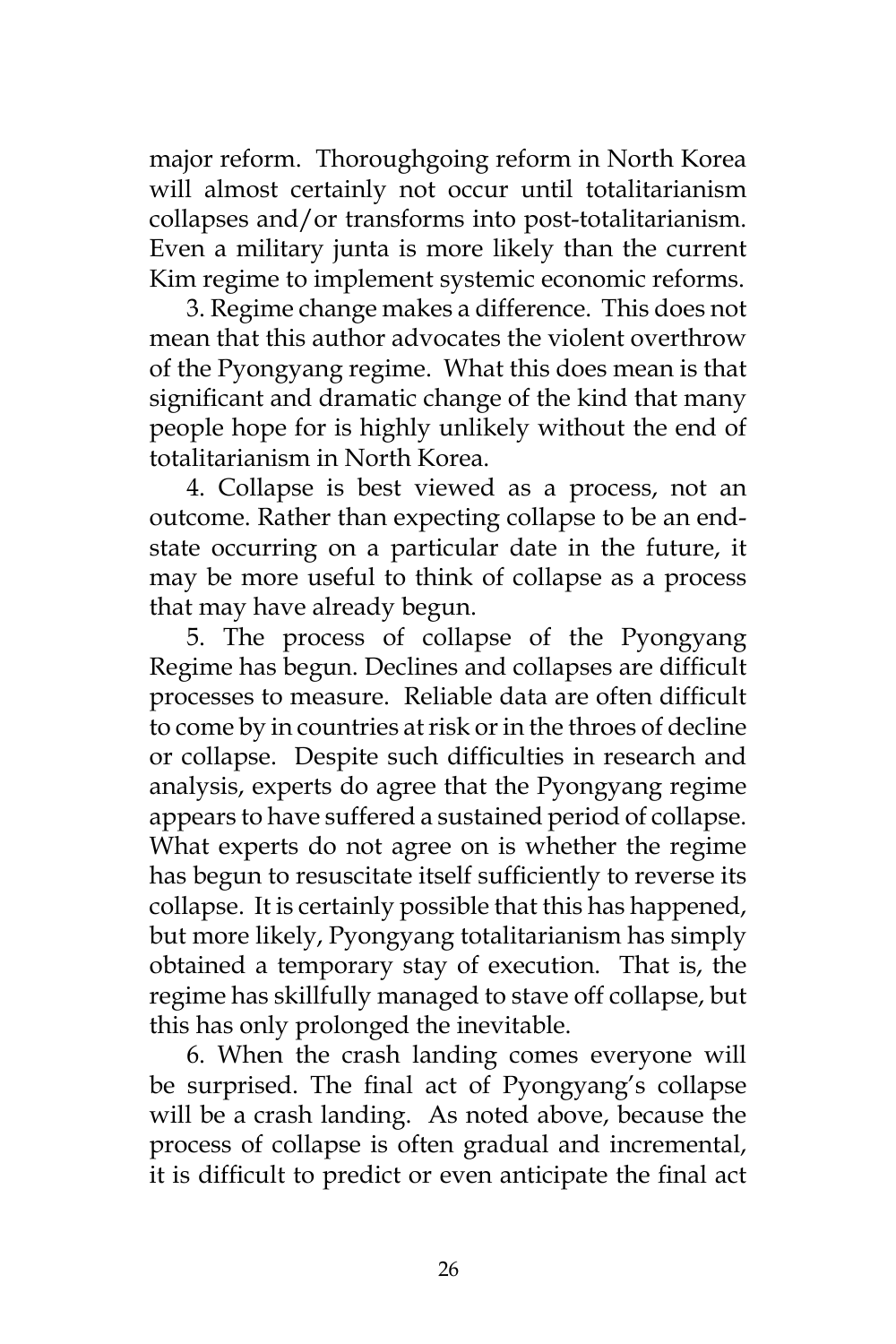with any degree of accuracy. It is very likely that this event will catch governments unawares. It is worth recalling that the Bush administration was blindsided by the turn of events in Iraq following the ouster of the Saddam Hussein regime. Arguably Washington should have been far better prepared to tackle the daunting challenges of stabilizing a post-Saddam Iraq. The point is not to apportion blame for any failures in Iraq policy; rather, the point is to suggest that if the United States and its coalition partners encountered such difficulties in a situation where regime collapse could have been anticipated and planned for—in fact, it was triggered by U.S. military-led coalition action then the challenges in dealing with a sudden unforeseen collapse would likely be far more demanding.

7. A Crash Landing is Likely to be Messy. If the regime collapses, this could mean not just extreme disorganization of power but a civil war or a collapse situation with significant pockets of organized armed resistance. In the latter situation, while elements of the coercive apparatus would surrender or disband and flee, others might vigorously resist. Some hardcore elements might engage in insurgency operations for months or even years. One should recall that individual soldiers of the Japanese Imperial Army continued to hold out in the jungles of Southeast Asia for decades after Tokyo's defeat in World War II. If this were to occur on a collective scale in North Korea after the collapse of the Pyongyang regime, the result would be significant problems for stability operations.

Even if the collapse of the Pyongyang regime occurred without a major military conflagration, the situation faced by the armed forces of the United States and the Republic of Korea would be extremely challenging—a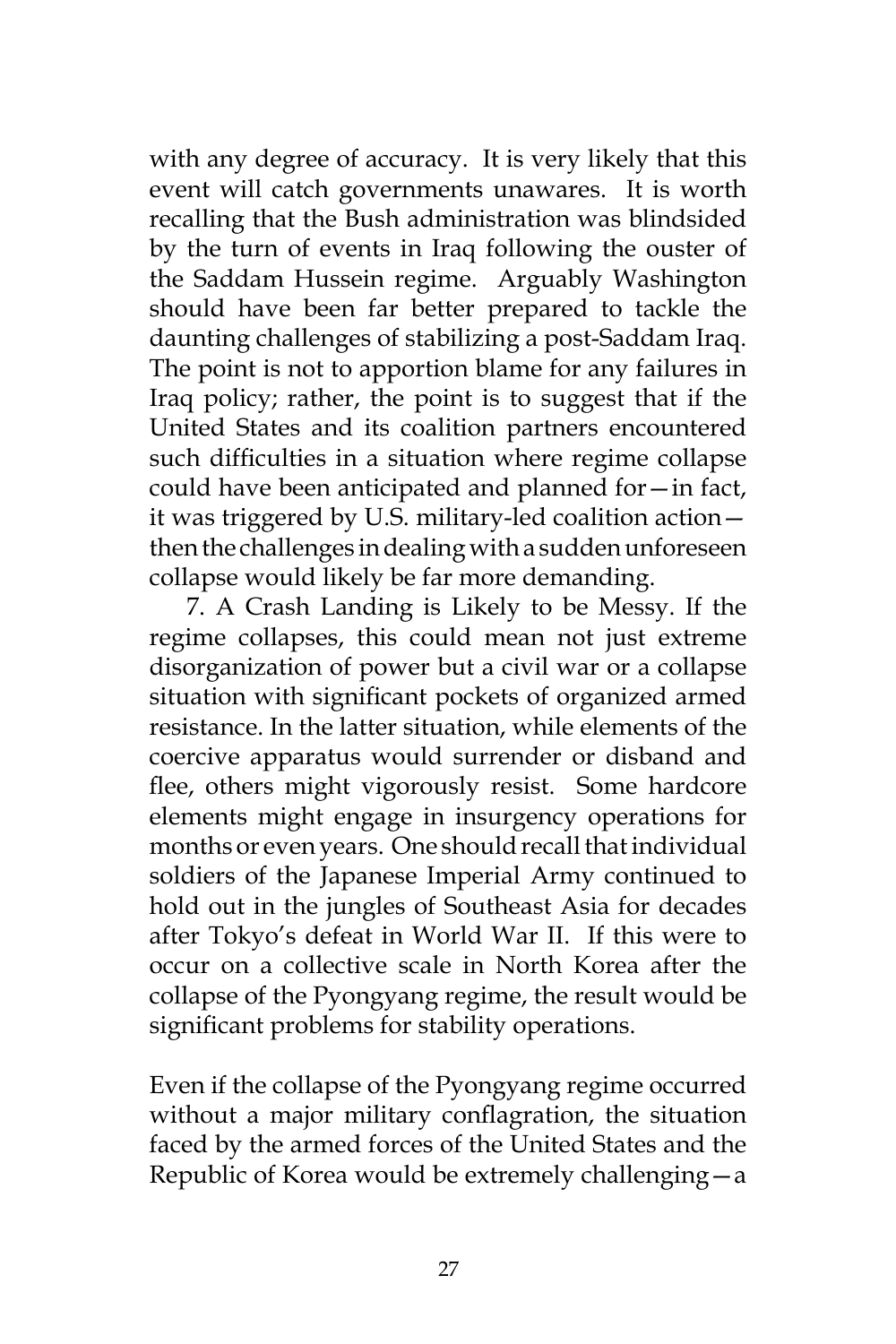significant number of the conditions coalition forces faced in Iraq in the period since the collapse of the Saddam Hussein regime would likely be present in a post-Pyongyang regime North Korea—including severely decayed infrastructure and an entrenched culture of corruption.<sup>52</sup> The situation would likely be nothing short of an enormous multidimensional catastrophe. The governments of the United States and the Republic of Korea would be confronted with massive humanitarian, economic, and environmental disasters, not to mention the challenge of accounting for the regime's significant arsenal of WMD and missiles. A vast network of sites and underground facilities would need to be painstakingly searched. This task could very likely take years to complete.<sup>53</sup>

A crash landing is probably not imminent, but in the mid- to long-run it may be virtually inevitable. When collapse occurs, it will almost certainly catch everyone, including Pyongyang elites, off guard. In the end, all trajectories may ultimately lead to a crash. Soft landings and suspended animation could turn out to be mere way stations on the road to final impact.

Whether one is considering the collapse of the Pyongyang regime, of the North Korea state, or the collapse of both, what is important is to monitor trends and conditions over time. It is especially important to watch key indicators.

#### **KEY INDICATORS OF REGIME CHANGE**

The policy package that Pyongyang has adopted cannot be determined with absolute certainty. The regime continues to send out mixed signals in terms of rhetoric and actions. Because of this, obtaining any responsible forecast of North Korea's future requires constant and careful monitoring of key indications of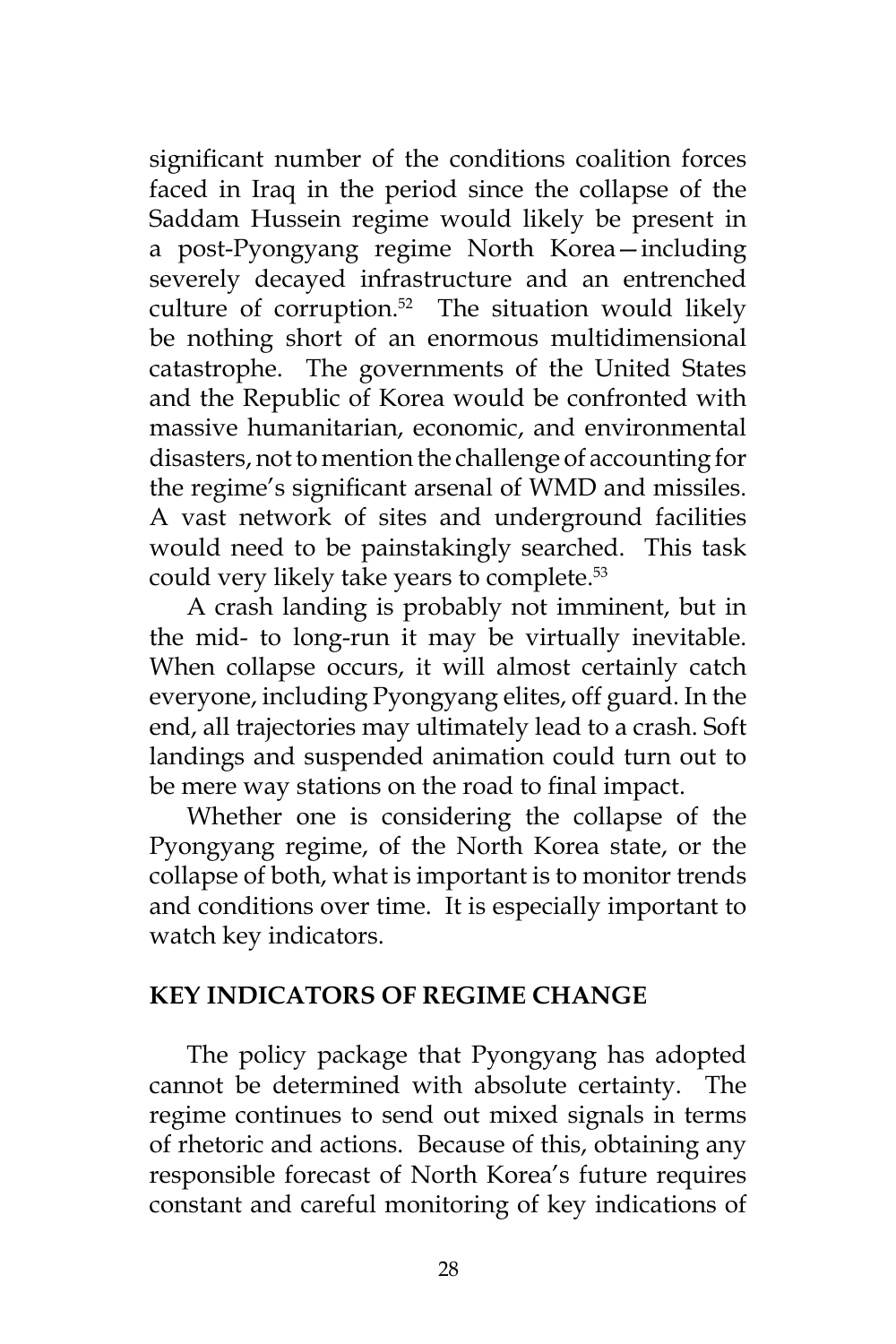regime change, collapse, or transformation.

The first five indicators—one might dub these indicators "A Full House"—are focused on change and/or continuity in policy and are largely straightforward in terms of trends and impact. The last two indicators—one might dub these "Wild Cards" are more complicated and more difficult to discern in terms of significance and influence. These "wild cards" are the leadership succession process in Pyongyang and China's North Korea Policy. These "Full House" of indicators are trends in elite politics, the trajectory of economic reform, defense policy, ideology and information control, and foreign policy.

## **A Full House.**

Of the five indicators of the future of the regime, one of the most important is elite dynamics. But the others are also key indicators to monitor.

A. *Elites*. Defining and categorizing elites, as well as identifying conflicts and schisms, are all helpful in understanding leadership trends and regime dynamics. There are various definitions of what constitutes a member of the elite. As a practical matter, one concrete measure is an individual who is permitted to travel abroad. If a person is allowed to leave the country, this suggests the regime has a significant degree of trust in the individual, and that individual is privileged (of course, precautions are still likely to be made in the form of keeping members of the individual's immediate family in the DPRK to deter any thoughts of defection or flight). The makeup of the Pyongyang elite is also of importance. What proportion are soldiers? What proportion are party bureaucrats? What proportion are economic specialists?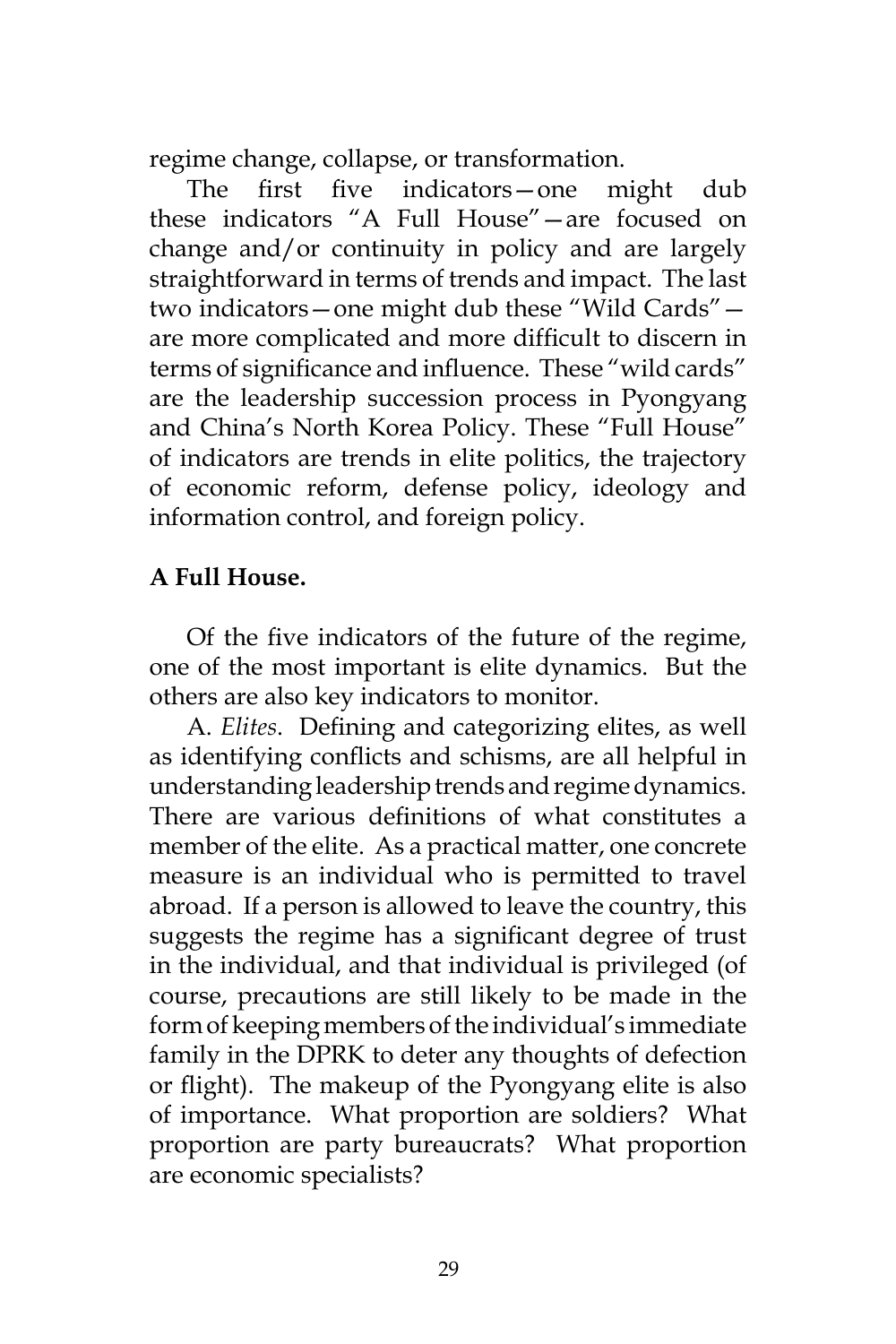Intra-elite strife has been identified as a chronic and indeed fatal problem for communist regimes.<sup>54</sup> It is true that serious splits within the communist elite were a significant factor contributing to regime collapse in Bucharest in 1989 and in Moscow in 1991. Moreover, the Beijing crisis of 1989 was fueled by splits within the leadership that both encouraged demonstrators and hampered regime response to the protests in Tiananmen Square. Are there any signs of debate or conflict among elites? Can one discern any evidence from the media?<sup>55</sup> Is there evidence of dissent or purges? Are there rumors or reports of purges, executions, assassinations, rebellions, mutinies, or coups?<sup>56</sup>

Another indication of disaffection, dissent, and elite tensions is the matter of defections. In recent years, there have been growing numbers of defections from the DPRK. In fact, thousands have defected during the past decade or so. Most of these individuals have been relatively low-level functionaries or ordinary citizens who have mainly been resettled in South Korea. The most prominent defector was of course, Hwang Jong Yop, who defected in 1997.<sup>57</sup> Not included in this classification are the tens of thousands of North Korean refugees and illegal migrants who have crossed into China in search of food and a better livelihood. Many of these go back and forth across the border, bringing food, supplies, and money with them.<sup>58</sup>

*A checklist of questions*:

1. Who is allowed to travel abroad and where are they going?

2. What is the composition of the elite? Soldiers? Economic specialists?

3. Are there signs of intra-elite strife?

4. Who is defecting? What are the levels, institutions of defectors, and reason for their action?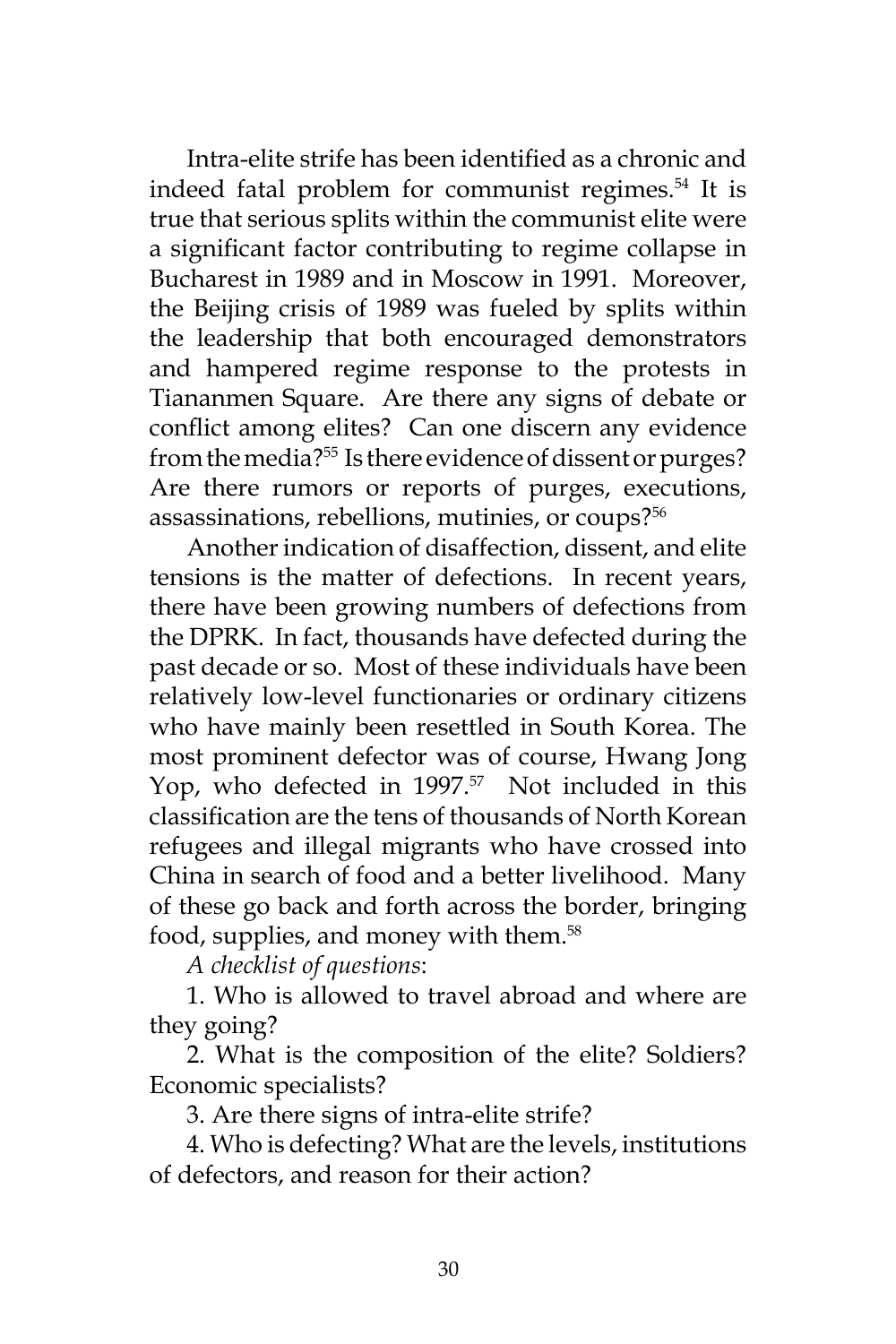B. *The Fate of Reform*. The future of economic reform is also a key indicator of regime change in Pyongyang. If North Korea embraces systemic reform, then this is clear evidence of regime change in Pyongyang—the end of totalitarianism. Short of an unequivocal declaration by Kim Jong Il or an authoritative propaganda organ and follow-through actions across the board, this may be difficult to determine with a high degree of certainty.

*A checklist of questions*:

1. Is Pyongyang proclaiming the full embrace of economic reform (and following through on its words with actions)?

2. Is the key dynamic in reform "bottom up" or "top down"?

3. How widespread and comprehensive are the reforms?

4. Is the Korean People's Army (KPA) an actor in any reform efforts, and, if so, what is the nature of its involvement?

5. What are the trends in Foreign Direct Investment? Is investment permitted outside of specific zones?

6. What countries are investing?

7. What are the trends in foreign trade? What are the countries with which North Korea is trading? What are goods are being exported and imported?

8. What are the trends in agriculture and industry? How is each sector performing?

C. *Trends in Korean People's Army*. The KPA is the central pillar of the Pyongyang regime. Any significant adjustment in North Korea's military forces or its defense policy is a key indication of change. Conversely, little or no change is an important indicator of continuity. An increase or decrease in the number of personnel in uniform and/or a change in the order of battle may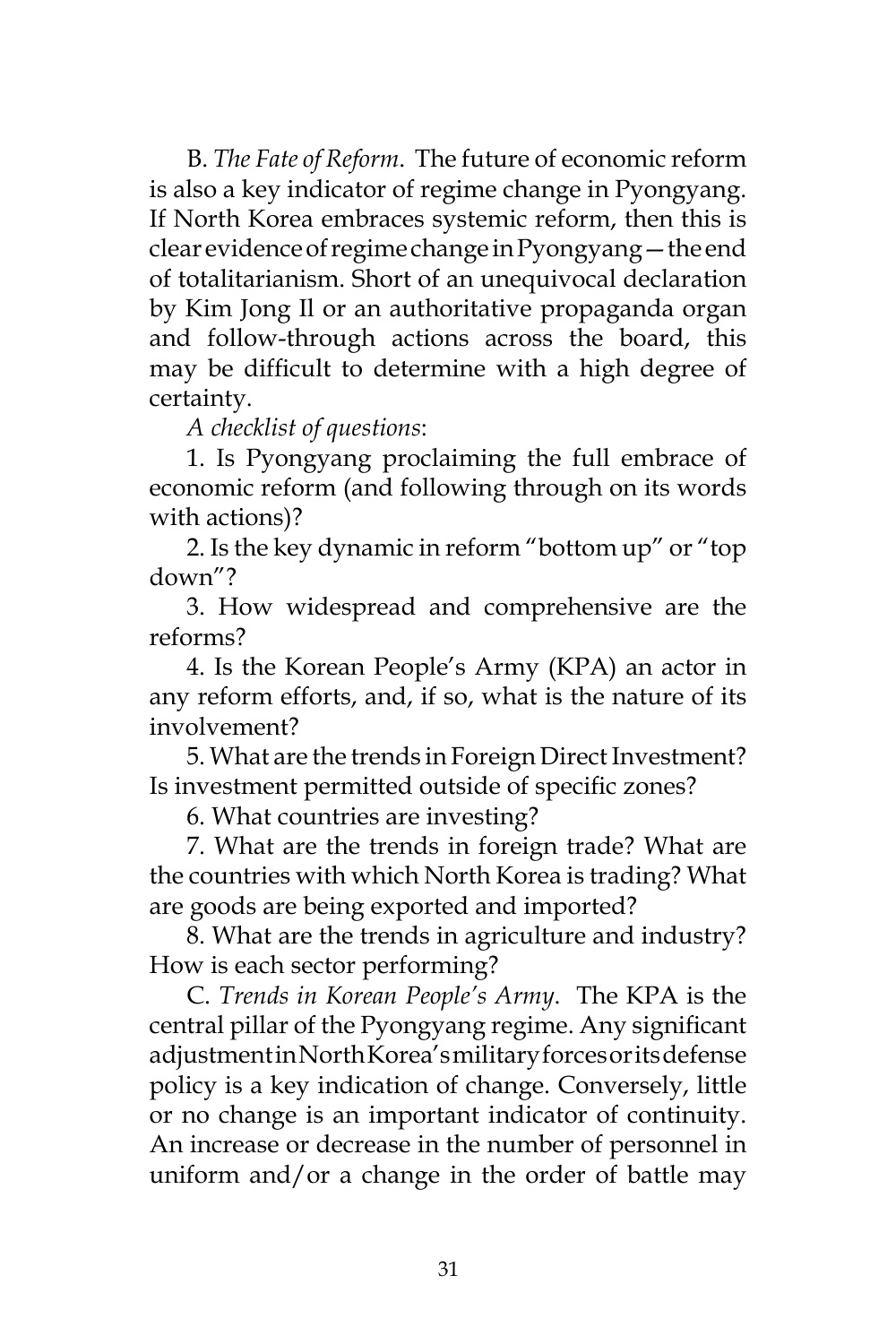have significance beyond a transformation in the way the KPA might wage war. Trends in Pyongyang's WMD or ballistic missile programs also bear close attention for the same reason. Also important, although extremely difficult to evaluate, are the level of military morale and degree of troop loyalty to the regime.

*A checklist of questions*:

1. Is the KPA downsizing or increasing its personnel and are its capabilities being enhanced or degraded?

2. Is the KPA being reconfigured, restructured, or repositioned?

3. What is happening to the KPA's training/exercise schedule/routine?

4. What are the trends in WMD/ballistic missile programs?

5. What is the condition of military morale and regime loyalty?

D. *Trends in Ideology and Mass Communication*. A totalist ideology and monopoly of mass communication are core attributes of a totalitarian regime. A weakening in the hold of the former and a breakdown of the latter would signal that the Kim regime was nearing its end of days. Regarding ideology, one must monitor what message or messages Pyongyang's propaganda apparatus is spouting and check for consistency or inconsistency. Do *Juche*, "military first politics," or "prosperous and powerful country" continue to be the messages delivered by the machinery of mass communication? Does the regime continue to enjoy essentially a monopoly of mass communication or is the monopoly being eroded in significant ways? Are North Koreans able to receive foreign radio and/or television broadcasts? What is the pattern of cell phone usage in North Korea? Is there an expansion of the intranet and/or an opening up to the internet?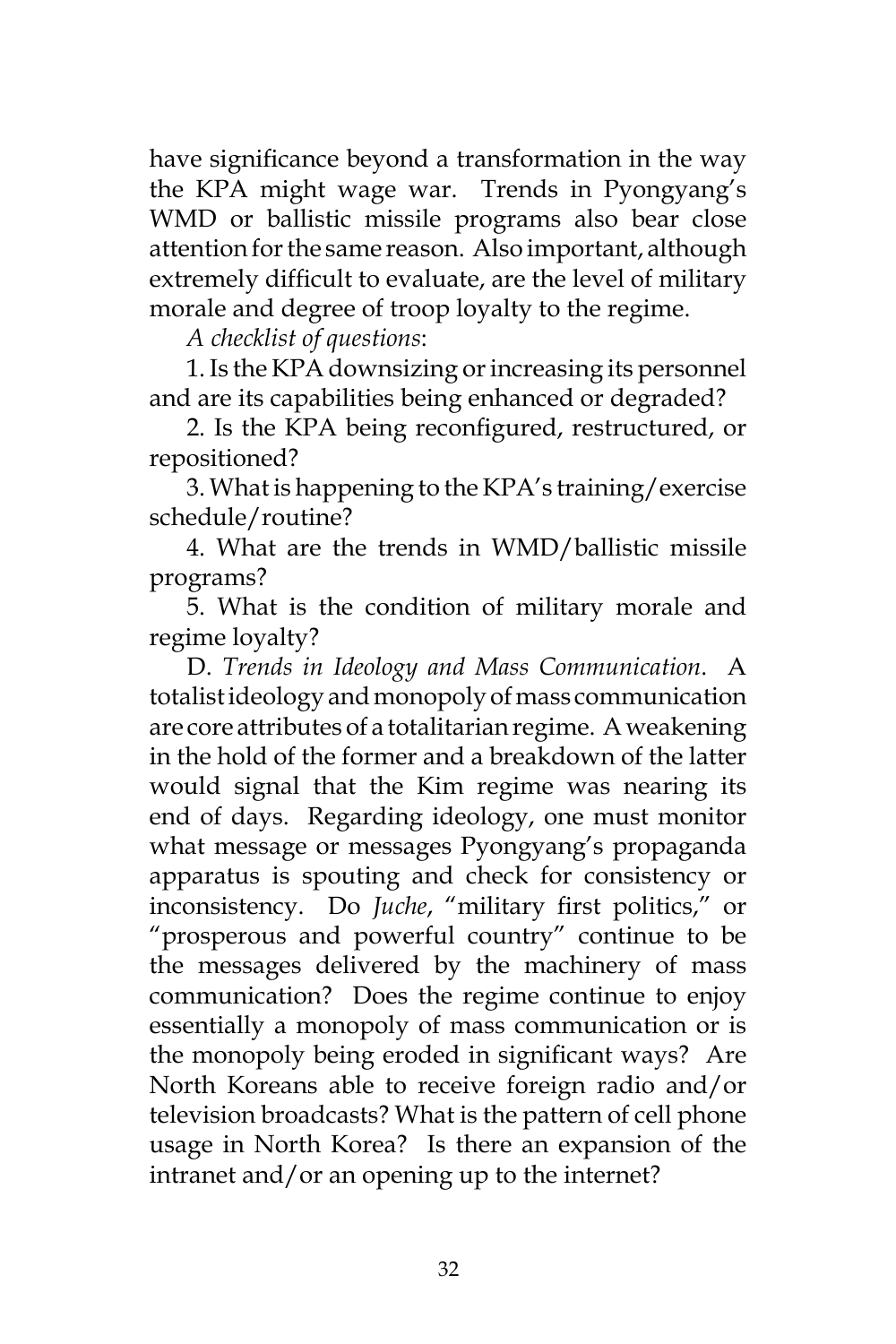*A checklist of questions*:

1. What are the message(s) of propaganda?

2. Are ideological pronouncements on message, diffuse, and/or inconsistent?

3. Is there still essentially a regime monopoly in mass communication, or is it being eroded?

E. *Trends in Foreign Relations/Diplomacy.* The condition of Pyongyang's foreign relations and diplomacy is another important indicator of regime change. Measures of this include whether the DPRK continues to participate in the Six Party Talks and other multilateral fora. Moreover, is the regime living up to its commitments to disable and dismantle nuclear facilities? What are the conditions of Pyongyang's bilateral relations with Seoul and the capitals of other major powers? What cities is Kim Jong Il visiting, and which leaders are visiting Pyongyang? Kim promised to visit Seoul at an appropriate time but this has yet to happen. Both of the inter-Korean summits have taken place in Pyongyang with Kim Jong Il playing host: in June 2000 with then South Korean President Kim Dae Jung and in October 2007 with his successor, Roh Moo Hyun.

*A checklist of questions*:

1. What are Pyongyang's level of participation in and the status of Six Party Talks?

2. Has North Korea lived up to its commitments vis-à-vis the disablement of its nuclear program?

3. What is the status of Pyongyang's relationship with Seoul?

4. Has Kim Jong Il visited South Korea?

5. What is the status of its bilateral relationships with China, Russia, Japan, etc.?

6. What is the status of its bilateral relationship with the United States?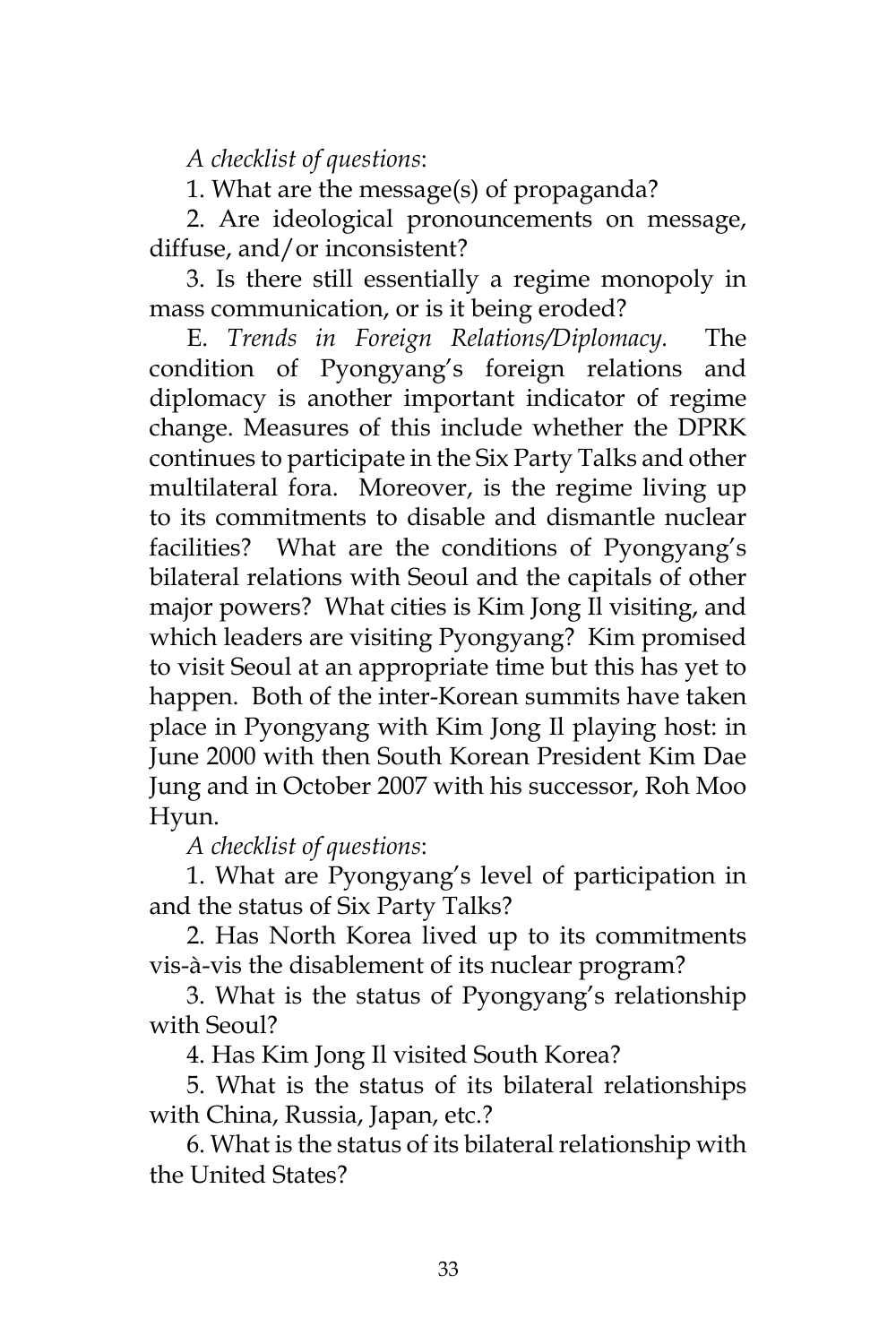## **"Wild Card" Indicators**.

The final two indicators to be discussed are leadership succession and China's North Korea policy. These two indicators are more difficult to monitor and/ or anticipate than the above mentioned five.

F. *Leadership Succession*. Decisions must be made and preparations need to occur if Kim Jong Il is serious about arranging a smooth leadership succession. There could very easily be a succession struggle in North Korea. It is during a period of leadership transition that totalitarian regimes are most vulnerable to collapse. There is every reason to believe the greatest challenge that the Pyongyang regime will face in the foreseeable future will be transition to the post-Kim Jong Il era. All other things being equal, the longer Kim Jong Il lives, the better. If he lives an additional decade or so, he should prove better able to pave the way for a smooth succession.

If there is no indication that a specific individual or set of individuals is being groomed for succession, it may indicate one of two things. The first is that these preparations are being undertaken in such secrecy that they are impossible to detect. This is unlikely, however, because over time there are likely to be indicators of this that should be detectable.

*A checklist of questions*:

1. What is the health and longevity of Kim Jong Il and immediate family members?

2. Is one or more offspring seen accompanying their father on inspection tours?

3. Are offspring or other individuals being introduced to foreigners?

The second possible reason why no indicators of preparations for succession may be evident is because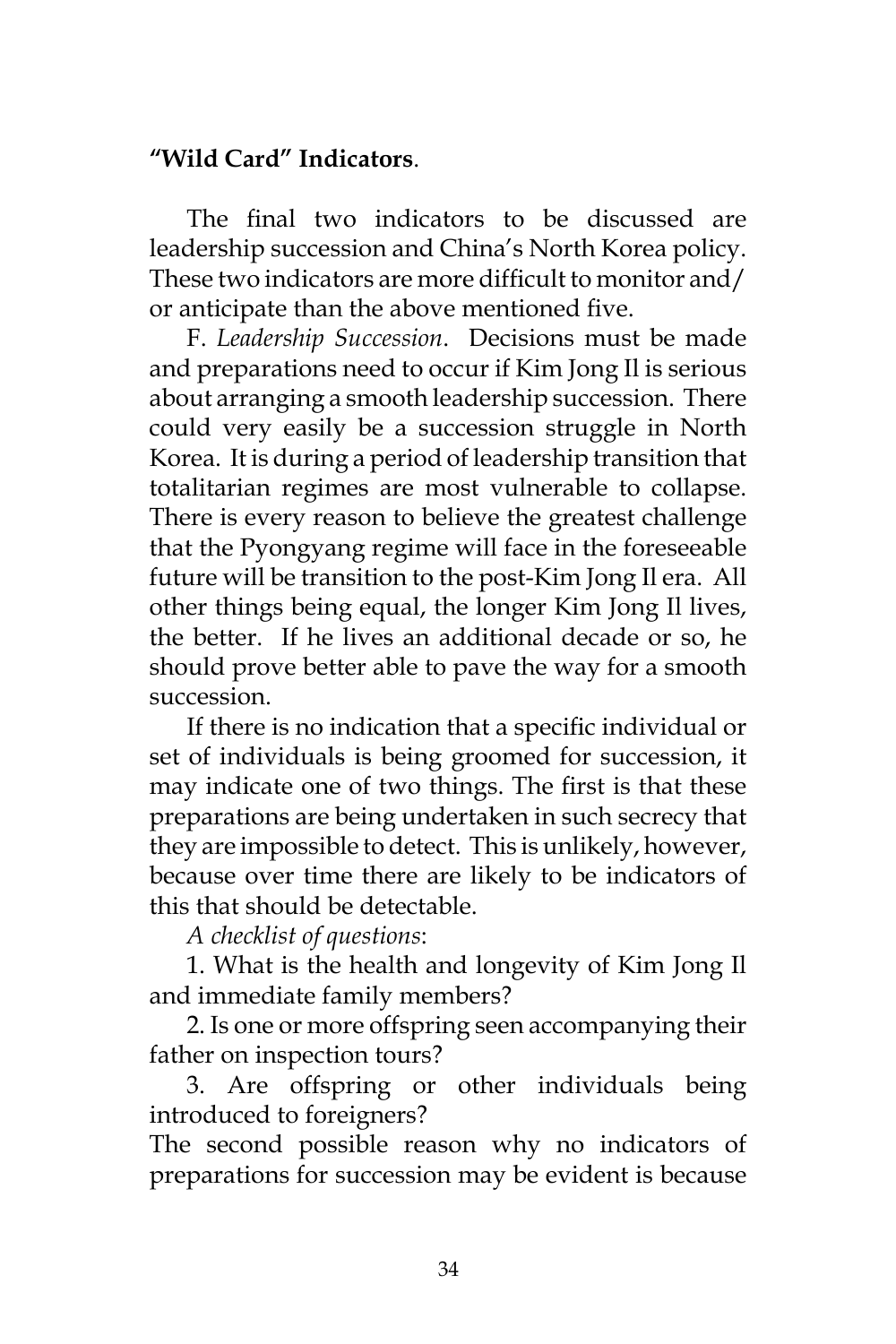Kim Jong Il may have not been making any such preparations. While this is unlikely, it is possible. What this would likely mean is that Kim feels too insecure to do so either because he feels that his authority is fragile, or he anticipates significant elite opposition or dissent over his preferred succession arrangement. In any event, the succession issue constitutes a "wild card" indicator of regime change in Pyongyang.<sup>59</sup>

G. *China's Nordpolitik*. Another "wild card" indicator of the regime's future is China's policy toward North Korea.

Beijing is extremely sensitive to developments on the Korean peninsula. China watches developments and trends in North Korea very closely, so change or continuity in Beijing's policy toward Pyongyang is a key indicator of possible change. Since the inception of the communist regime in Beijing in 1949, the leaders of the People's Republic of China thought of their country's relationship to (north) Korea as one of "lips and teeth." What this means to China's elites is that if Korean "lips" are stripped away, then China's "teeth" will be unprotected—exposed and open to the elements.<sup>60</sup> China is particularly concerned about the impact of negative trends in North Korea on domestic stability in China. Perhaps Beijing's greatest concern is North Korean refugees. Heightened concern by China's leaders would likely trigger round-ups, internment in detention camps, and mass repatriation to North Korea.

No action by China should be ruled out where North Korea is concerned. Under certain circumstances, Beijing might stop propping up Pyongyang and allow North Korea to fail. This is possible if China believes a unified Korea under Seoul's auspices would be more favorably disposed toward Beijing than it has been in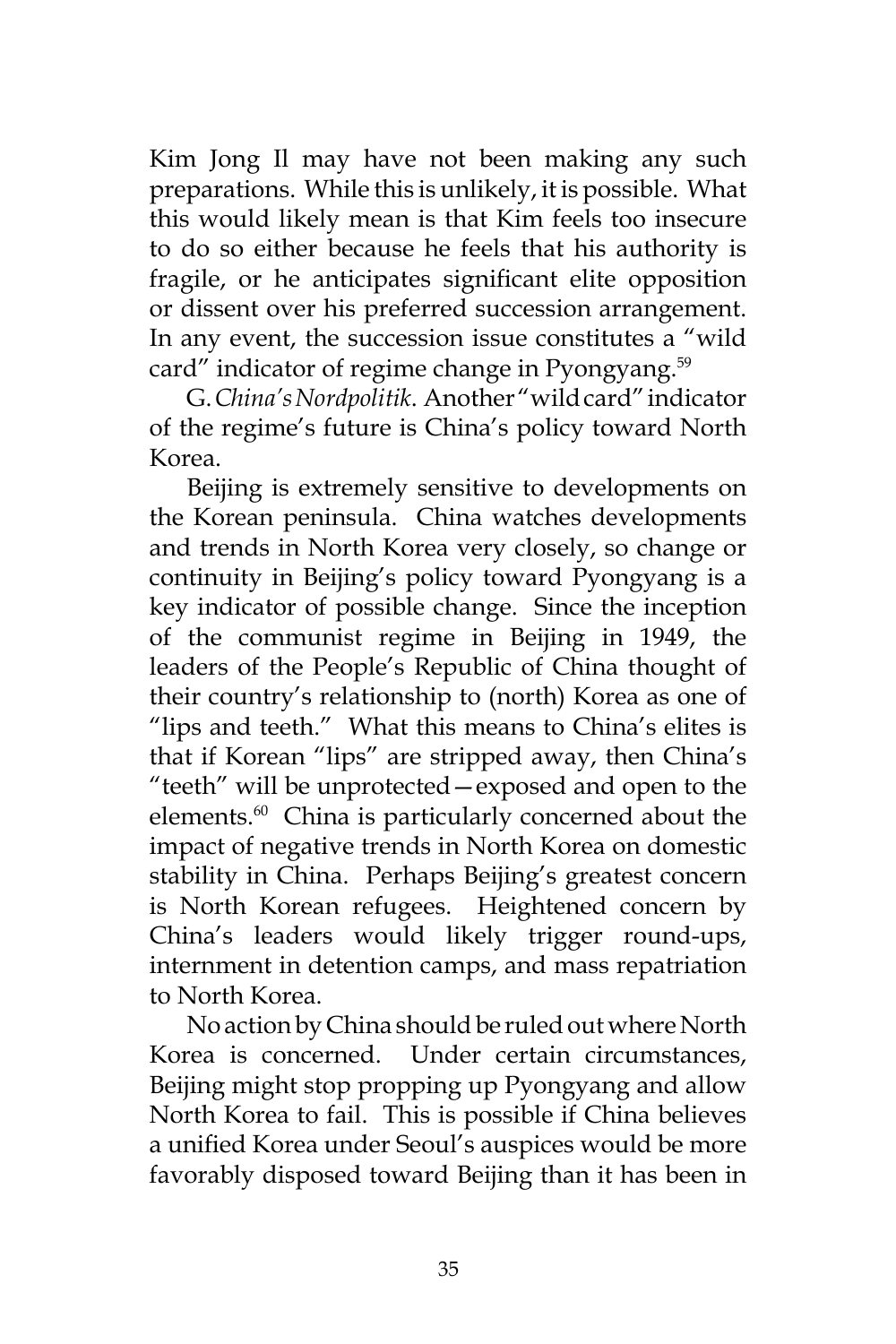recent years *and* produce a more stable and predictable environment on the peninsula.<sup>61</sup> We should not be surprised by the spectrum of policies and actions that China is capable of adopting vis-à-vis North Korea, although some are far more likely than others. In any event, we should expect that Beijing will do whatever it deems is necessary to protect its national security interests, including the employment of military force beyond its borders. China would prefer not to have to resort to military action. Indeed, China has sought to use other levers of national power since 2003. These nonmilitary efforts include diplomatic—organizing and hosting the Six Party Talks—and economic—Chinese entrepreneurs have made considerable investments in North Korea<sup>62</sup>

*A checklist of questions*:

1. What are the trends in Chinese trade with and investment in North Korea?

2. Which Chinese leaders and what kinds of delegations are traveling to North Korea?

3. Which North Korean leaders and delegations are traveling to China and where are they visiting?

4. What kinds of military-to-military interactions are there between the Chinese People's Liberation Army and the KPA?

5. What kinds of military activities, deployments, and maneuvers are occurring in Northeast China?

6. What kind of border security measures is China employing?

7. How is China dealing with North Korean refugees in China?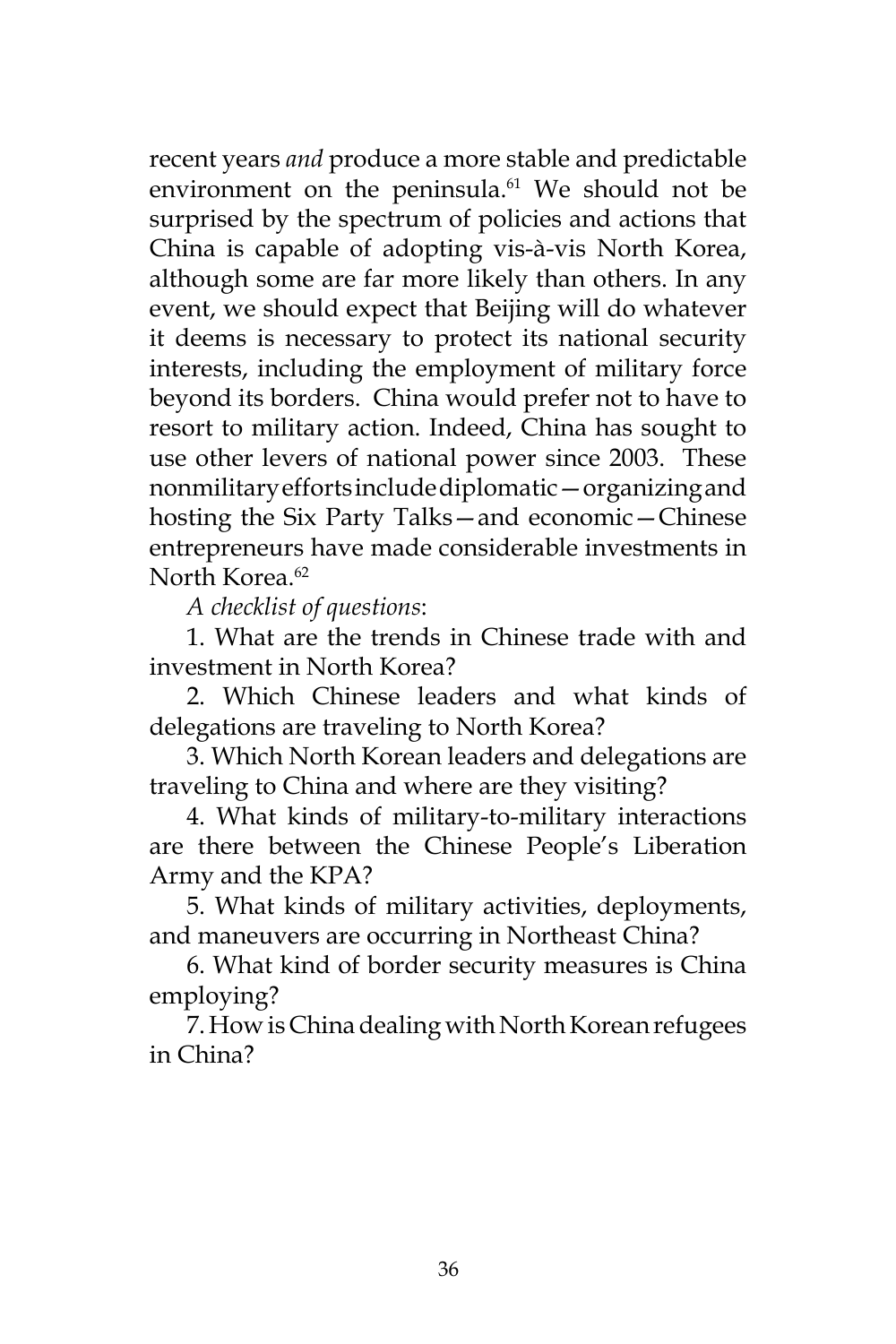#### **ENDNOTES**

1. For example, in Nicholas Eberstadt's book titled *The End of North Korea*, Washington, DC: American Enterprise Institute, 1999, it is not completely clear whether the author is discussing the end of the regime of Kim Jong Il or the country of North Korea. It appears that the author believes that the end of the former will be synonymous with the end of the latter.

2. See, for example, Lonnie Henley, "Korean Cataclysm: A War Scenario," *The Washington Post*, May 4, 1997, pp. C1, C4. For a fictional but realistic depiction of a North Korean invasion of South Korea, see Larry Bond, *Red Phoenix*, New York: Warner Books, 1990. While this novel was written prior to the end of the Cold War, with some notable exceptions, this scenario holds up well more than 15 years later.

3. Andrew Scobell and John M. Sanford, *North Korea's Military Threat*, Carlisle, PA: Strategic Studies Institute, U.S. Army War College, April 2007.

4. Other examples from history include the victory of Oliver Cromwell and his New Model Army over the Royalists in the 17th Century English Civil War. King Charles I was beheaded and the monarchial system was abolished (albeit temporarily), but England as a state survived regime change. Similarly, the French Revolution a century later saw the end of the monarchy but a continuation of France as a republican regime.

5. Valerie Bunce, *Subversive Institutions: The Design and the Destruction of Socialism and the State,* New York: Cambridge University Press, 1999, p. 12.

6. *Ibid*.

7. Robert I. Rotberg, "The New Nature of Nation-State Failure," *The Washington Quarterly*, Vol. 25, No. 3, Summer 2002, p. 86.

8. Rotberg, "The New Nature of Nation-State Failure," p. 87. Economic collapse is stressed by Robert Dorff, "Responding to the Failed State: The Need for Strategy," *Small Wars and Insurgencies*, Vol. 10, No. 3, 1999, p. 64.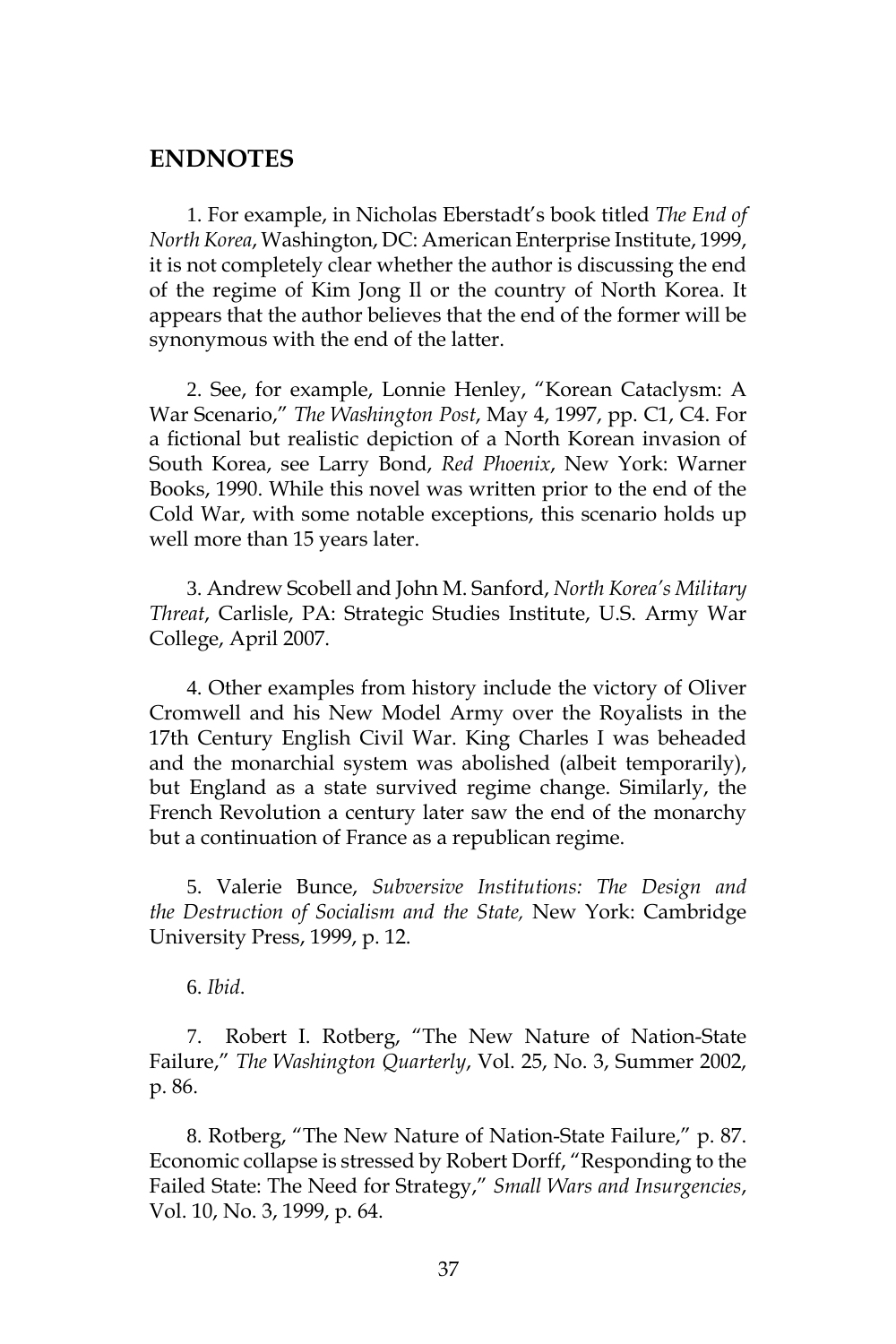9. Bunce, *Subversive Institutions*, pp. 11-12.

10. Rotberg, "The New Nature of Nation-State Failure," p. 90.

11. Robert H. Jackson and Carl G. Rosberg, "Why Africa's Weak States Persist: The Empirical and Juridical in Statehood," *World Politics*, October 1982, pp. 1-24.

12. Rotberg, p. 90. The seven he identifies are Afghanistan, Angola, Burundi, the Democratic Republic of Congo, Liberia, Sierra Leone, and Sudan.

13. "The Failed State Index 2007," *Foreign Policy*, no. 161, July/ August 2007, pp. 54-63.

14. Rotberg, "The New Nature of Nation-State Failure," p. 90.

15. "The Failed State Index 2007," p. 57.

16. Jared Diamond, *Collapse: How Societies Chose to Fail or Succeed*, New York: Viking, 2005, p. 3.

17. "The Failed State Index 2007," p. 56.

18. For an excellent example of the process approach, see Robert Collins, "Pattern of Collapse in North Korea," unpublished manuscript (n.d.). For published discussion of this paper, see Bradley K. Martin, *Under the Loving Care of the Fatherly Leader: North Korea and the Kim Dynasty*, New York: Thomas Dunne, 2004, pp. 553-555.

19. Of course, these challenges of information overload and separating the wheat from the chaff bedevil information age researchers pursuing virtually any topic. Andrew Scobell, "Notional North Korea," *Parameters*, Vol. XXXVII, No. 1, Spring 2007, p. 117.

20. See, for example, Andrew Scobell, *North Korea's Strategic Intentions*, Carlisle, PA: Strategic Studies Institute, U.S. Army War College, 2005.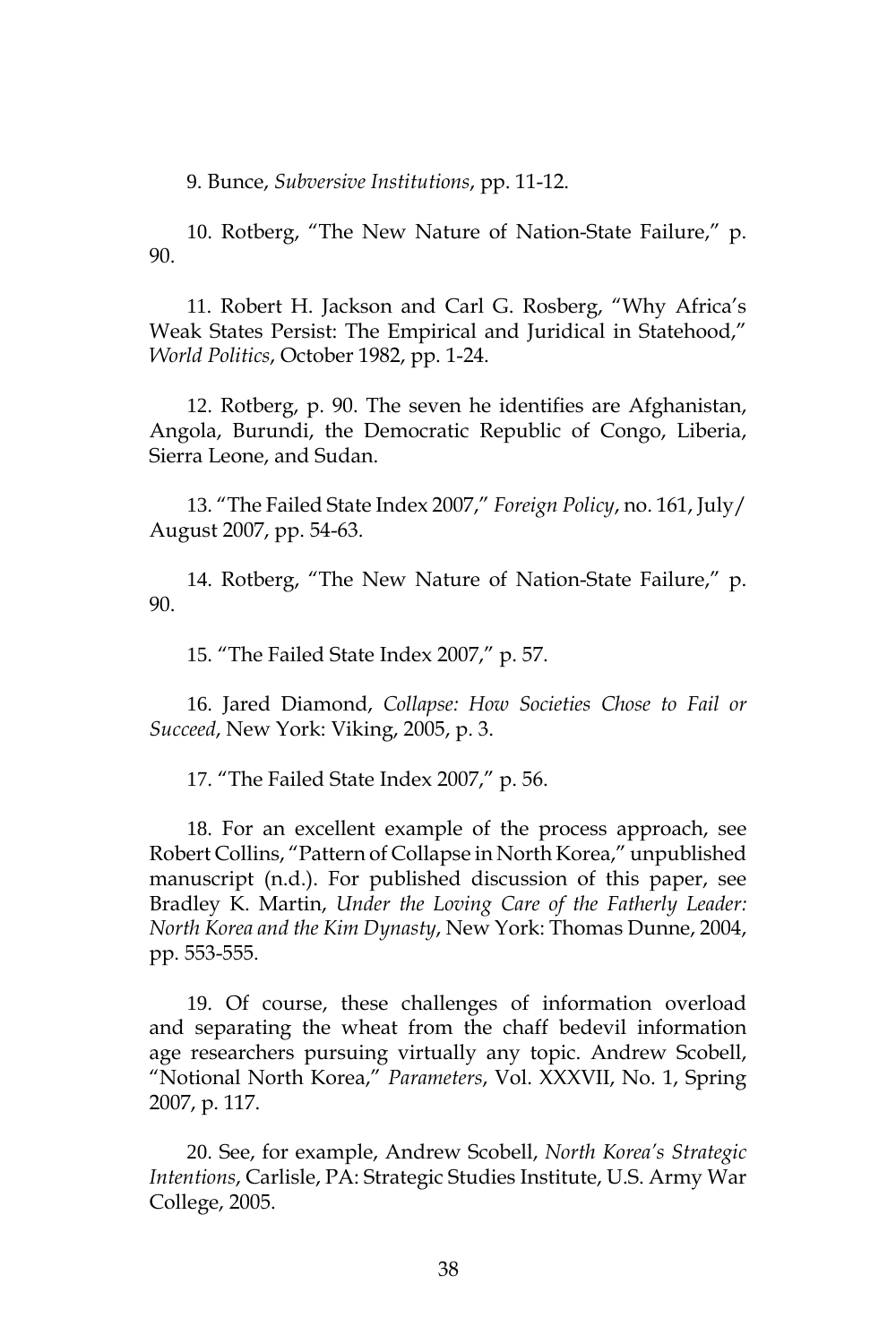21. On the former conception, see Selig Harrison, *Korean Endgame*, Princeton, NJ: Princeton University Press, 2000; on the latter conception, see Robert L Carlin and Joel S. Wit, *North Korean Reform: Politics, Economics, and Security*, Adelphi Paper No. 382, London: International Institute for Strategic Studies, 2006.

22. Daniel A. Pinkston, "Domestic Politics and Stakeholders in the North Korean Missile Development Program," *Nonproliferation Review*, Vol. 107, Summer 2003, pp. 51-65.

23. Lankov actually uses the term "Stalinist," but for the purposes of this discussion, the term "Stalinist" is virtually interchangeable with "Totalitarianism." See Andrei Lankov, "The Natural Death of North Korean Stalinism," *Asia Policy*, Vol. 1, 2006, pp. 95-121.

24. Andrew Scobell, *Kim Jong Il and North Korea: The Leader and the System*, Carlisle Barracks, PA: Strategic Studies Institute, U.S. Army War College, March 2006.

25. For discussion of the concept with reference to North Korea, see Andrew Scobell, "Making Sense of North Korea: Pyongyang and Comparative Communism," *Asian Security*, Vol. 1, No. 3, 2005, pp. 245-266. For discussion of the term more broadly, see Juan Linz, *Totalitarian and Authoritarian Regimes*, Boulder, CO: Lynne Rienner, 2000.

26. Due at least in part to the hereditary nature of the succession in North Korea combined with 2 decades of grooming.

27. Scobell, *Kim Jong Il and North Korea,* pp. 37-38.

28. Scobell*, North Korea's Strategic Intentions.*

29. For example, on the denuclearization of the peninsula, see Tong Kim, "You Say Okjeryok, I Say Deterrent: No Wonder We Don't Agree," *Washington Post*, September 23, 2005. Kim Jong Il claims that the denuclearization of the Korean Peninsula was his father's "fervent wish." See also Scobell, *Kim Jong Il and North Korea,* pp. 27-28.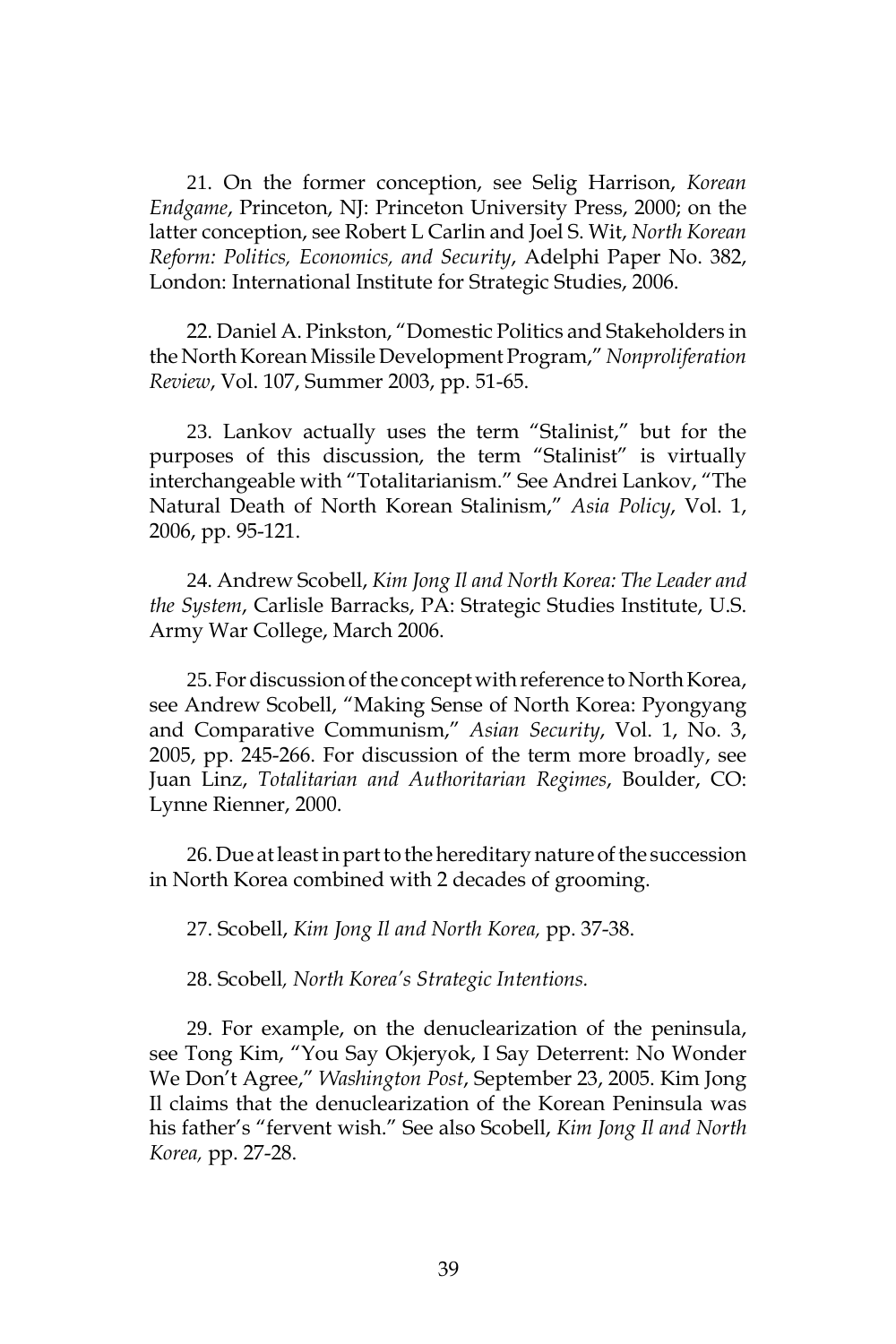30. For a more detailed discussion of totalitarianism as a concept and its application to the DPRK, see Scobell, "Making Sense of North Korea"; Scobell, *Kim Jong Il and North Korea*. For a comprehensive depiction of totalitarianism in Kim Il Song's day, see Helen Louise Hunter, *Kim Il Sung's North Korea*, New York, Praeger, 1999.

31. On North Korea's records, see Scobell, "Making Sense of North Korea," p. 247.

32. See, for example, the discussion in Marcus Noland, *Korea After Kim Jong Il*, Washington, DC: International Institute for Economics, 2004, pp. 21-28.

33. Nicholas Eberstadt, "The Persistence of North Korea," *Policy Review*, October/November 2004, pp. 23-48.

34. Haggard and Noland conclude that part of the purpose of the reforms was to reassert central control. See Stephan Haggard and Marcus Noland, *Famine in North Korea: Markets, Aid, and Reform*, New York: Columbia University Press, 2007, p. 16.

35. "North Korea's Population, Life Expectancy Inch Up," *Choson Ilbo*, Seoul, June 11, 2007; and "Korea, North" in the *World Factbook* available at *www.cia.gov/library/publications/the-worldfactbook/print/kn.html*.

36. Similar scenarios have been sketched out by other researchers. See, for example, Jonathan D. Pollack and Chung Min Lee, *Preparing for Korean Unification: Scenarios and Implications*, Santa Monica, CA: RAND, 1999.

37. Earlier formulations of these scenarios appear as Andrew Scobell, "North Korea: Totalitarian Future; Rollercaster Ride," *The World Today*, Vol. 63, No. 5, May 2007, pp. 7-8; Andrew Scobell, "North Korea Endgame or Mid-Game?: Some Scenarios and their Implications for U.S.-China Relations," *Journal of Contemporary China*, Vol. 16, No. 51, May 2007, pp. 315-323.

38. Scobell, "Making Sense of North Korea," pp. 37-38.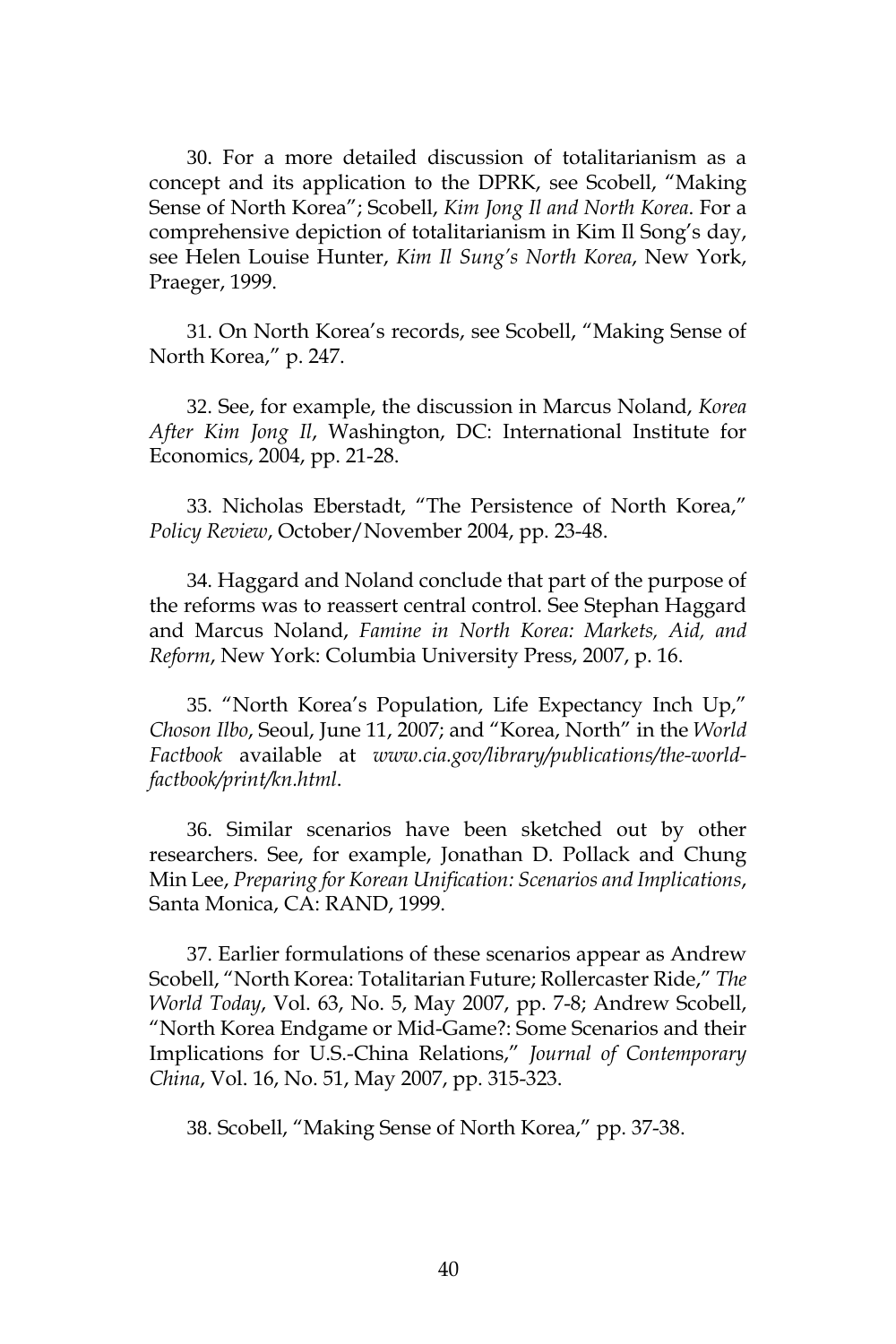39. Haggard and Noland argue that the reforms of 2002 held elements of both regime defending and regime transforming. See Haggard and Noland, *Famine in North Korea,* p. 16. The term "system defending" is Adrian Buzo's and is cited in Pollack and Lee, *Preparing for Korean Unification*, p. 34.

40. For an insider account of the negotiations between North Korea and the United States during the Clinton administration, see Robert Gallucci, Daniel Poneman, and Joel Wit, *Going Critical*, Washington, DC: Brookings, 2004.

41. Readers should note my use of this term is different to that of Selig Harrison's. See *Korean Endgame,* p. 26.

42. Lankov, "The Natural Death of North Korean Stalinism," pp. 111, 118. Haggard and Noland contend that the "marketization" they describe "can be traced in part to the coping strategies" of various grass roots party, state, military, plus enterprises and families. Haggard and Noland, *Famine in North Korea,* pp. 15-16.

43. Kate Xiao Zhang*, How the Farmers Changed China: Power of the People*, Boulder, CO: Westview Press, 1996; and Benedict J. Kerkvliet, *The Power of Everyday Politics: How Vietnamese Peasants Changed National Policy*, Ithaca, NY: Cornell University Press, 2005.

44. See, for example, Stephen K. Wegren, "Dilemmas of Agricultural Reform in the Soviet Union," *Soviet Studies*, Vol. 44, No. 1, 1992, pp. 3-36; Stephen K. Wegren, *Agriculture and the State in the Soviet Union and Post-Soviet Russia*, Pittsburgh: University of Pittsburgh Press, 1998.

45. The term is Victor Cha's. See Victor D. Cha and David S. Kang, *Nuclear North Korea: A Debate on Engagement Strategies*, New York: Columbia University Press, 2003, pp. 18-24.

46. Of course, it is possible that Pyongyang could initiate such offensive military action from a position of more confidence, but this is rather unlikely in this writer's judgment. This is because North Korea appears to recognize under current conditions the KPA will almost certainly be defeated on the battlefield, and the Republic of Korea-U.S. response will be a massive counterattack,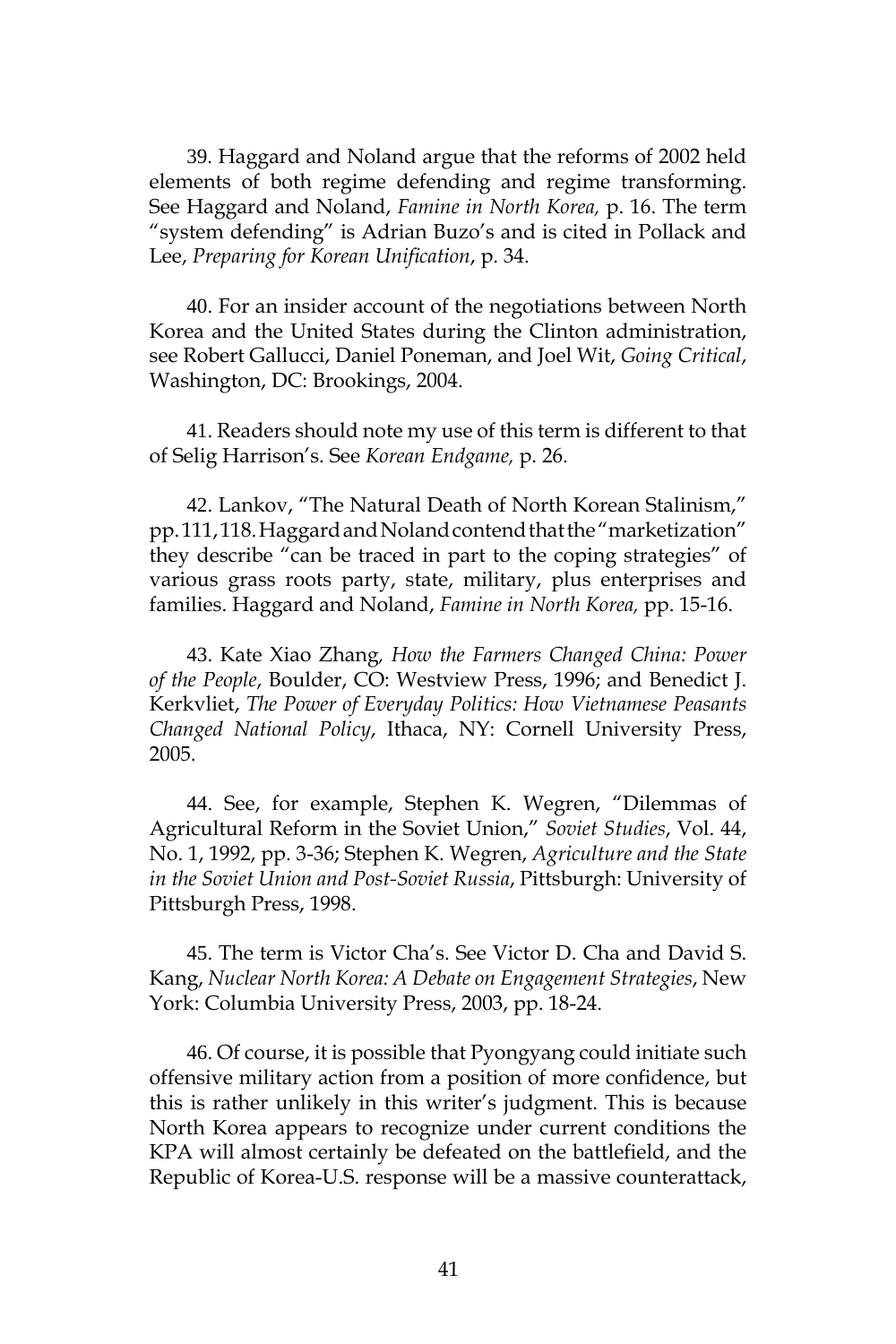with the goal of ousting the regime. The almost qualifier is there because a North Korean victory is possible in this writer's view in the event of a "perfect storm" scenario in which virtually everything goes right for Pyongyang's forces and almost everything goes wrong for U.S. and ROK military forces.

47. Marcus Noland, "Why North Korea Will Muddle Through," *Foreign Affairs*, Vol. 76, No. 4, July/August 1997, pp. 115-117.

48. Roh is quoted in "Roh dismisses Likelihood of N.K. Collapse," *Choson Ilbo*, Seoul, December 4-6, 2004.

49. Cited in Barbara Demick, "Talk Swirling of North Korean Regime Collapse," *Los Angeles Times*, December 29, 2004.

50. Linda Sieg, "Sudden Shock to N. Korean Regime Could Spell Chaos," *Reuters*, December 21, 2004.

51. For some analyses of the succession situation in Cuba, see "Cuba: Fading Away," *The Economist*, August 5, 2006, pp. 34-35 and James C. McKinley, "At Cuba Helm, Castro Brother Stays the Course," New York Times, February 25, 2008, pp. A1, A10.

52. This point has been made by Lieutenant Colonel Nate Freier of the U.S. Army War College's Strategic Studies Institute in research-in-progress briefings, "After Iraq: Preliminary Thoughts on Strategic State Collapse," attended by the author in early 2006.

53. For some insight into this problem in a former communist country, see Joby Warrick, "Albania's Chemical Cache Raises Fears About Others: Long Forgotten Arms Had Little or No Security," *Washington Post*, January 10, 2005.

54. According to Valerie Bunce, because of the institutional structure of socialist regimes, "intraelite conflict" was chronic, often acute. Such conflict could and invariably did send shock waves through the entire system. Although Bunce does not explicitly say so, the clear implication of her analysis is that elite instability was a fatal flaw in communist regimes. Bunce, *Subversive Institutions*, pp. 26-27.